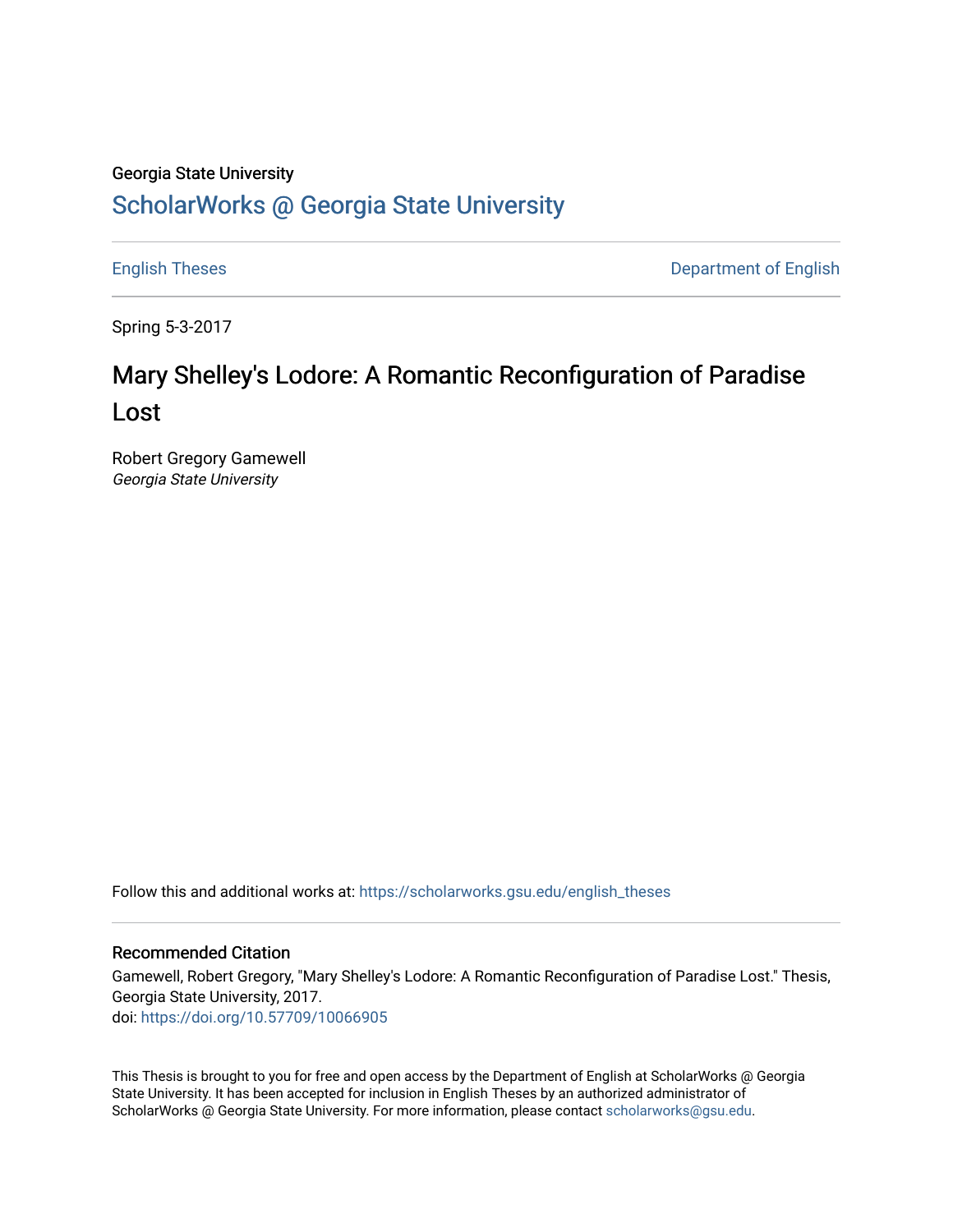### MARY SHELLEY'S *LODORE*: A ROMANTIC RECONFIGURATION OF *PARADISE LOST*

by

### ROBERT GREGORY GAMEWELL

Under the Direction of Lindsey Eckert, PhD

### ABSTRACT

Mary Shelley's late novel, *Lodore*, offers an intriguing reconfiguration of John Milton's *Paradise Lost*, and interrogates the issues of gender identification, the influence of popular media, and the roles of individuals within a family, by shifting the Romantic fascination from Milton's Satan to Milton's Eve.

INDEX WORDS: Mary Shelly, Lodore, John Milton, Paradise Lost, Romanticism, Identity, Gender, Family, Education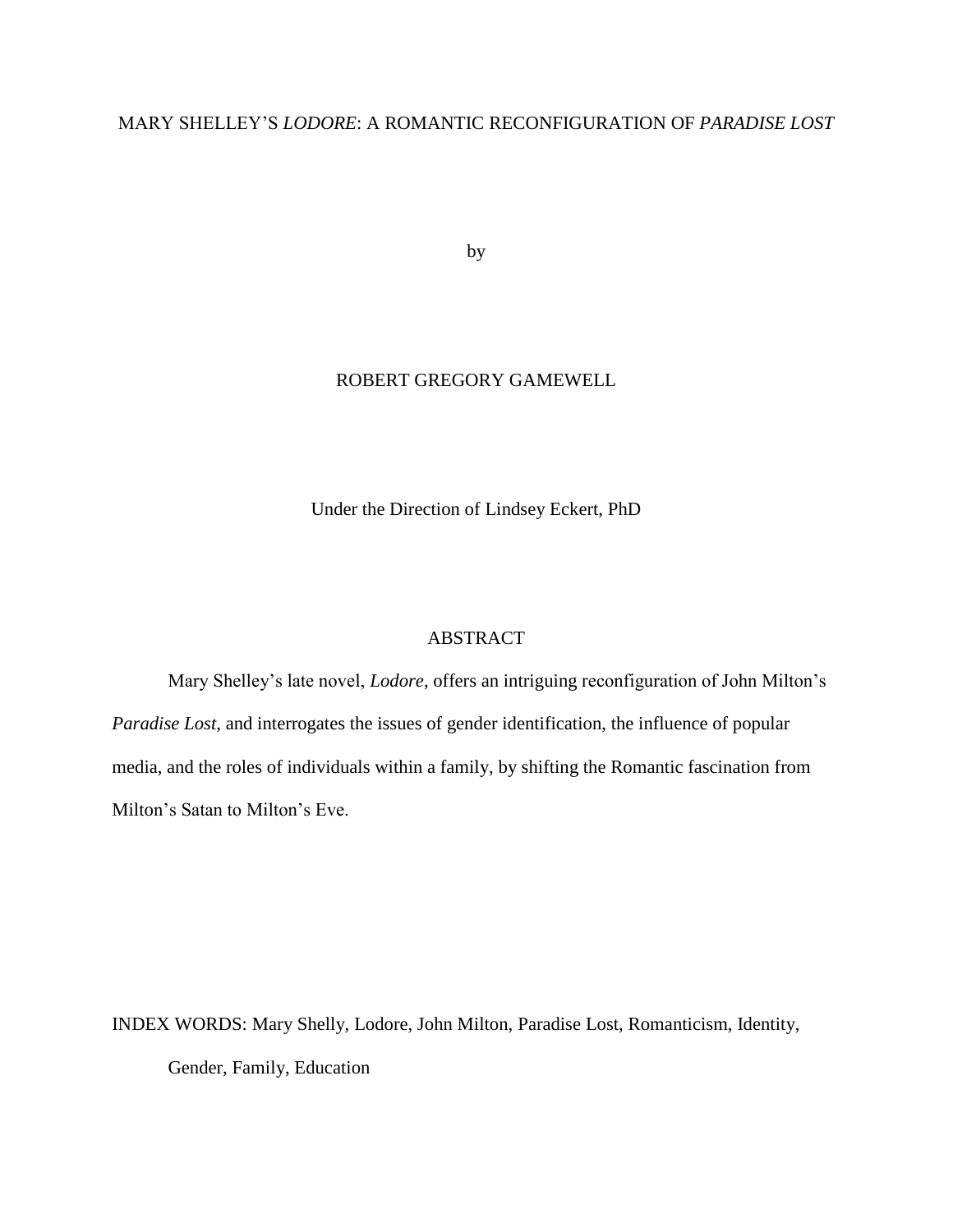MARY SHELLEY'S *LODORE*: A ROMANTIC RECONFIGURATION OF *PARADISE LOST*

by

### ROBERT GREGORY GAMEWELL

A Thesis Submitted in Partial Fulfillment of the Requirements for the Degree of

Master of Arts

in the College of Arts and Sciences

Georgia State University

2017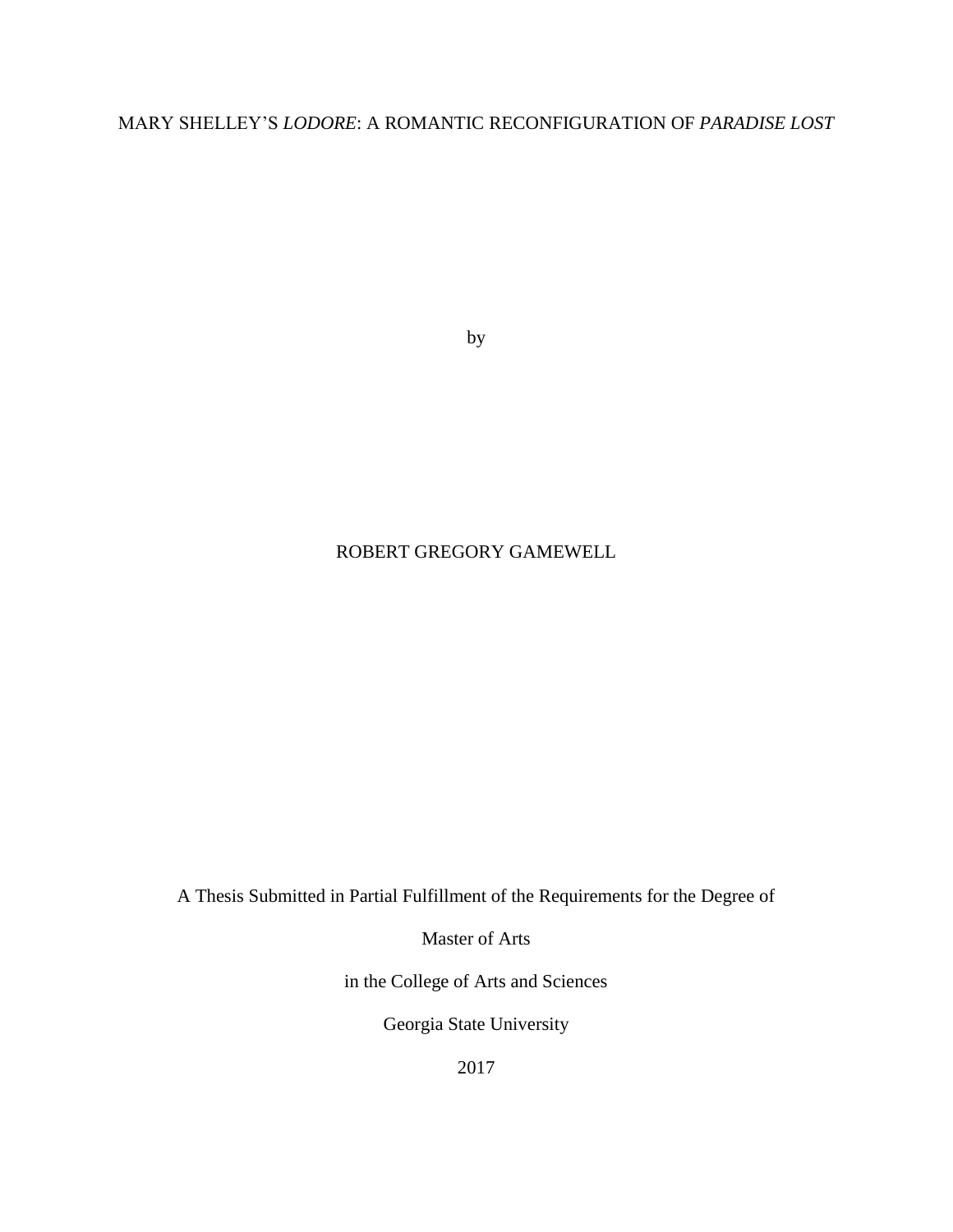Copyright by Robert Gregory Gamewell 2017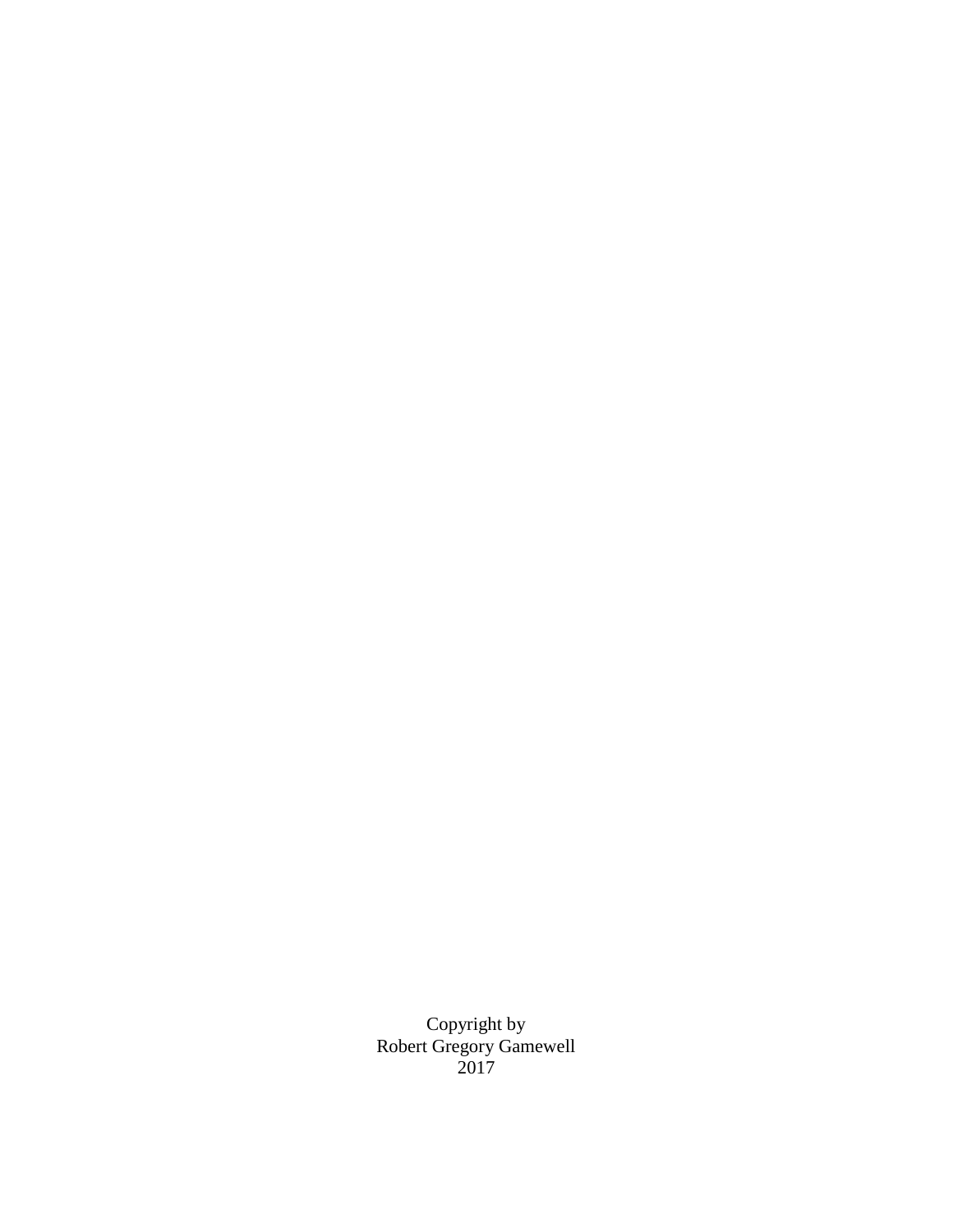## MARY SHELLEY'S *LODORE*: A ROMANTIC RECONFIGURATION OF *PARADISE LOST*

by

### ROBERT GREGORY GAMEWELL

Committee Chair: Lindsey Eckert

Committee: Stephen Dobranski

Paul Schmidt

Electronic Version Approved:

Office of Graduate Studies

College of Arts and Sciences

Georgia State University

May 2017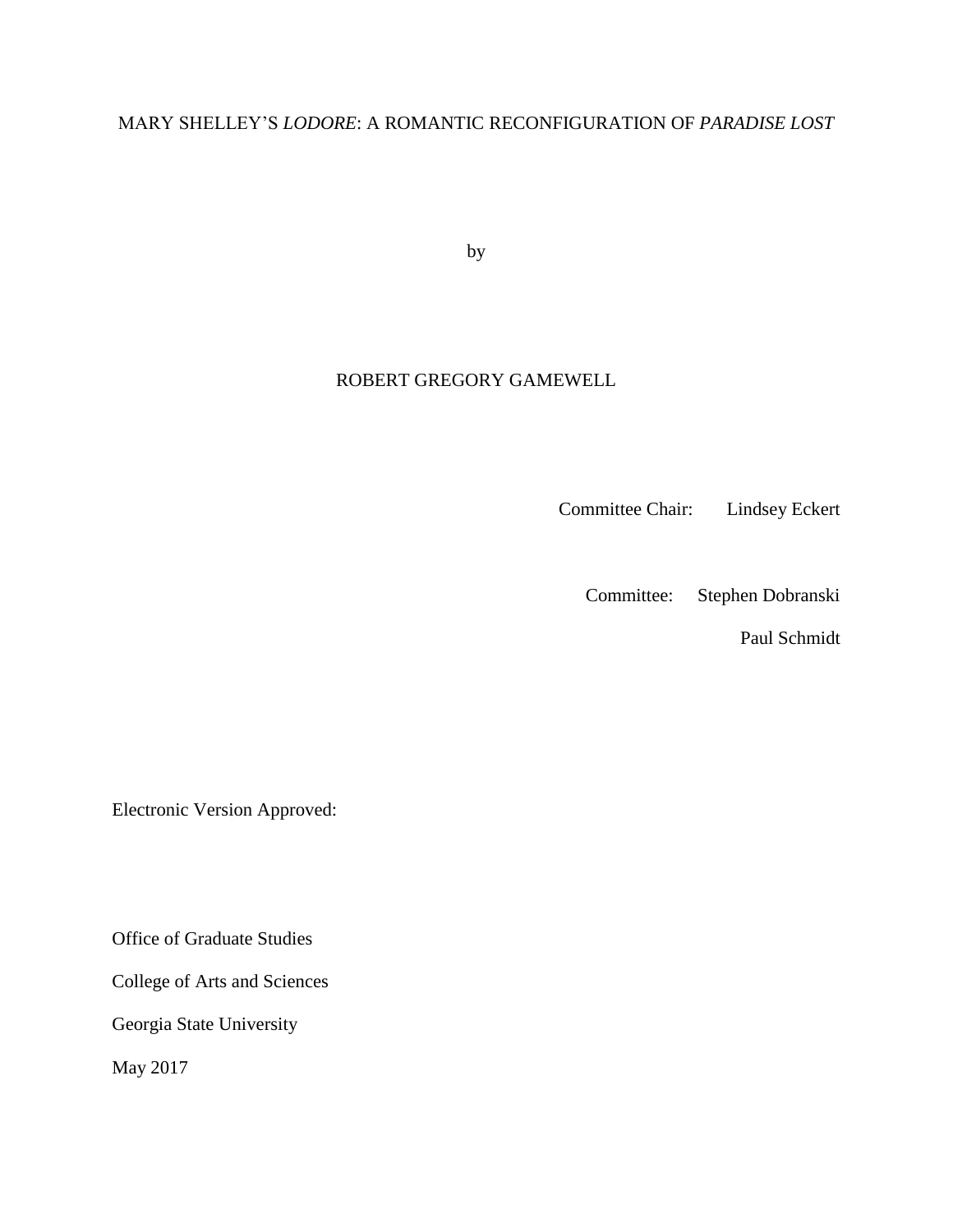#### **DEDICATION**

I would like to thank my parents, Steve and Jenny, for their endless encouragement to pursue my passions. Whether traveling abroad alone, driving across the U.S., or living among the bears in New Mexico, they have supported my wild ideas with a healthy dose of skepticism and excitement. My brother and sister, Steven and Aubrey, have always been impeccable role models, and I'm fortunate to have them not only as siblings but friends as well. I would also like to thank Torri Rinker for sharing the joys and struggles of graduate school together. Although our disciplines are quite different—her biomedical engineering and my literary studies—we could often find a middle ground through literature (especially Mary Shelley). Working fulltime in a coffee shop throughout my graduate degree, there were innumerable moments of encouragement from coworkers and last-minute schedule shifts so that I could make deadlines and complete my readings. I especially would like to thank Alma Baste, Capucine Bignolas, Nakeisha Glover, and Aaron Shively. I'm thankful for the innumerable number of customers who regularly ask how "the paper" is coming along, and engage in knowledgeable conversations about the Romantics and John Milton. I'm often astounded and encouraged by how many lives are enriched by literature, and I'm grateful to everyone who share those stories with me.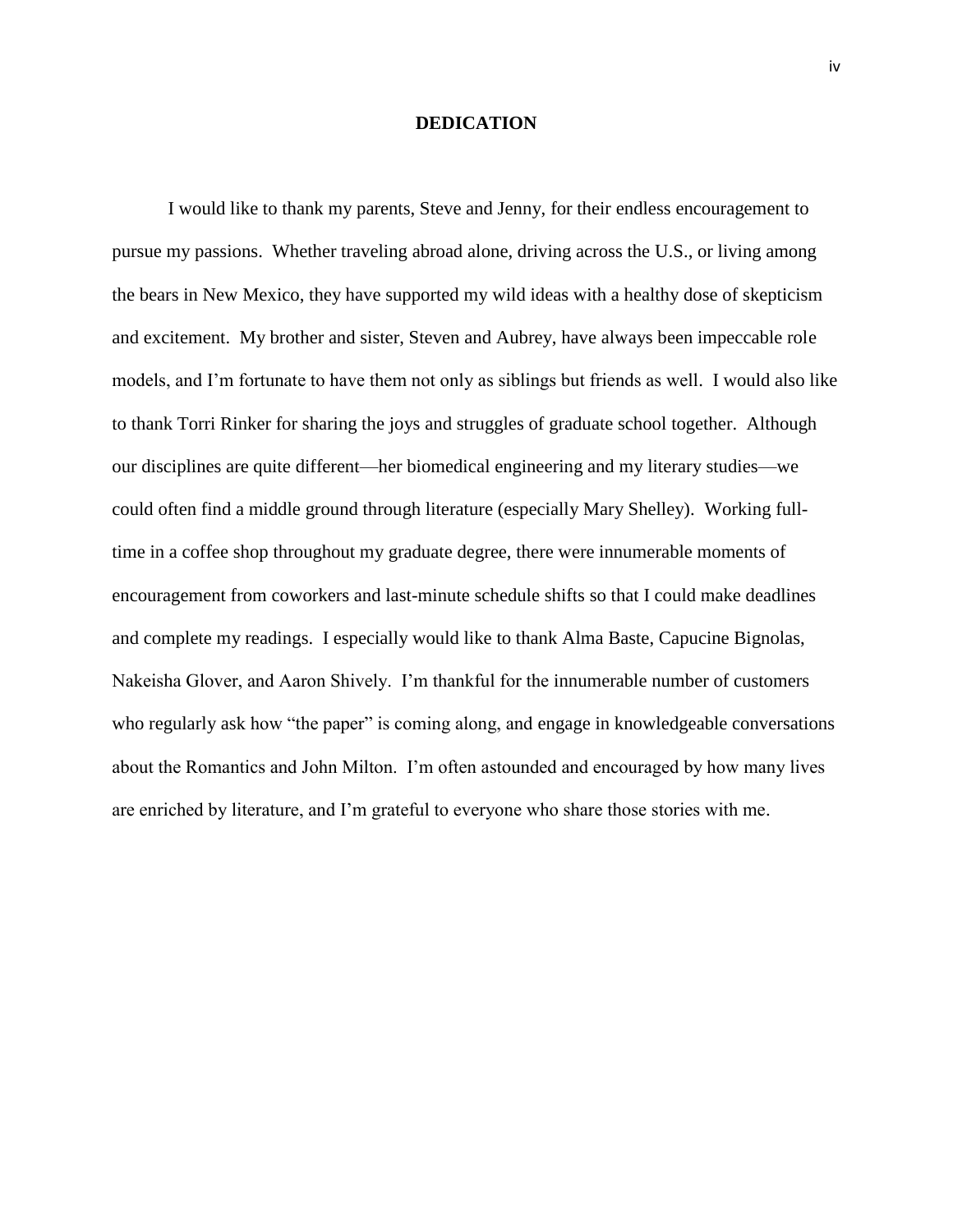#### **ACKNOWLEDGEMENTS**

<span id="page-6-0"></span>I would like to thank Dr. Eckert for her endless patience and vast insight into the study of Romanticism. In every class of hers that I have attended, she brought eighteenth- and nineteenth-century texts to life through fascinating source materials and a deft knowledge of cultural contexts. She encouraged students in their development of unique approaches to literature, and I'm happy to note that she provides the same positive guidance as an advisor for independent study. Her excitement for literary studies and the Romantic period is contagious.

I would also like to thank the readers of my thesis: Drs. Stephen Dobranski and Paul Schmidt. Both have contributed to the most challenging and rewarding experiences of my graduate school career, and I couldn't be happier to have them as members of my committee. Dr. Dobranski has one of the most detailed and analytic minds in the profession, coupled with an energetic passion for John Milton's poetry. Thank you for filling your classroom with humor and awe over the power of language. Dr. Schmidt taught the very first class I attended at Georgia State University. I can't think of a better person to convey the joys of research and composition—and clearly articulating the precepts of every method of critical inquiry—to a group of new academic scholars. His love for the literary studies comes through with each class discussion and response to students' ideas.

Lastly, I would like to thank the other influential faculty at Georgia State University: Drs. Gina Caison, Edward Christie, Benjamin Miller, and Renee Schatteman. I'm grateful for their dedication to cultivating, conveying, and encouraging critical thought within each of their classes.

v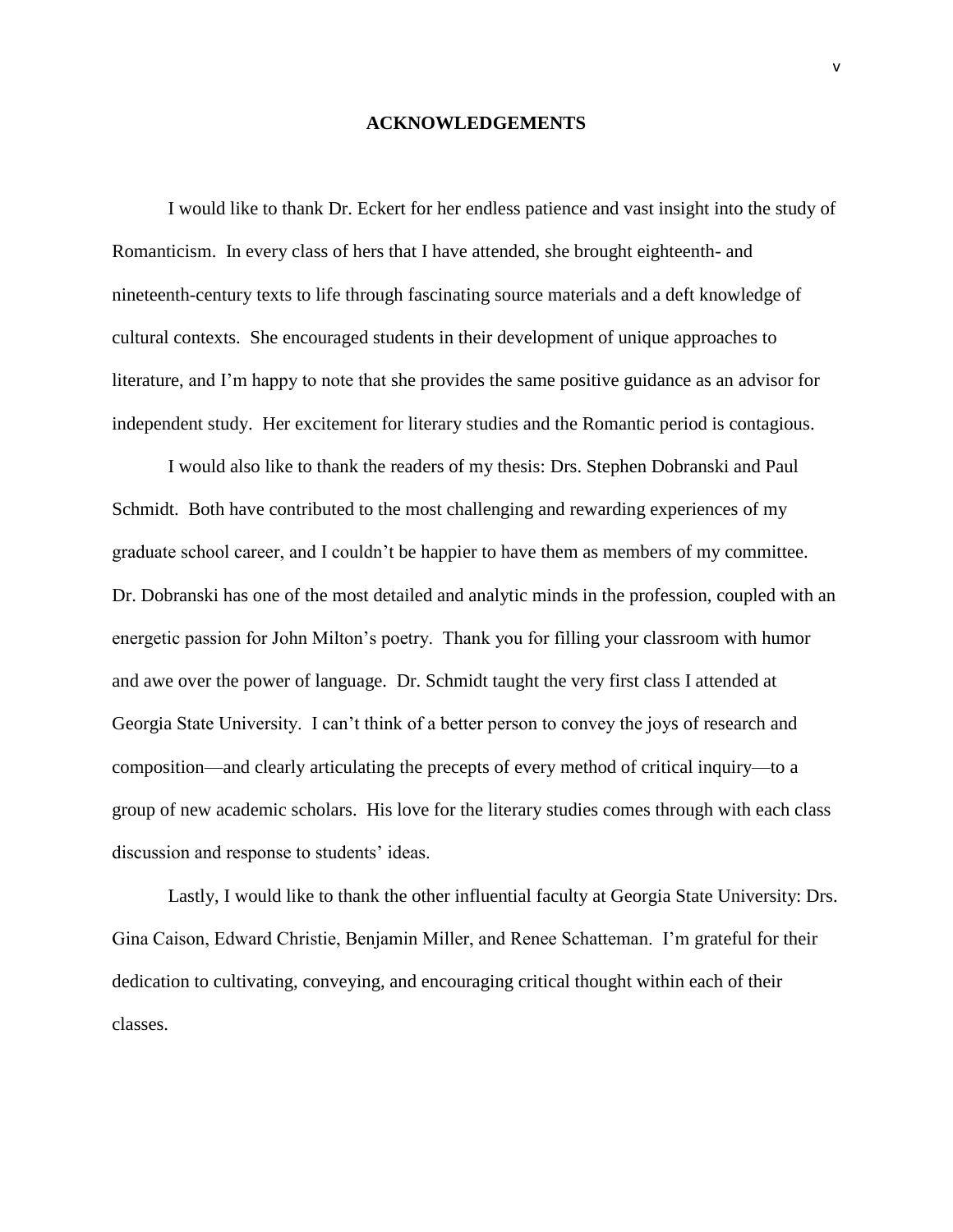### **TABLE OF CONTENTS**

| 2.1     |                                                              |  |
|---------|--------------------------------------------------------------|--|
| $2.2\,$ |                                                              |  |
|         | 3 THE DISRUPTIVE SATAN & RECONCILIATORY EVE IN LODORE 32     |  |
| 3.1     | Ancillary Satanic Figures: Lyzinski, Casimir, & Whitelock 41 |  |
| 3.2     |                                                              |  |
|         |                                                              |  |
|         |                                                              |  |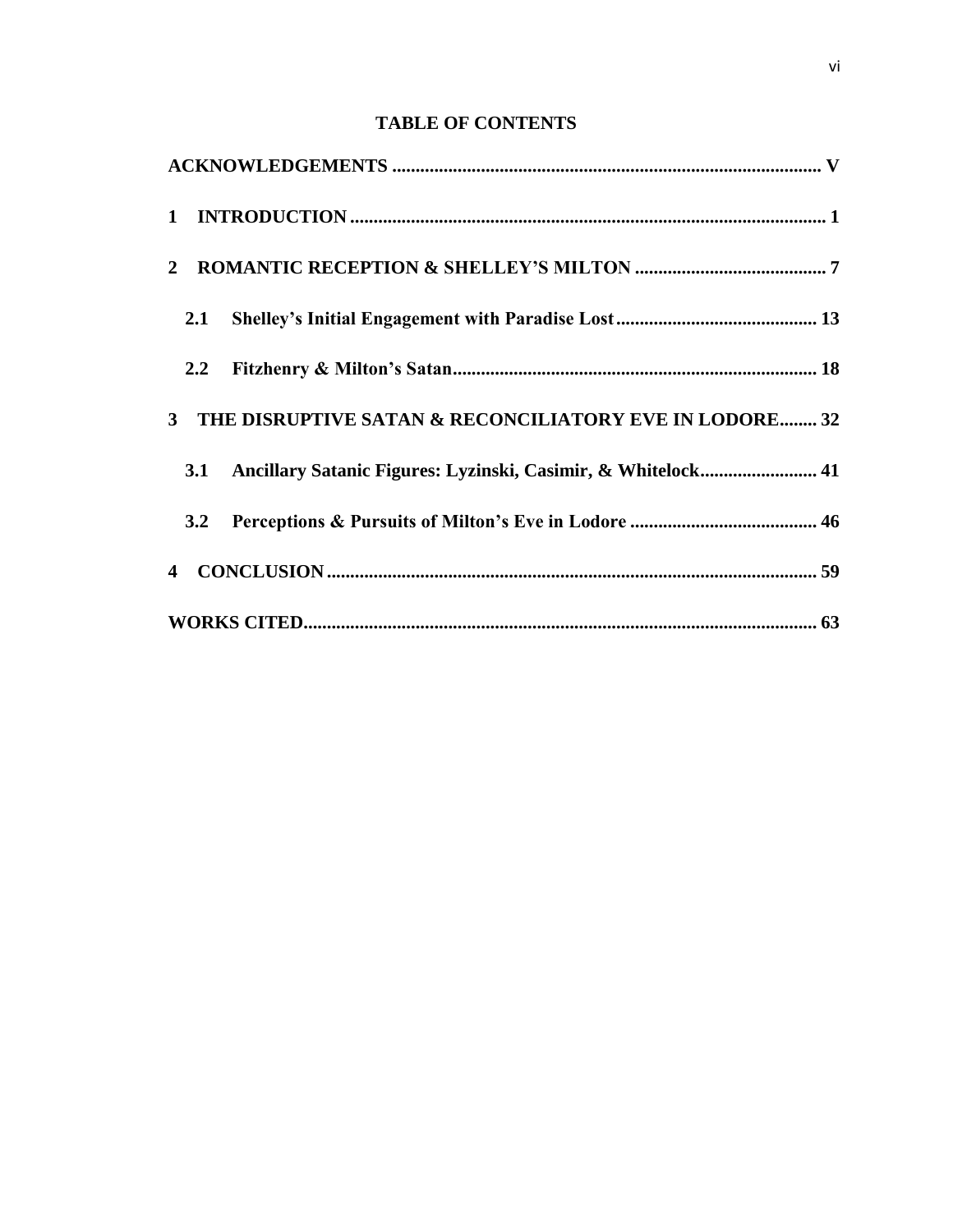### **1 INTRODUCTION**

<span id="page-8-0"></span>Mary Shelley's late novel, *Lodore*, was generally well-received by critics and readers when published in 1835. With a keen sense of the literary marketplace, Shelley wrote *Lodore* as a novel of manners and sensibility to meet the demand of her readers. The novel follows Lord Fitzhenry Lodore as he flees England with his daughter, Ethel, to live in the isolated wilds of Illinois. After living fourteen years abroad, Fitzhenry is killed in a duel as he attempts to return home to England. Ethel continues the journey to England, only to face societal and economical obstacles as she pursues both marriage with Edward Villiers and reconciliation with her mother, Cornelia Lodore. One critic from *The Examiner* exalted Shelley's ability to imbue her characters—especially male characters—with motives and the agency to carve their own destiny: "There is a force, an individuality, and a subtle investigation of motives, that stamp a reality upon her heroes which rarely belongs to fiction" (323). Similarly, critics from *Fraser's Magazine for Town and Country* and *The Athenaeum* praised Shelley's originality of plot and depth of character, the latter periodical stating, "There are few creations in modern fiction, sweeter than Ethel Villiers" (*The Athenaeum* 238). Reviewers from *The Literary Gazette* and *The Sun* commended Shelley's prowess of imagination and prose, prompting *The Sun* reviewer to claim, "We have little doubt the tale will be popular, if only from the uniform polish of its style, which flows on like some broad, steady stream, smooth, and without a wrinkle on its surface"  $(2)$ .

Despite the initial praise of the novel's literary craft, in the decades following the publication of *Lodore* the novel fell out of critical favor and seemed to offer little more than autobiographical insight into Mary and Percy Shelley's early marriage (Vargo 19-20, 26).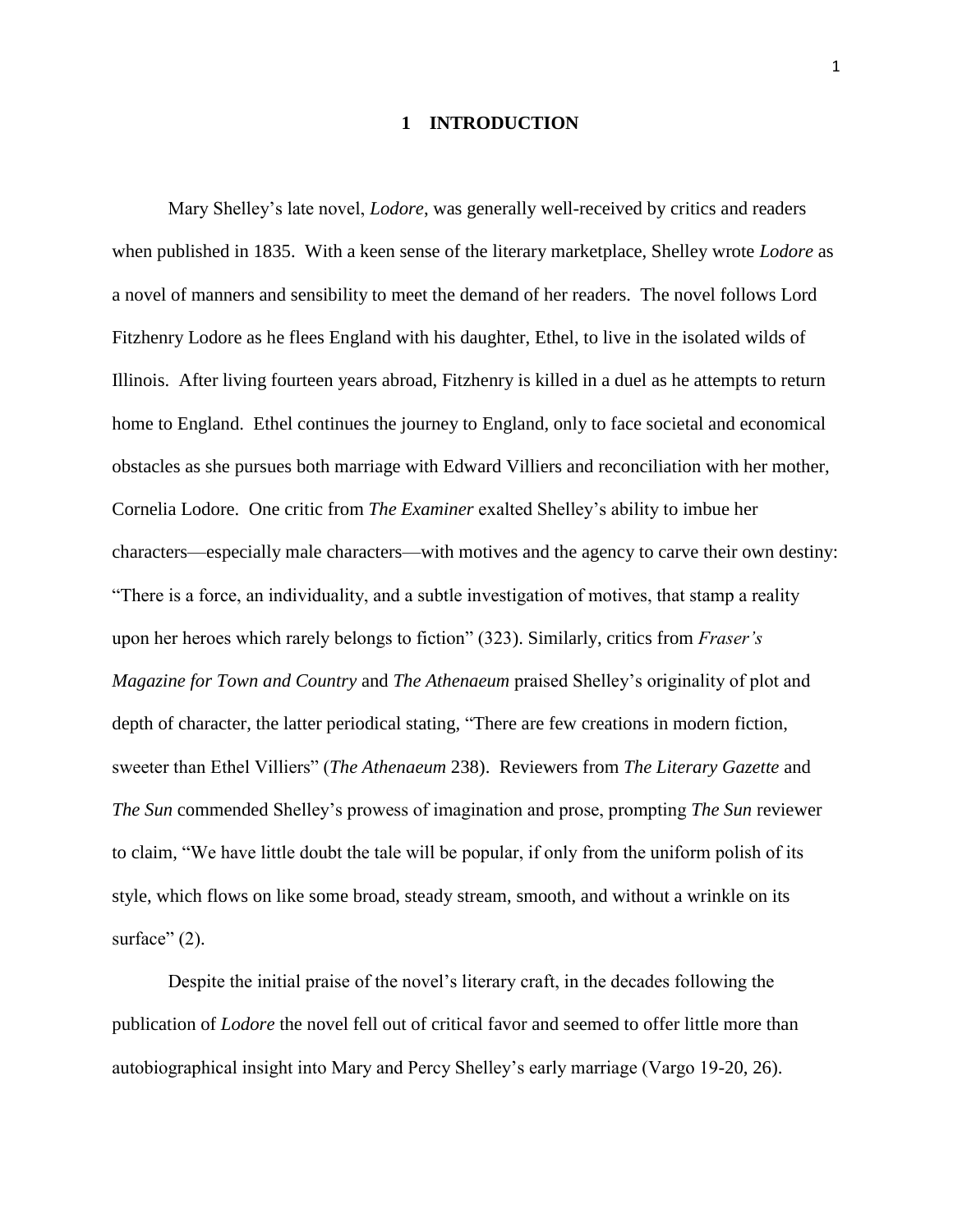Modern critical work by Emily Sunstein, Anne Mellor, and Charlotte Sussman has reassessed Shelley's work in *Lodore* as an example of an author who continued her role "as a powerful social critic … particularly on behalf of women," rather than a writer who, later in her career, "retreat[ed] from radicalism into self-abnegation" (Sussman 167). The 1997 Broadview edition, edited by Lisa Vargo, indicates a resurgence of interest in *Lodore.* Although the novel is still overshadowed by the staggering quantity of criticism about *Frankenstein* (and to a lesser extent *The Last Man*), *Lodore* broadens our understanding of Shelley's development as an author who refined her critique of modern society throughout her career. Through *Lodore*, Shelley revisits themes central to *Frankenstein* and *The Last Man*, but concludes the text in a uniquely positive style. When readers analyze the novel "in terms of engagement rather than retreat from political and ideological issues," the seemingly unimportant novel about manners and nobility transforms into a nuanced criticism of social and economic hierarchies (Vargo 21).

In her introduction to *Lodore*, Vargo acknowledges how Shelley incorporates a multitude of other works by prominent authors. For example, Shelley introduces each chapter with an epigraph—evidence of her life-long habit of research. Her engagement with the works of prominent authors is a skilled navigation between acceptance of radical views vis-à-vis her parents—Mary Wollstonecraft and William Godwin—and a subversion of societal norms (Vargo 10-13). Whereas Wollstonecraft and Godwin explicitly called for radical changes in their philosophical writings, Shelley used the novelistic writing conventions of the time to interrogate contemporary social issues. In the case of *Lodore*, Shelley extends the conversation of a young woman's education, a conversation notably found in Wollstonecraft's *A Vindication for the Rights of Women* (1792)*,* under the narrative guise of a domestic drama (12). Vargo highlights how the novel interacts with Shakespeare's *The Tempest* (ca. 1610), Thomas Campbell's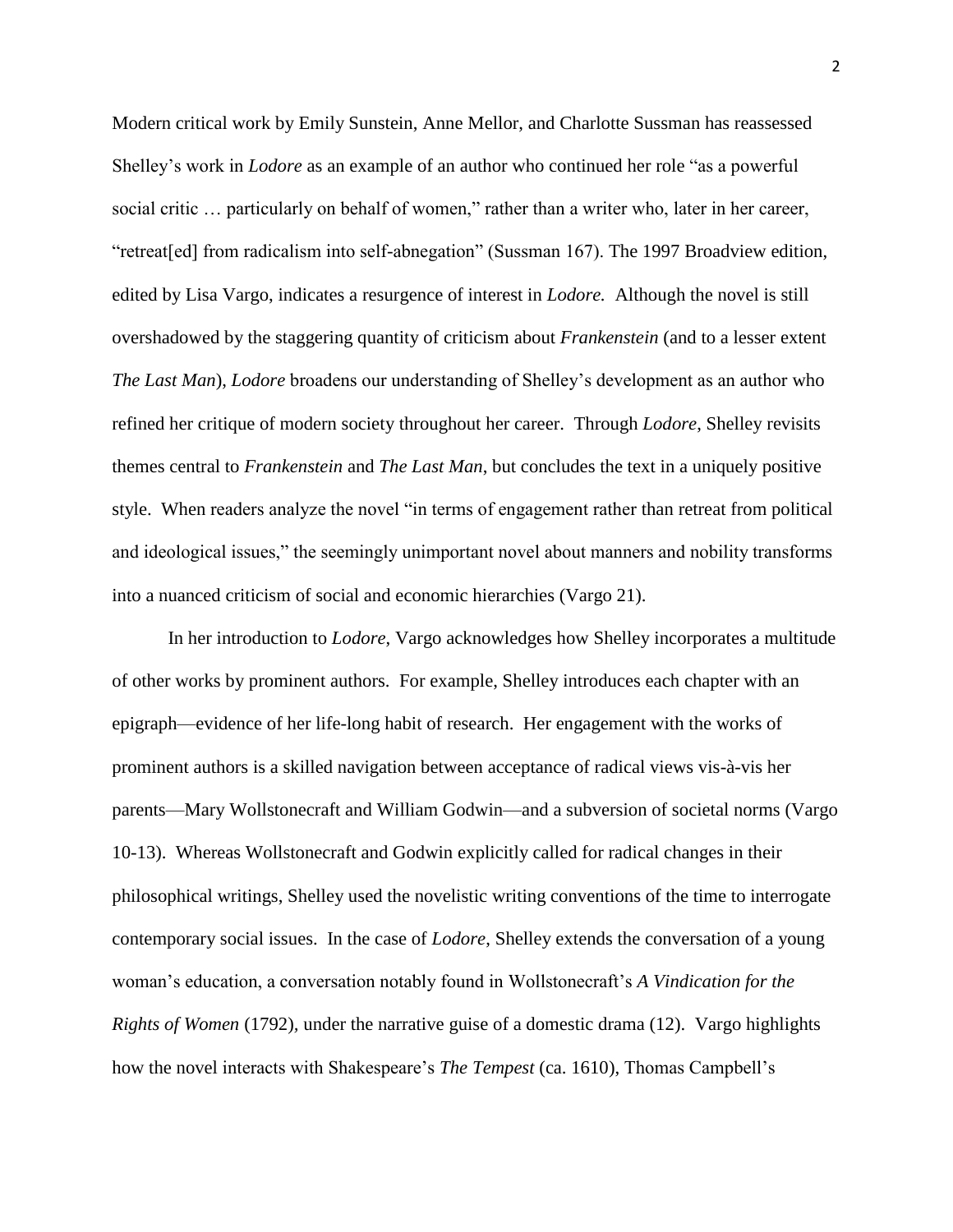*Gertrude of Wyoming* (1809), Lord Byron's *Lara* (1814), and Edward John Trelawny's *Adventures of a Younger Son* (1831), to name only a few. Some critics have noted Shelley's reference to John Milton's *Paradise Lost* (1667) as Fitzhenry structures his daughter's education after Milton's Eve (see Brackett 205, Vargo 32), but further connections between *Lodore* and *Paradise Lost* remain underexplored.

My thesis investigates how *Lodore* integrates Milton's long poem in more nuanced and interesting ways than in her previous novels. By exploring the Miltonic elements of *Lodore*, I demonstrate how Shelley crafts her novel as a response to the cultural influences of gender identification and marriage. Shelley achieves this, I argue, by fashioning Ethel as a version of Milton's Eve who becomes the role model of behavior within a post-lapsarian and post-Satanic England. What I term "post-Satanic" is not meant to imply an England without evil, or a return to pre-lapsarian Paradise. Instead, post-Satanic gestures toward Shelley's rendition of a nineteenth-century English society populated by readers who have moved beyond the Romantic fascination with Milton's Satan and are aware of the follies in misreading texts that were often deployed to support and justify gender inequality. Shelley gives Ethel agency within a patriarchal society, despite having lost her father at the age of sixteen, and Ethel ultimately reconfigures the post-lapsarian patriarchal family unit into an egalitarian collective of both genders. Although the Fall is irreversible, Ethel's actions push humankind toward a prelapsarian existence that disarms individuals who are prideful and envious.

The first section of chapter one, "Romantic Reception and Shelley's Milton," looks at the Romantic response to Milton and *Paradise Lost* in order to contextualize how Shelley's contemporaries incorporated the poet and poem into their own works and worldviews. Whereas the early Romantic writers (1750-1800) heightened Milton's importance to the rank of prophet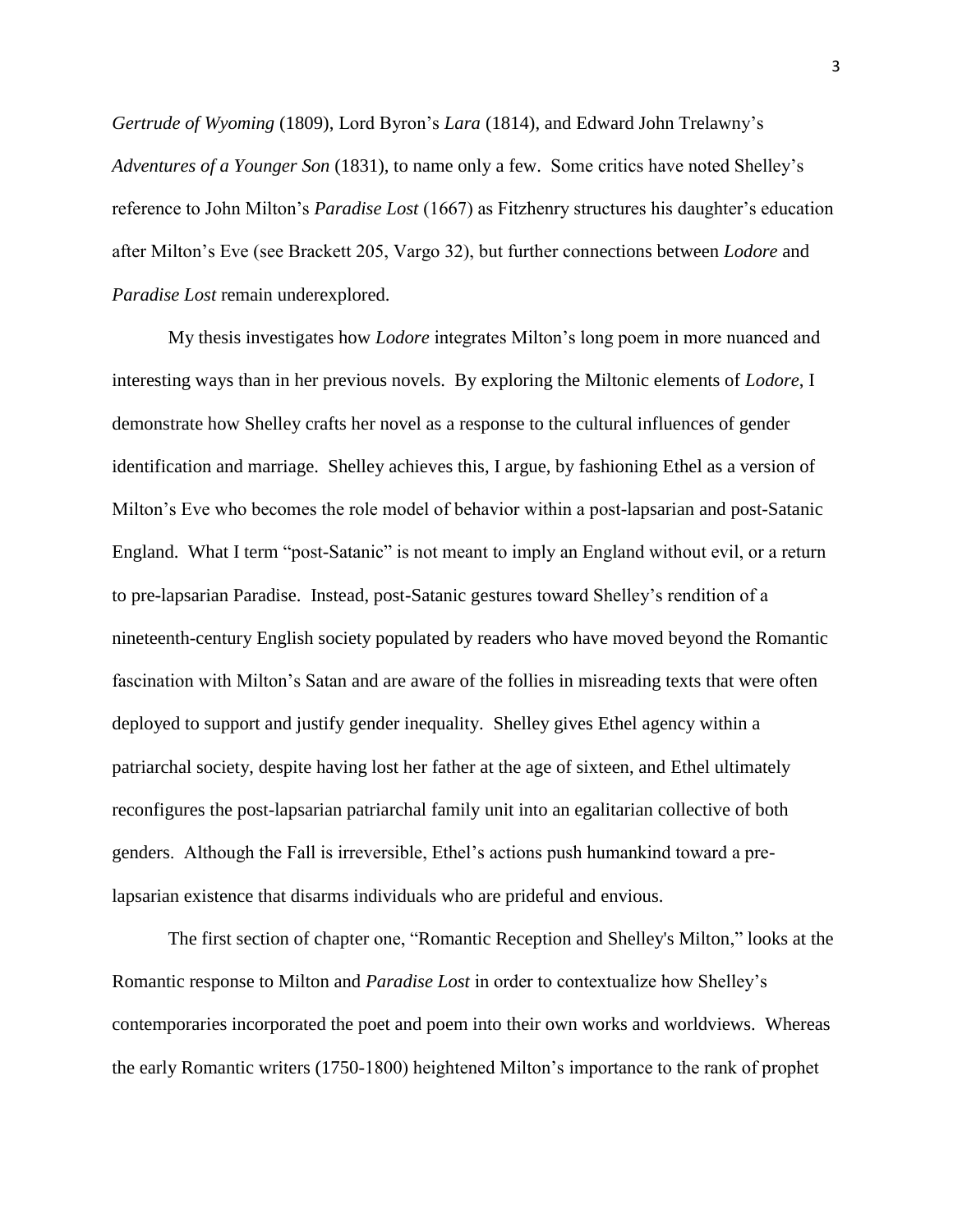poet, or hero prophet, the later Romantic writers (1800-1850) focused on Milton's Satan. Looking at the Romantic fascination with Milton reveals how his work was not only ubiquitous, but instrumental in the formation of a British identity. Shelley's previous, reverential use of Milton's *Paradise Lost* in *Frankenstein* upholds the poem as a pivotal text that defines humanity and the structure of the family unit. Shelley's use of *Paradise Lost* in *Lodore* reveals how her relationship with the text altered over the seventeen years since the first publication of *Frankenstein*. In the rest of the first chapter, I will consider the following guiding questions: What other Miltonic characters, such as Adam and Satan, surface within *Lodore*? How does Shelley frame those characters in the narrative, and how are they relevant and compelling to her contemporary English reading audience? For example, Fitzhenry represents an example of the Byronic Hero, a character type iconized by Lord Byron but based on Milton's rebellious, brooding, and manipulative Satan. Fitzhenry represents a complicated blend between the Miltonic portrayals of God and Satan, one who is both a benevolent creator and a self-serving manipulator.

In the second chapter, "The Disruptive Satan and Reconciliatory Eve in Lodore," I focus on the subsidiary characters who enact a narrative loop modeled after the characteristics and motive of Milton's Satan. These characters are the products of societal pressures and genderbased economic discrepancies. I also examine how the representation of self-sacrifice in both Milton (through God's Son) and Shelley (through Ethel and her mother, Lady Lodore) can be considered a faulty or a successful means of reconciliation. Both Milton's Eve and Shelley's Ethel become agents attempting to achieve a form of post-lapsarian reconciliation within their respective narratives. Shelley complicates the scenario by fashioning Ethel's creator, Fitzhenry, after the Byronic Hero. In other words, the paternal figure becomes the enactor of both creation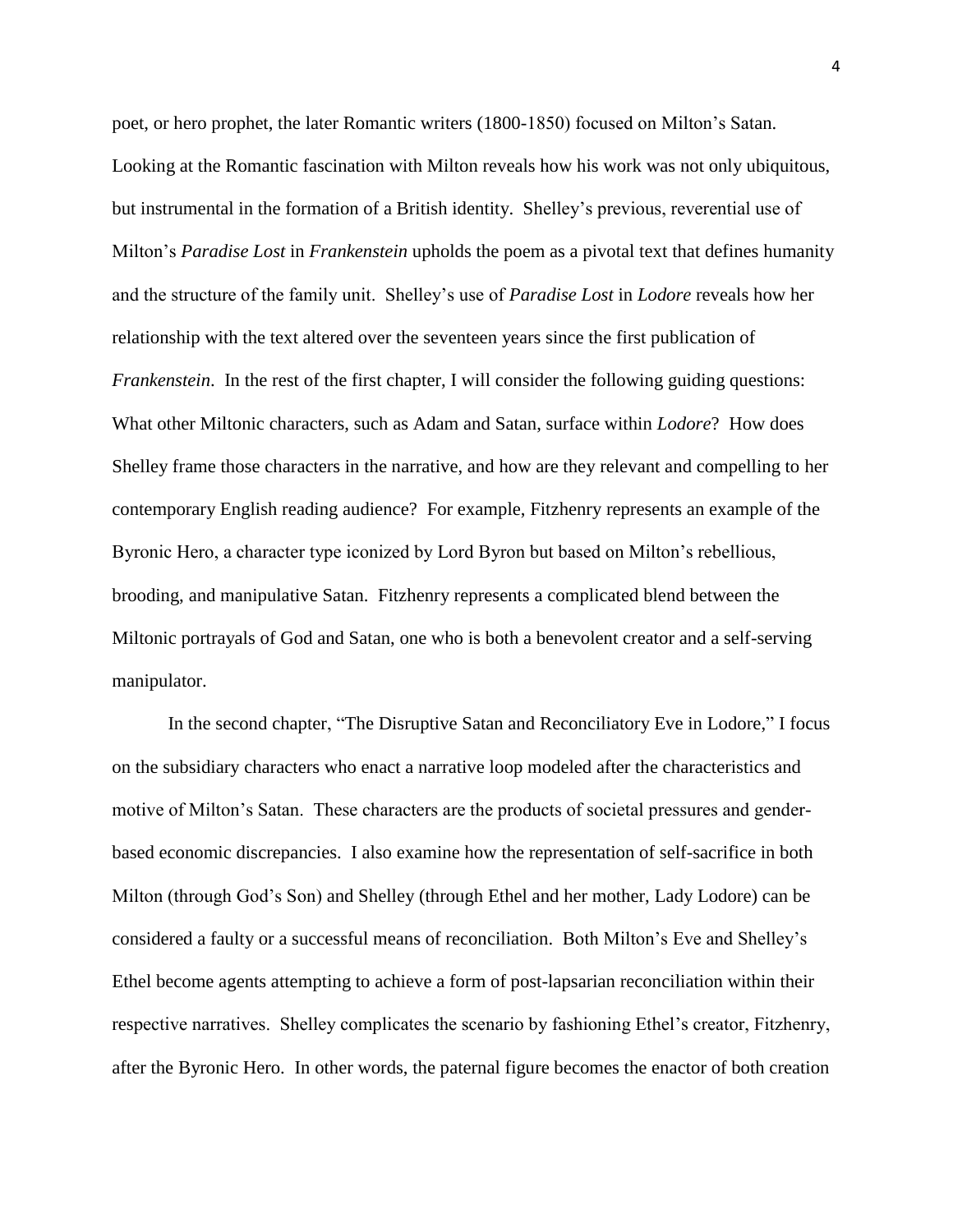and excommunication. As the novel progresses, Ethel is continuously restricted by Fitzhenry's past decrees that she and her mother should never reconcile. His will and testament, carried through his words even after his death, restrict the reunion of the remaining members of his nuclear family. Ethel marries Villiers, her father's "second" in the duel, in an attempt to fill the absence of a paternal figure. Her steadfast example of self-sacrifice ultimately leads to a refashioned pre-lapsarian world, a conceptual world that exists through the establishment of the "egalitarian bourgeois family unit" (Mellor 211-212). By the conclusion of the novel, Ethel enacts a transformation of Cornelia that is free from her father's decrees, leading to a reunion between daughter and mother. Ethel and Villiers create a family unit that is not based on biological relations alone or hindered by self-pride. In contrast to Fitzhenry, who is unable to overcome pride or the enforcement of his will through violence, the characters of Ethel and Cornelia Lodore are elevated through their achievement of reconciliation outside—and in spite of—patriarchal systems that attempt to reinforce their separation. I will show that Shelley's presentation of the world sidesteps patriarchy and allows for an equal congress of family members. By the end of *Lodore*, Ethel and her mother overcome the legal and emotional hindrances that were erected by Fitzhenry's will, thereby becoming agents of change in the construction of a mutually-agreed definition of family.

My conclusion suggests possible future scholarly investigations based on this thesis. Tracing Shelley's references to *Paradise Lost* can continue to include other Miltonic works, such as *The Doctrine and Discipline of Divorce* (1644) or *Samson Agonistes* (1671). Additionally, I suggest how future scholars might investigate Shelley's other, lesser-known works to more fully trace the trajectory of the themes I have teased out of *Lodore*. Ultimately, this project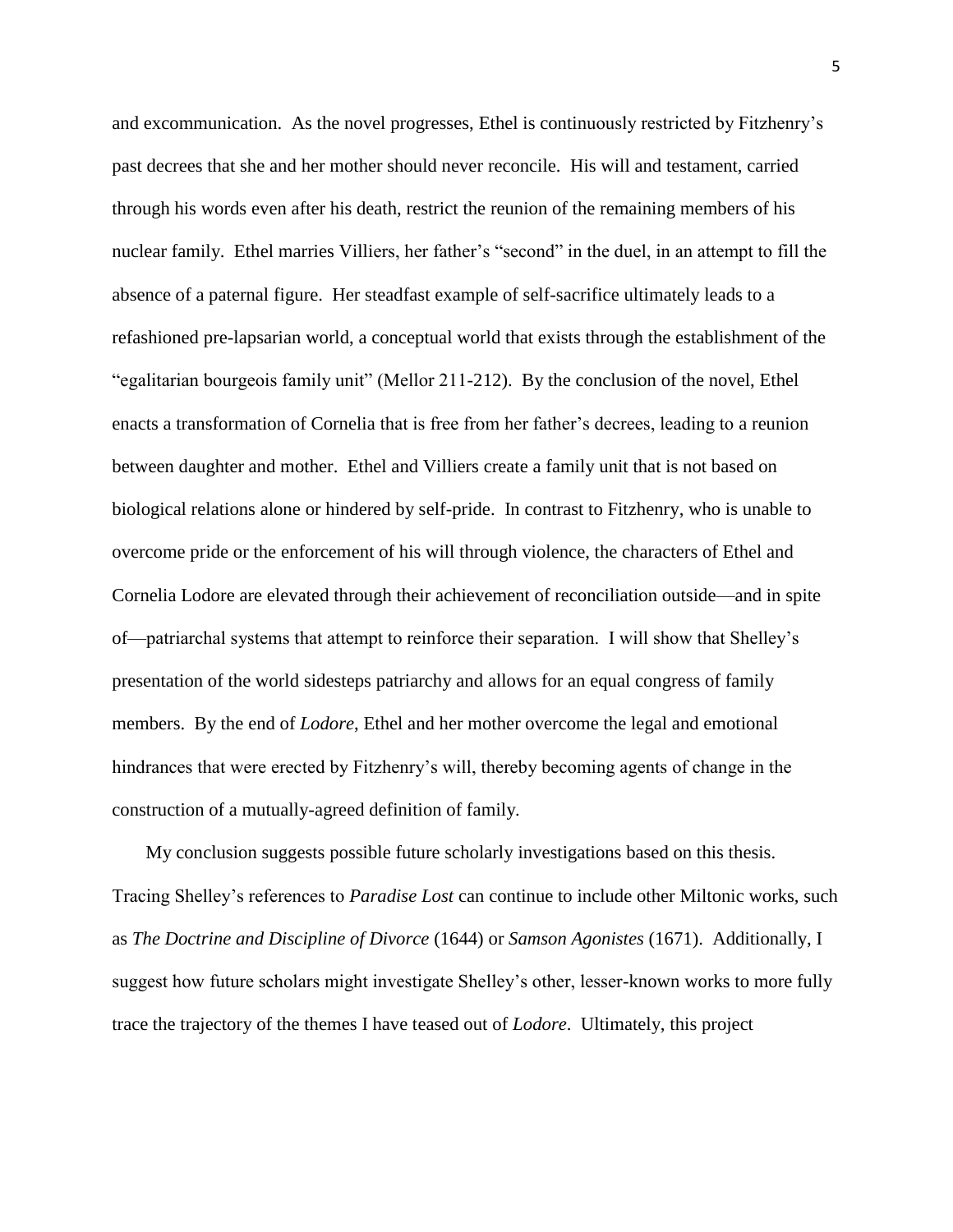contributes to the existing criticism of Shelley's work by focusing on her novel as a response, and complication, of Milton's more hierarchical structure of gender, family, and identity.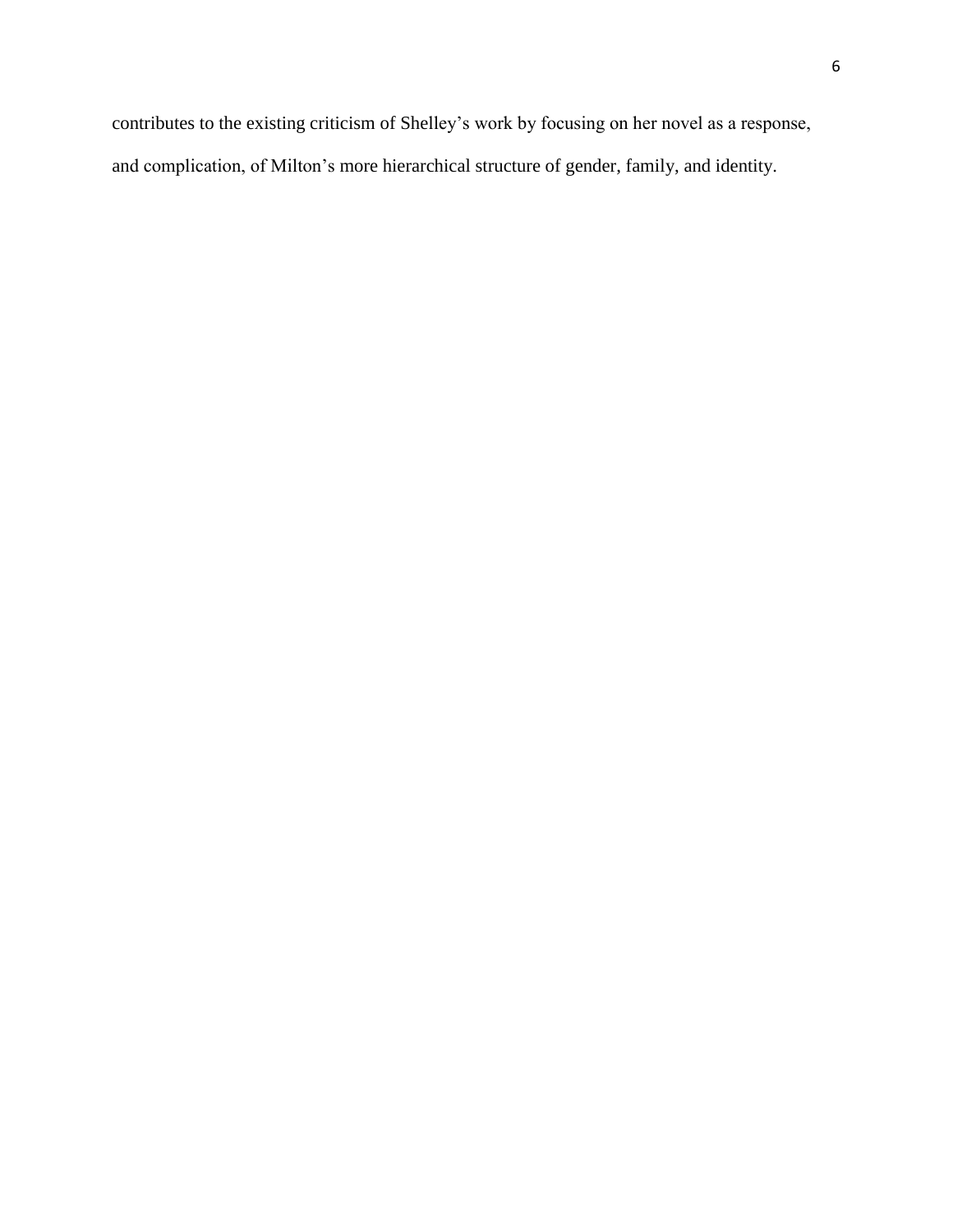#### **2 ROMANTIC RECEPTION & SHELLEY'S MILTON**

<span id="page-14-0"></span>To understand Shelley's use of Milton in *Lodore*, one must first understand how other Romantic authors, such as William Wordsworth, Samuel Taylor Coleridge, John Keats, William Hazlitt, and especially William Blake, were inspired by Milton's virtuosity, the scale of *Paradise Lost,* and Milton's compelling rendition of Satan. In *The Romantics on Milton,* Joseph Wittreich offers insight into how Milton became the "literary hero" for Romantic writers (10-11). One of the "incontrovertible truths" that popular Romantic writers held was that "the heroic poet leads a heroic life," and the Romantics idealized Milton into a rebellious individual who described the spiritual underpinnings of religion and offered a new interpretation on how the universe functions (Wittreich, *Romantics* 10-13). Many Romantic authors emulated Milton's poetic style as well, holding *Paradise Lost* and Milton's other writings as a standard of excellence to be replicated or surpassed. Milton was exalted as a poet who could offer insight into the inner workings of the world, and Romantic authors incorporated the poet and his works in order to imbue their poems and novels with poetical depth and political insight.

One of the best examples of Milton's importance to key Romantic writers can be seen in Wordsworth's sonnet, "London, 1802." In the poem, Wordsworth beckons to Milton's spirit as the representation of political and cultural revolution:

> MILTON! thou shouldst be living at this hour: England hath need of thee: she is a fen Of stagnant waters […] Oh! raise us up, return to us again; And give us manners, virtue, freedom, power.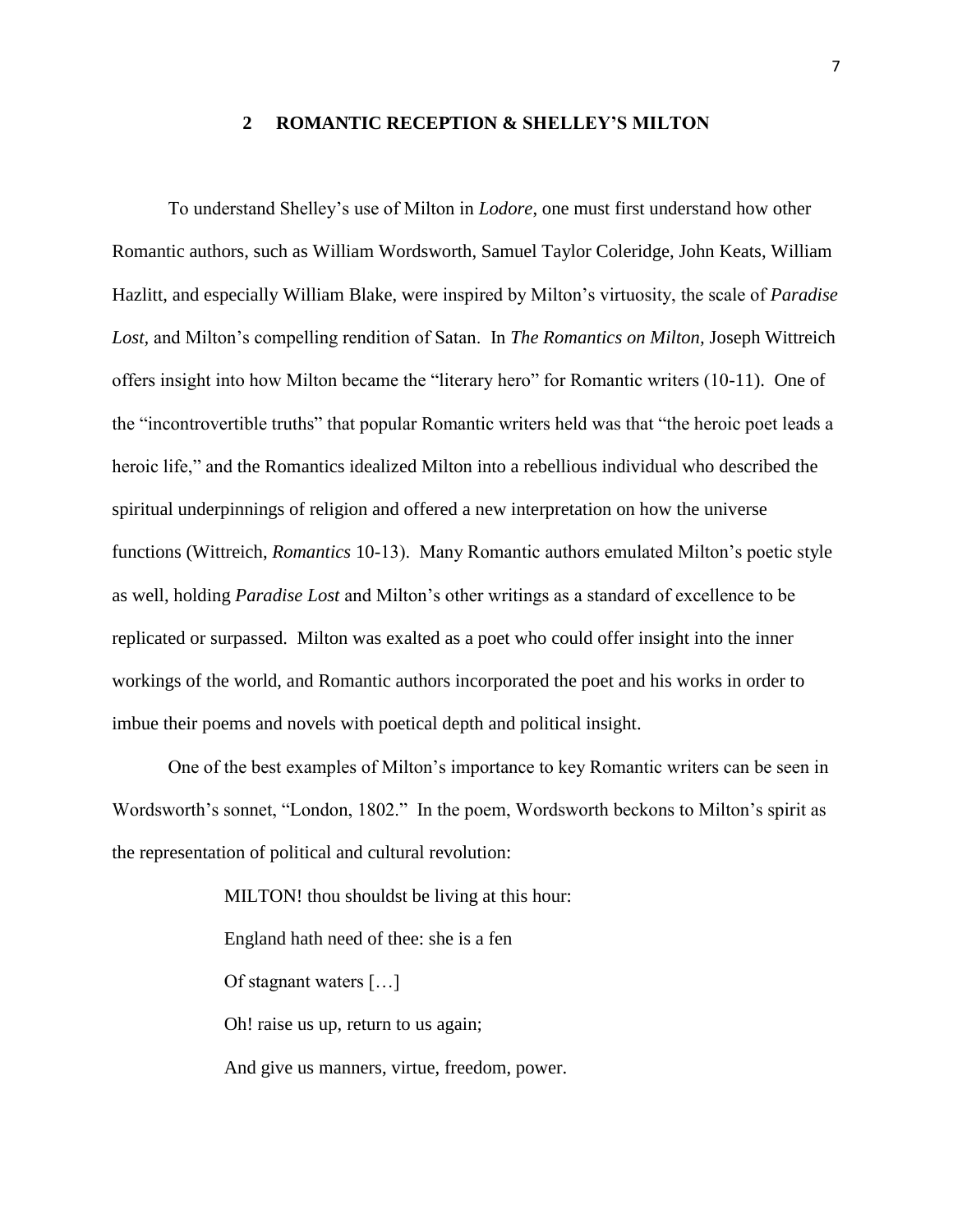Thou hadst a voice whose sound was like the sea;

Pure as the naked heavens, majestic, free… (1-3, 7-11)

Wordsworth laments the timeliness of Milton's life—that Milton was restricted to the human limitation of living and dying within a previous generation. However, Milton's spirit as a revolutionary poet might continue in his verse and restore the cultural consciousness of Wordsworth's England to a previous configuration. As if coming to terms with the finality of Milton's life, Wordsworth attempts to continue Milton's work himself in *The Prelude*, claiming to "settle on some British theme, some old / Romantic tale, by Milton left unsung," and then praises Milton as "our blind Poet, who, in his later day, / Stood almost single, uttering odious truth" (148, 180). Wordsworth's career highlights how Milton's works dominated the identity of poets in both their lives and their own creative works.

Milton also appealed to the Romantic writers through his "gloomy egoism" that emphasized a brooding quality to the philosophical and poetical mind (Thorsley 43-44). Notably, Milton "made [the] melancholy respectable, associating it with beauty, with saintliness, with wisdom and with a delight in solitary reflection in natural scenes" (Thorslev 43-44). Within that gloomy egoism are the antecedents of Romantic literary criticism. Firstly, Romantics such as Wordsworth used Milton as the ideal model of the poet. That ideal poet is preoccupied with redirecting the readers toward enlightenment and away from contemporary vulgarity (Wittreich, *Romantics on Milton* 14). Secondly, the philosophical analogy—articulated by Wordsworth that poetry is "the spontaneous overflow of powerful feelings" derived from "emotion recollected in tranquility" is rooted in an appreciation of Milton's works that balanced inspiration and craft, as well as the rational and irrational (*Romantics on Milton* 15-17). Milton rose above other influential authors as "the prophetic soul of the wide world, dreaming on things to come,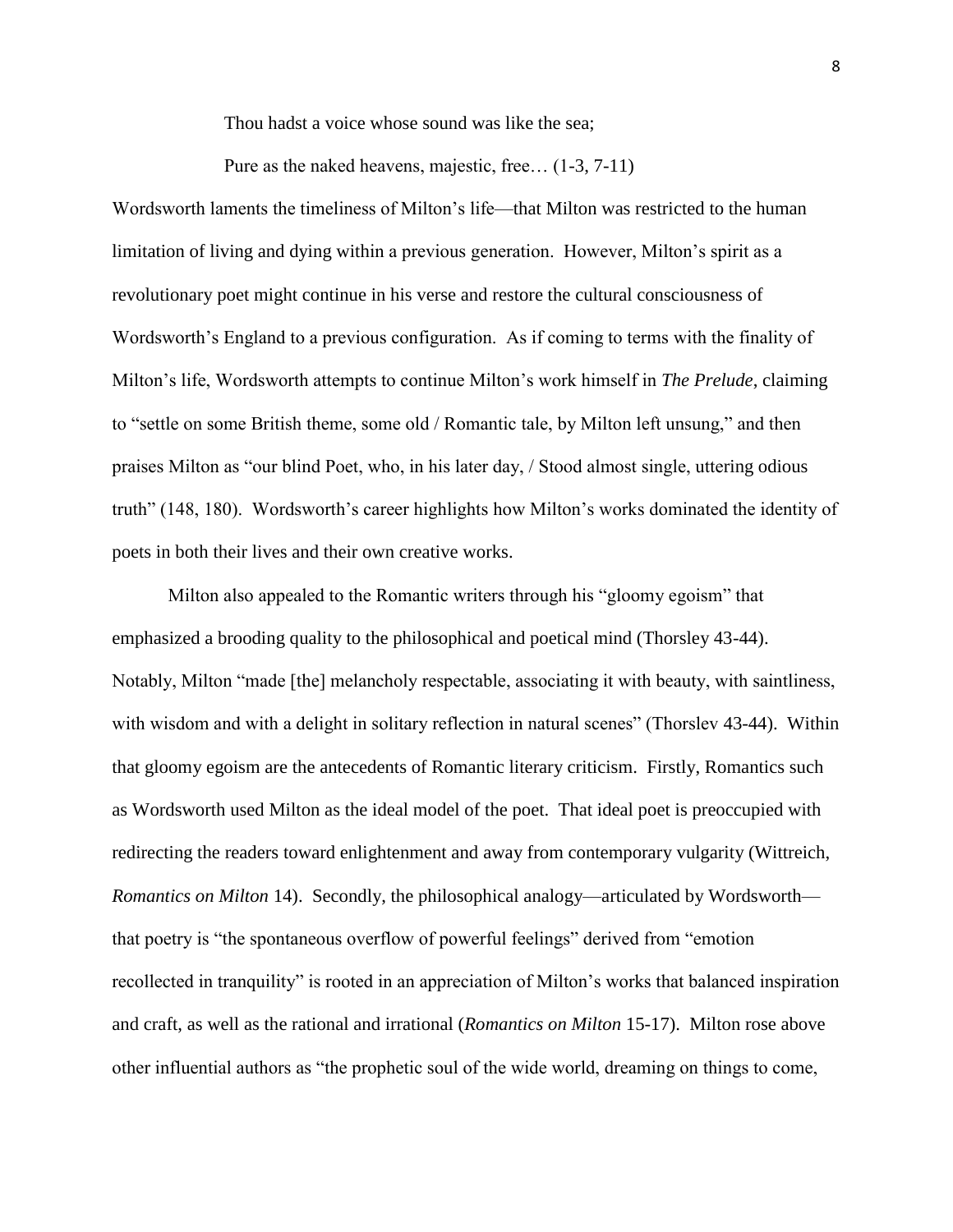and who… is seen as a prophetic tragedian, warning future generations of catastrophes that, if not awake to their missions, they will fail to avert" (Wittreich, *Why Milton Matters* 172).

If the Romantics were fascinated with Milton the poet, they were equally preoccupied with his representation of Satan. One of the most significant literary turns during this time was a reconfiguration of Milton's work from an exaltation of God and Son toward an exploration of Satan as a sympathetic character. Peter McInerney describes how the Romantics were "obsessed with Satanic personalities," and reconstituted Milton's character into a defiant, moody, and ostensibly mad personality type (1). Percy Shelley, for example, declared that "nothing can exceed the grandeur and the energy of the character of the Devil as expressed in *Paradise Lost,*" and that Milton's genius was to strip Satan of the "sting, hoof, and horns" and instead "clothe him with the sublime grandeur of a graceful but tremendous spirit" ("On the Devil, and Devils" 270, 272). Percy Shelley is often referred to as one of the "Satanists," though, as Wittreich points out, Percy did not ascribe to Satanic beliefs, or believe in the superiority of Satan as a religious figure. Rather, Percy exalted Milton's literary representation of Satan, one that is ultimately an "irresistibly impressive…poetic creation…hideously repugnant as a creature uninformed by the value of love" ("The 'Satanism' of Blake and Shelley" 828).

Within a historical context, Milton's brooding, rebellious, and isolated Satan resonated within the English national identity as a representation of the captivating and terrifying qualities of Napoleon Bonaparte. Authors such as Coleridge and Robert Southey condemned Napoleon as "the culmination of evil that began with the French Revolution" however, most authors were preoccupied by a political and literary figure that blended Napoleonic ambition and Satanic pride, egotism, and remorselessness (M. Williams 113). Lord Byron took these shared characteristics and championed the archetype known as the Byronic Hero, found notably in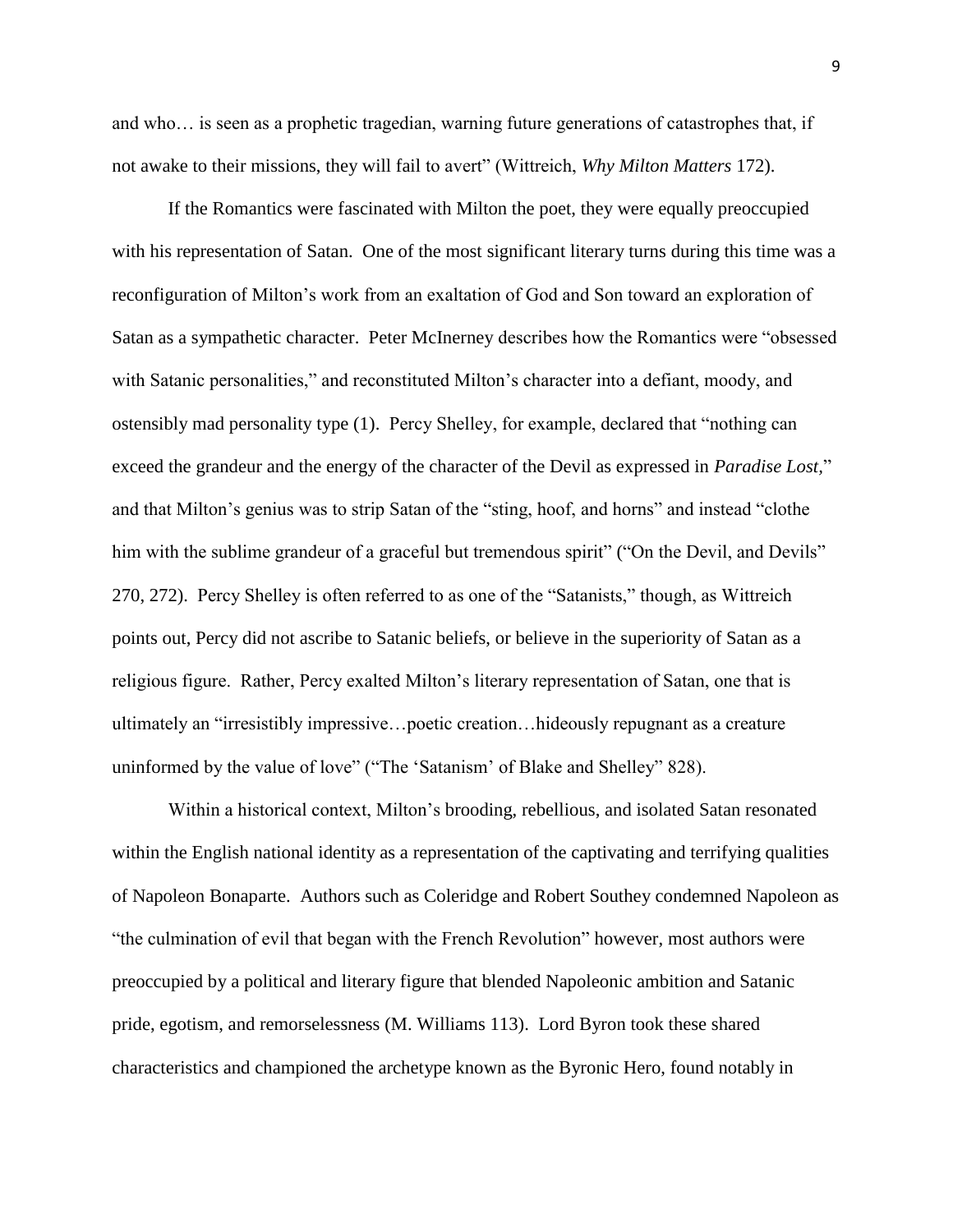*Childe Harold's Pilgrimage* (1812-1818)*, Manfred* (1816-1817), and *Don Juan* (1819-1824)*.* The Byronic literary figure reveals how the Romantics reused Milton's works for contemporary purposes. In this case, the preoccupying features of Milton's Satan are expanded, transmuted, and blended with those of Napoleon to become the most dominating literary figure of the Romantic period. According to M. Williams, Byron "was drawn, a number of times, to the figure of Milton's Satan, in his thinking of Napoleon… because each represented, in his own way, a kind of superhuman power" (118). The presence of the Byronic figure in poetry and prose, then, was a method for Romantic writers to explore contemporary philosophical, political, and cultural issues through the literary past they used Milton to establish.

For many Romantics, Milton's portrayal of Satan imbued the quintessentially evil figure with psychological depth, offering readers a character with relatable emotions, logical (albeit wayward) thinking, and a quizzical opportunity to empathize with a figure utterly alienated from Heaven and God. Peter J. Kitson posits that the Romantics were interested in the fallen angel's "indomitable will" and especially his position as a rebel against a spiritual government (474- 477). Satan became "an emblem of a powerful mind cut off from human sympathy and finding in its own desires the supreme motive for action," which became alluring character traits for the Romantic authors to explore agency, identity, and one's mobility within a social class structure (476).

Certain Romantic authors found difficulty sympathizing with Milton's Satan or even Milton himself. On plate 6 of *The Marriage of Heaven and Hell*, William Blake wrote that "the reason Milton wrote in fetters when he wrote of angels and God, and at liberty when of devils and Hell, is because he was a true poet, and of the Devil's party without knowing it" (35). Blake's reading implies the need for Milton to express his membership with actual Satanists, a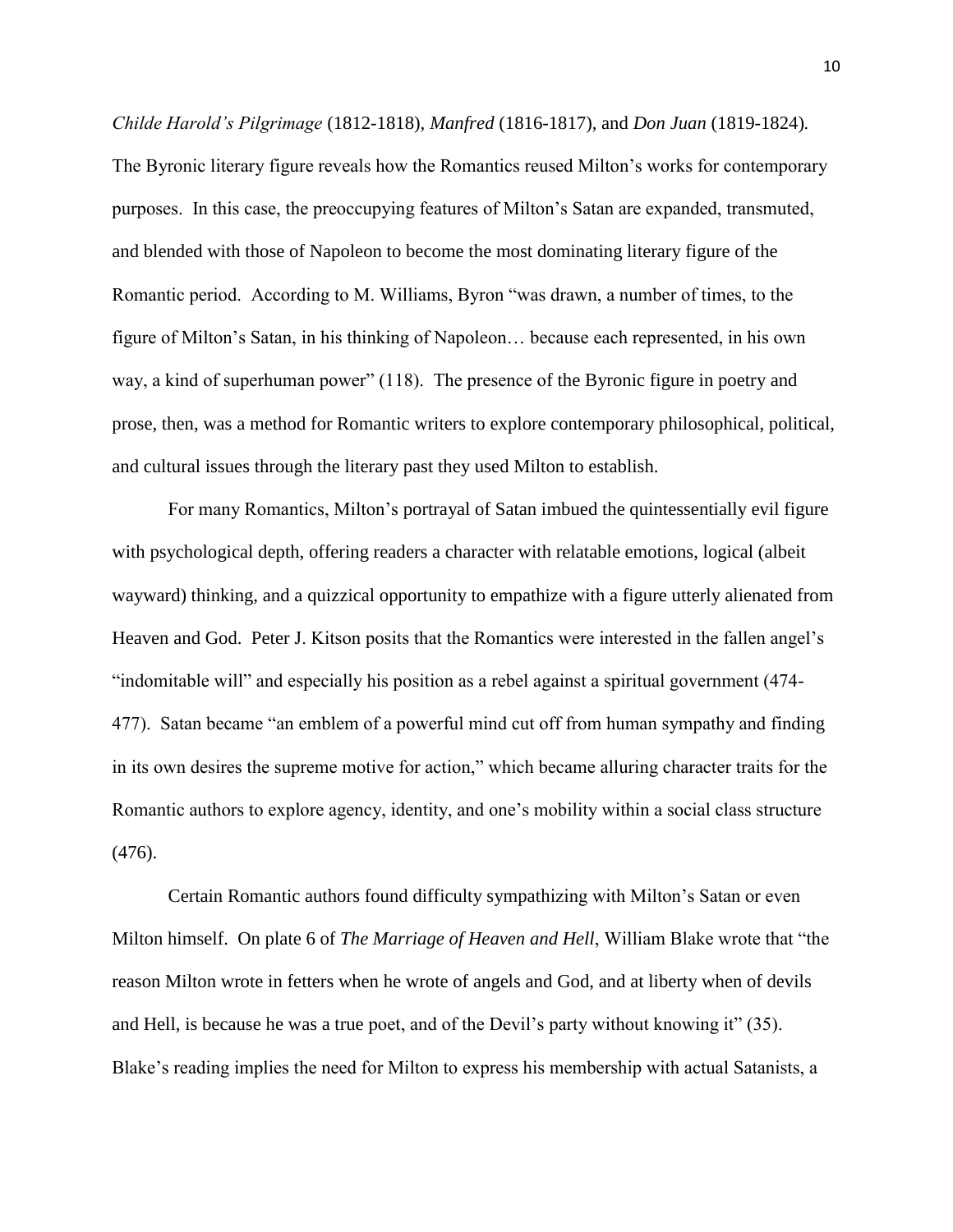claim that has reverberated even into modern criticism, such as Denis Saurat's bold claim that "the hero of *Paradise Lost* is Milton himself" (220). If a reader of *Paradise Lost* situates Milton as the narrator of the poem, then the text is open to a semi-biographical interpretation that Milton held sympathy for Satan. However, both Blake and Saurat hold a semi-biographical interpretation that Milton's creation of Satan was a cathartic method of expelling "passion, pride, and sensuality" in literary form (220). And, if Romantic readers found an authorial revelry in presenting Satan, then that "deep pleasure [Milton] takes in his creation of Satan is the joy of liberating, purging himself of the evil in himself" (220-221). Shelley might have similarly channeled her thoughts into Satanic characters, but her method of purgation in *Lodore* is to remove those characters from the fictive world. The first volume is dominated by Fitzhenry Lodore, who is killed in a duel, and the following two volumes offer other variations of Satanic characters, each of whom are purged from the narrative. The surviving characters are echoes of Milton's post-lapsarian Eve, all of whom establish a family unit that is anchored in both nature and spiritual communion with God.

Since the eighteenth and nineteenth centuries, Milton scholarship has moved beyond the Romantic interpretation, including a resistance to the perceived authoritarian and misogynistic worldview that Milton is purported to embrace and a more recent abandonment of that resistance based on an expansive reading of Milton as a socially progressive author.

Modern critical analyses on the Romantic interpretation of Milton has broadened the scope of writers and critics to include female authors and poets. In *A Room of One's Own,* Virginia Woolf briefly touches on her struggle with Milton and his literary influence on the experienced world. Woolf epitomizes her daily, domestic world through the figure of her aunt, whose "legacy unveiled the sky to me," a view previously obstructed by "the large and imposing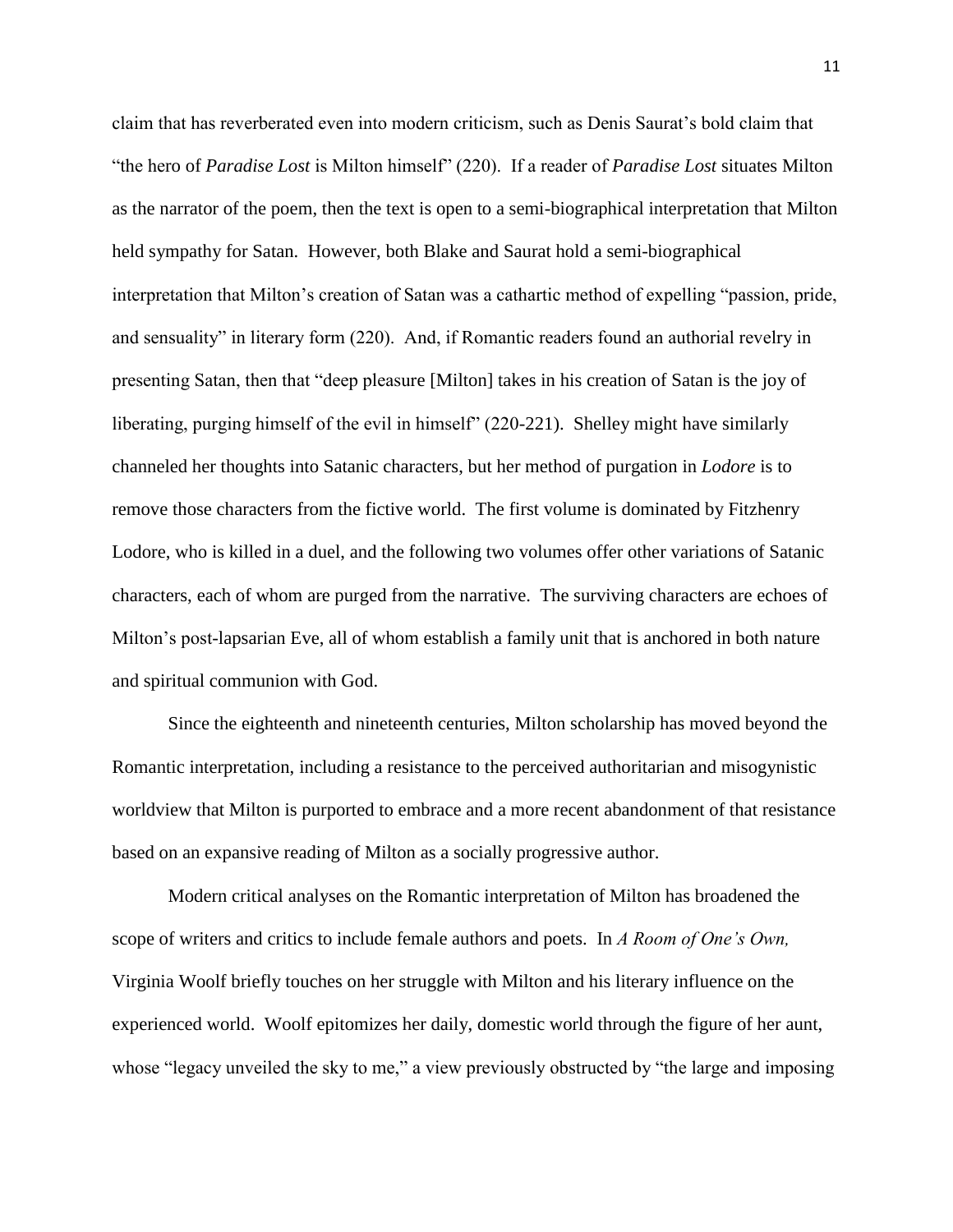figure of a gentleman, which Milton recommended for my perpetual adoration" (30). When Woolf advises readers to "look past Milton's bogey, for no human being should be shut out of the view," the meaning is ambiguous (86). Sandra Gilbert and Susan Gubar expand on the ambiguity of the phrase, suggesting that the bogey could refer to Milton—"the real patriarchal specter"—or Adam, or Milton's "inferior and Satanically inspired Eve" (188). Although Gilbert and Gubar settle on an interpretation based on Gertrude Stein's writings, that the bogey represents "the misogynistic essence of…patriarchal poetry," they concede that "the ambiguity of [Woolf's] phrase may have been deliberate" (188).

Gilbert and Gubar's work has marked Milton's work as anti-feminist, yet subsequent criticism since their essays and books have endeavored to refute the claim. Leah Marcus describes the trajectory of Miltonic studies since Gilbert and Gubar as increasingly pluralistic: "In the intervening decades, poststructuralist critics have continued the project of dismantling the 'Milton bogey' by chipping away at its associations with a patriarchal culture that is itself appearing more dispersed and localized than it did to feminists in the 1980s" (46). Marcus describes the interchangeable gendering of the narrator's voice, not as an attempt to inhabit and control the voices of both genders, but to open the poem to a plurality of messages and "an array of interpretations that are mutually contradictory in terms of logic and yet all valid" (54, 61). Most recently, the 2004 collection of essays, *Milton and Gender*, attempt to refute the claims of anti-feminism that recede as far back as Samuel Johnson's *Life* and have still thrived in recent decades (Martin 1). Selections in the book further Marcus's claims for Milton's plurality of voices by reflecting, itself, a collection of essays that contradict and operate within different parameters of each other. In "Gender, Sex, and Marriage in Paradise," Karen Edwards notes that the "hierarchy [that] seems to underlie *Paradise Lost*" is translated through "Satan's usual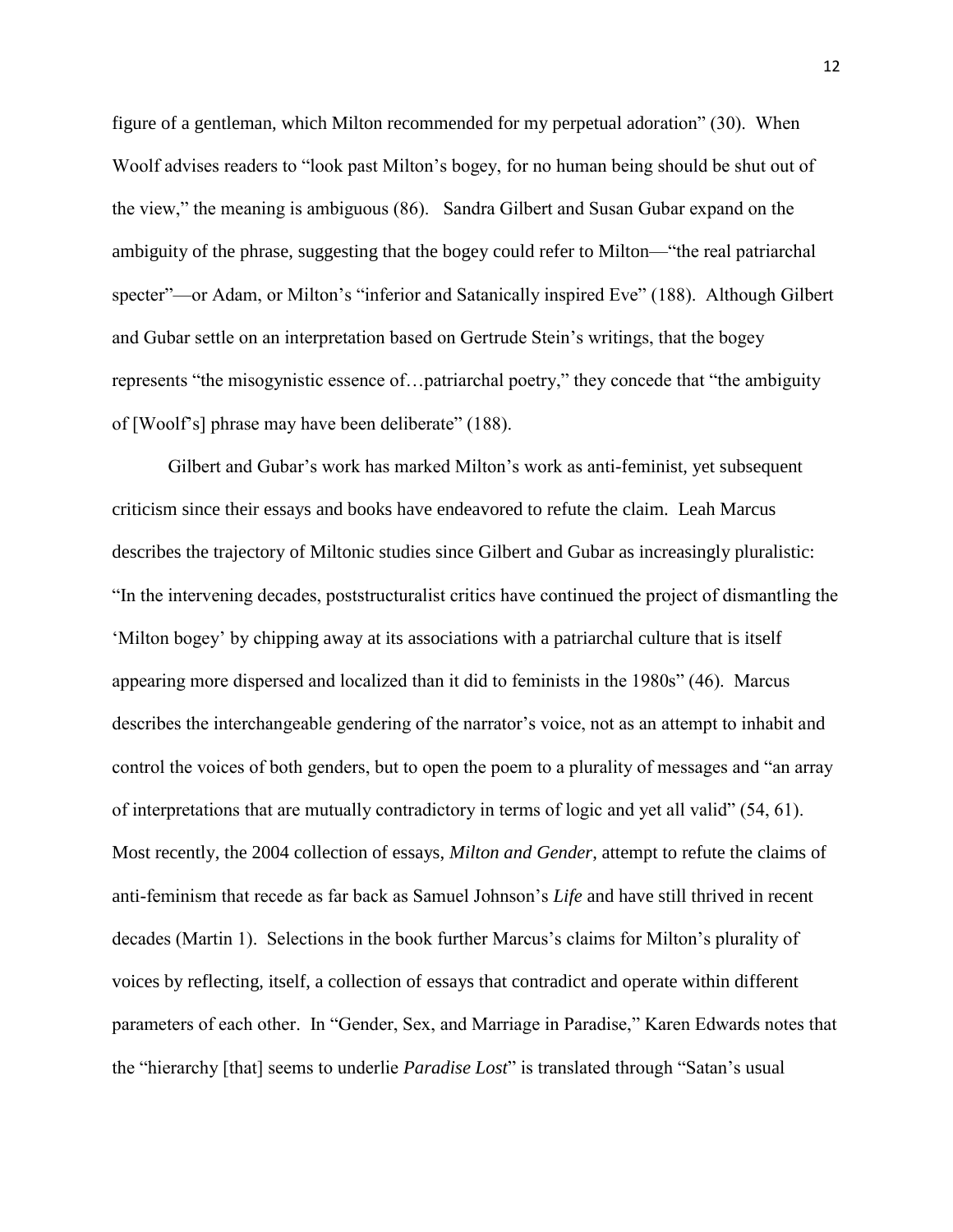concerns about rank and status," which deflects some of the claims about Milton's misogynistic worldviews onto a character who suffers from a perpetual state of psychological turmoil, rather than the poet himself (149). For Edwards, Milton's description of Adam and Eve as "not equal" weighs heavier on the difference in gendered virtues rather than equality (IV.296; 149). Adam's "independent individuality and philosophical speculation" might be more highly respected than Eve's "enabling [of] human relations … communion and communication," yet both sets of virtues are "necessary for productive human existence" (149).

In many ways, Shelley's novels resemble the current readings of Milton that emphasize a plurality of voices, a blurring of role expectations, and the creation of a narrative world that allows contradictions to exist simultaneously.

### <span id="page-20-0"></span>**2.1 Shelley's Initial Engagement with** *Paradise Lost*

From the beginning of her writing career, Shelley engaged and interrogated the cultural influence of Milton's works by simultaneously accepting and rebelling against the interpretations prevalent in her time. This is most notably observed by the title page of the first publication of *Frankenstein* (1818), in which Shelley frames her novel with an epigraph from the tenth book of *Paradise Lost*:

Did I request thee, Maker, from my clay

To mold me man? Did I solicit thee

From darkness to promote me? (X.743-45)

Although quoting another author's work was common in Shelley's day, her use of *Paradise Lost* is a choice to inherit a considerable amount of cultural information, and to incorporate the underlying systems, narrative structure, and themes of Milton's work. Shelley engages with the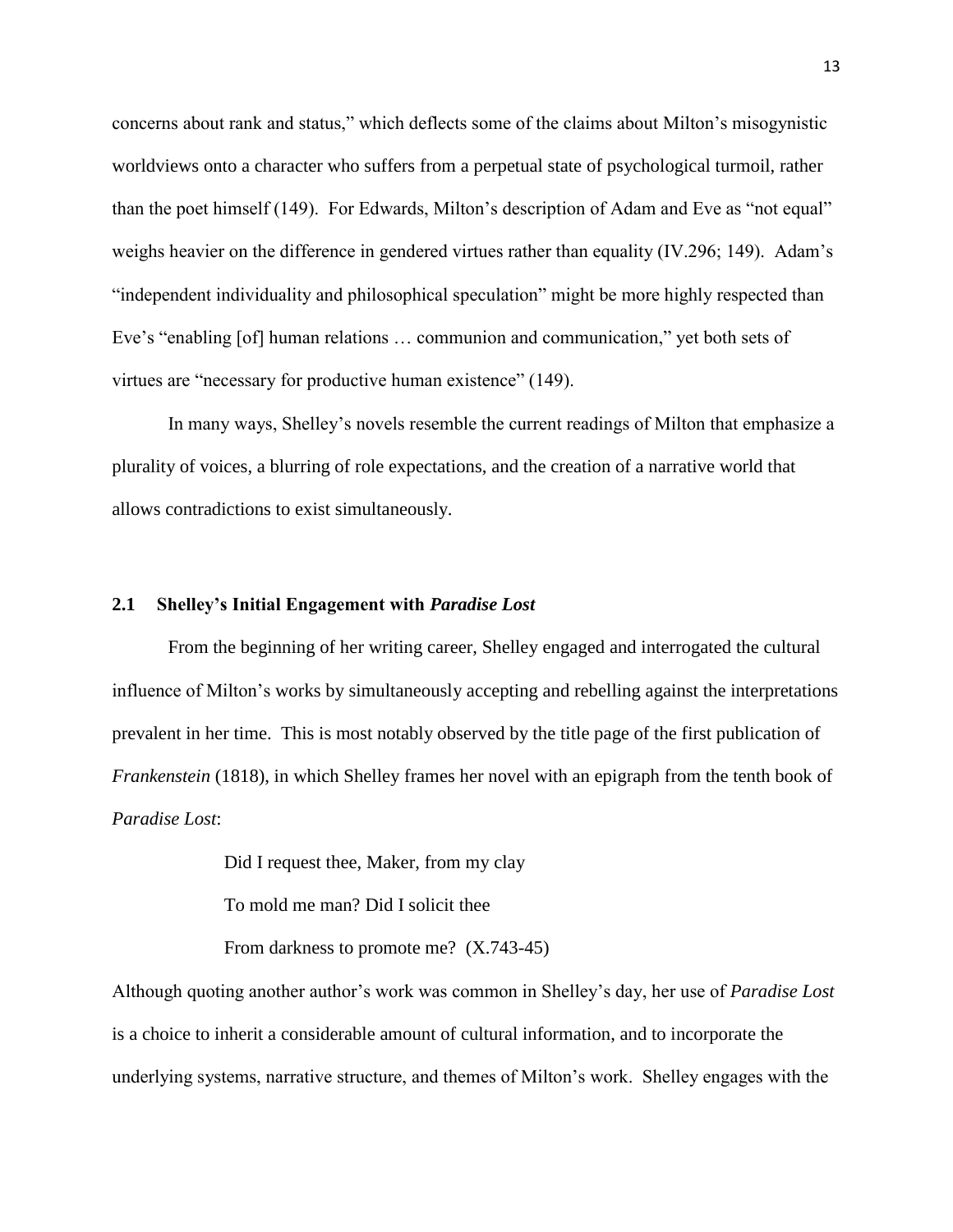hero poet at a time when the Romantics transitioned their fascination toward the alluring and ambiguous Satan. The epigraph is lifted from a moment in *Paradise Lost* in which a postlapsarian Adam questions God's role as creator, ponders his own role as created, and then wonders how that system can exist in a world based on free will:

> Thus what thou desir'st And what thou fear'st, alike destroys all hope Of refuge, and concludes thee miserable Beyond all past example and future, To Satan only like both crime and doom. O conscience, into what abyss of fears And horrors hast thou driv'n me; out of which I find no way, from deep to deeper plunged! (X.837-44)

Here, Adam questions the logic of justice within the world if an individual can pursue a goal that is both desired (to join Eve) and detested (disobeying God). Adam laments how the human race is positioned in a system that is seemingly contradictory and unclear. Even more puzzling is how the guidance faculty of the human condition—the conscience—shares similarities to that of Satan. Adam's monologue in the poem represents a moment of rebellious and critical thinking, which Shelley transplants to the beginning of her novel as an interpretive guide.

Beyond the title page, Shelley imbues *Frankenstein* with Miltonic characters and scenarios that echo *Paradise Lost*. Captain Walton, whose psychology is represented through the epistolary narrative structure, endeavors to find the fabled Northwest Arctic Passage. His aspiration to see "a part of the world never before visited" and to "tread a land never before imprinted by the foot of man" echo Satan's penetration of physical barriers in order to reach a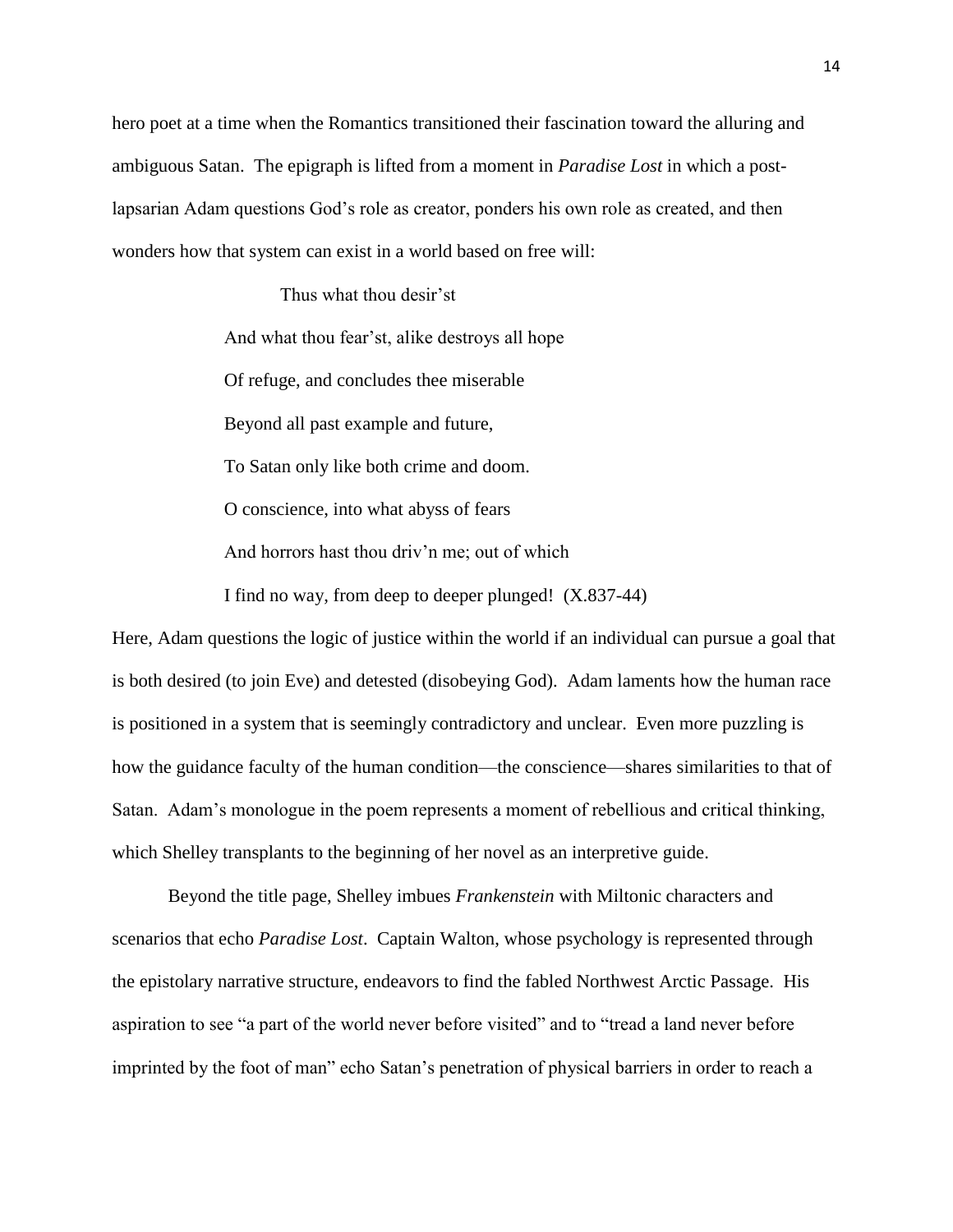new portion of the world, Paradise (52). Walton's endeavor is not entirely new. The search for a shortcut between the Pacific and Atlantic Oceans began as early as the 1530s (Curran, "Passage") and could hardly be described as "things unattempted yet," (I.15). Yet Milton as a poet is invoked through Walton as he describes his childhood self-education through his passionate consumption of books. He "became a poet, and for one year lived in a Paradise of [his] own creation (*Frankenstein* 52). Walton's poetic aspirations resemble that of Milton, to "obtain a niche in the temple where the names of Homer and Shakespeare are consecrated," but Walton ultimately fails (52). Although Walton forgoes a legacy borne through "heroic poetry," he still aspires to live a "heroic life" (*The Romantics on Milton* 10). Walton substitutes poetry for naval exploration, yet retains the grandiose goals that metaphorically resemble Milton's "advent'rous song" that will "assert eternal providence, / And justify the ways of God to men" (I.13, 25-26). Walton attempts to fashion a connection between two disparate geographical locations—to "tread a land never before imprinted by the foot of man" and to "discover the wondrous power which attracts the needle"—an ambitious project metaphorically similar to Milton's self-proclaimed position as a conduit between two realms, heaven and humankind (51- 52). By her emphasis on the poet's position in creating a worldview, Shelley stresses the limitations of narratives, whether poetical or scientific, that are created by humans. Such narratives are driven by personal interpretation and embody the strengths and failures of their creators. Walton is the sole purveyor of Victor Frankenstein's story, and as such, the burden of credibility falls upon the shoulders of one person who, like Milton, commits a narrative to paper concerning the creation of a new species. As Gary Kelly asserts, "the narrative structure of the novel is in fact a chain or series of confessional narratives, each contained in the other, and each with a similar moral: passion, that inward imperative and sign of authentic selfhood in Romantic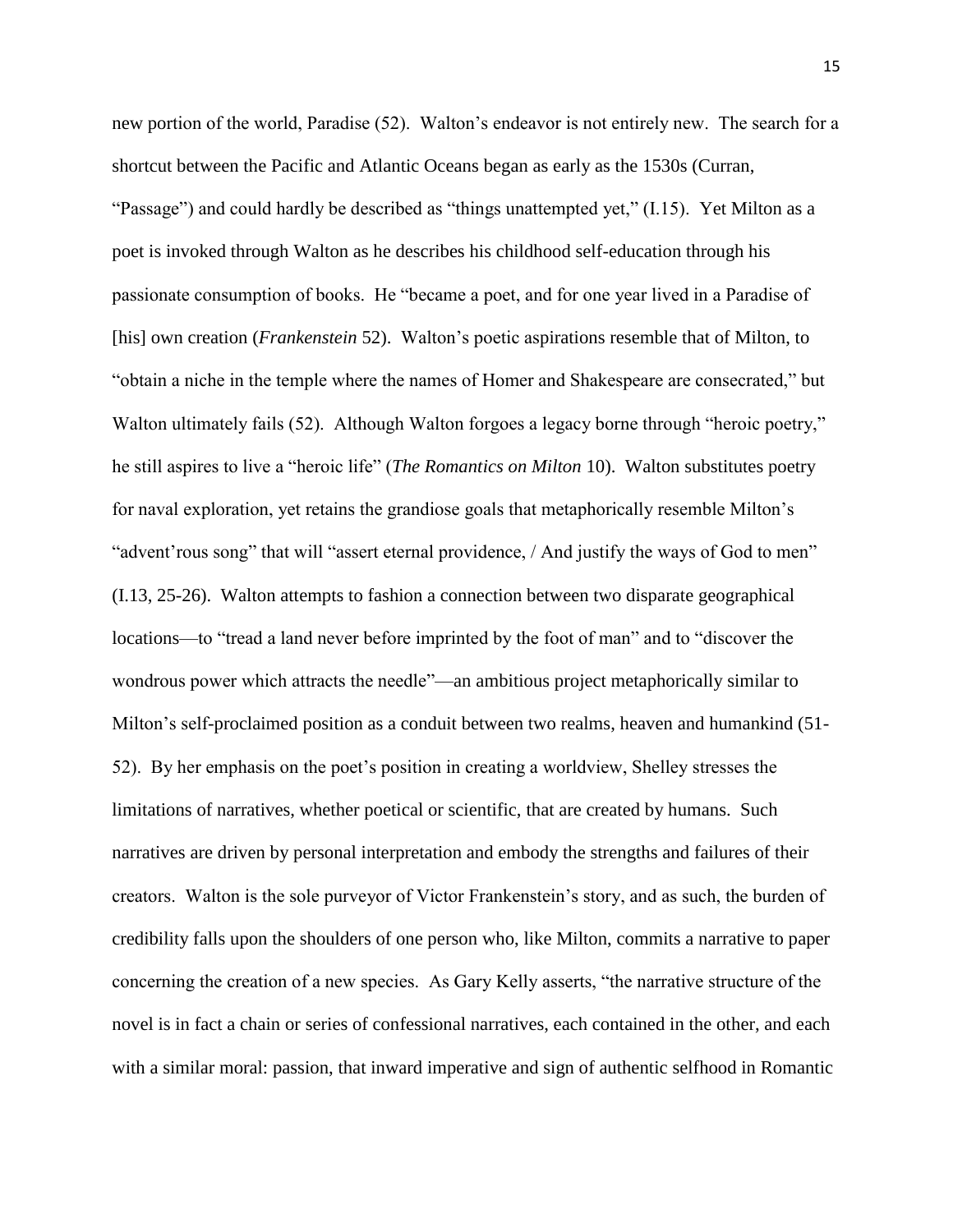fiction, isolates the individual from society, destroys the domestic affections, and brings the individual to the edge of self-obliteration" (188). The entirety of the novel could be read as an alternative version of *Paradise Lost,* "a re-reading (or re-writing) of Milton's cosmographical epic" (Kelly 189). This re-reading is told through prose and letters—a less polished and more fragmented manner than twelve books of poetry—and transmits an altered hierarchy of literary roles, such as creator-versus-created and member-of-society-versus-outcast.

Shelley explicitly refers to these roles, and how the reading process might influence the reading audience, by positioning the long poem within *Frankenstein* as one of the three vital books that convey the essentials of human experience to Victor's Creature. He reads *Paradise Lost* "as a true history," and finds a literary precedent in both Adam and Satan to describe his unique existence: "Like Adam, I was created apparently united by no link to any other being in existence . . . many times I considered Satan as the fitter emblem of my condition" (143-44). The Creature is misdirected in his strict reading of human behavior according to the Miltonic roles of Adam and Satan. His violence is an adherence to actions associated with the role of a destructive Satan: "I, like the arch fiend, bore a hell within me… I declared everlasting war against him who had formed me, and sent me forth to this insupportable misery" (149). Readers may identify with the Creature as individuals processing information and determining how much that information will affect their own relation to the world. In effect, Shelley offers readers a view of themselves as products of the literature they read. Readers are not entirely inactive recipients of information nor are they completely beyond the realm of influence of the literature they consume. Walton, as an author, has the of control over the readers' perceptions of Victor and the Creature, and his authorial voice is subsumed by the various narrative shifts in perspective.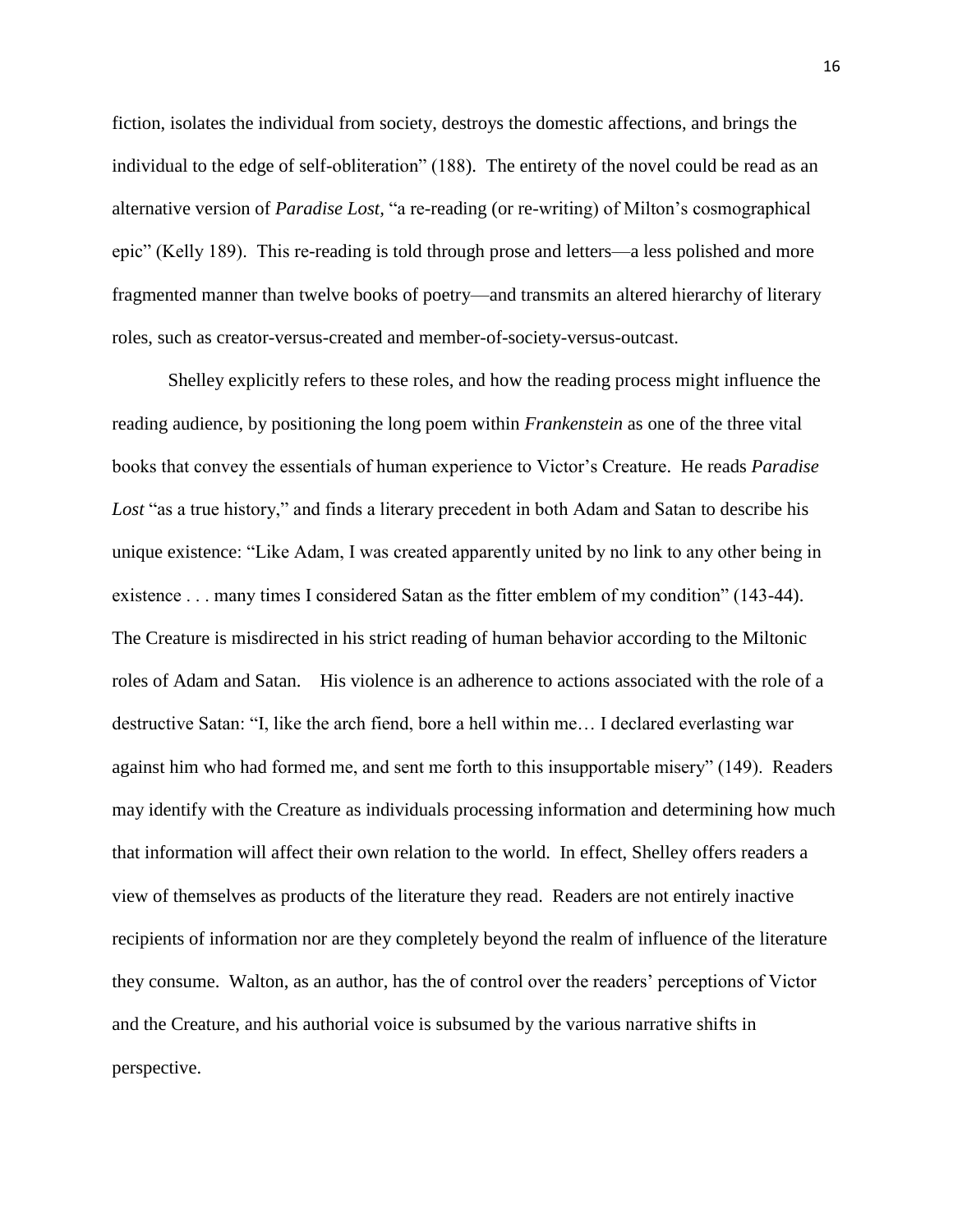John Lamb calls attention to the Creature's method of forming an identity through language, notably through the reading of *Paradise Lost*, and his frustration and ultimate failure in finding his own placement in the world. Lamb argues that "*Paradise Lost* functions in [*Frankenstein*] exactly as it did in nineteenth-century culture: as a literary repository of restrictive patterns of self-identification, so deified by tradition as to have become, as the monster claims a 'true history' of what we are" (306). For Lamb, the poem is a form of hegemonic culture that offers a "master narrative" encoded with "possible ontological choices" (315). Those choices, for the Creature, are the identities inherited through Milton's depiction of Adam and Satan. Shelley calls attention to the false notion of isolated selfhood by placing the Creature in a position of deciding between literary-based identities. As Lamb states, "the very moment the self claims its greatest autonomy may be the moment that is most marked by the cultural predeterminants of identity…self is always a social construct" (318). Additionally, Shelley attempted "to silence Milton's voice" by rebelling against the ubiquity of Milton's literary legacy that persists in influencing not only an English national identity but also the identities of individual readers (319).

Shelley's use of Milton's epigraph is a method to incorporate Milton's models for roles, such as creator and created, ruler and ruled, devoted and insurgent. Shelley then blurs and transposes those roles with other characters, a technique that Shelley implemented throughout her career, and especially in *Lodore*. Baldick points out: "When Victor and his monster refer themselves back to *Paradise Lost* -- a guiding text with apparently fixed moral roles -- they can no longer be sure whether they correspond to Adam, to God, or to Satan, or to some or all of these figures" (44). Lamb refers to this confusion of identities as "cultural schizophrenia," which is the "disruption of the self's relation with the world and with itself," a technique that Shelley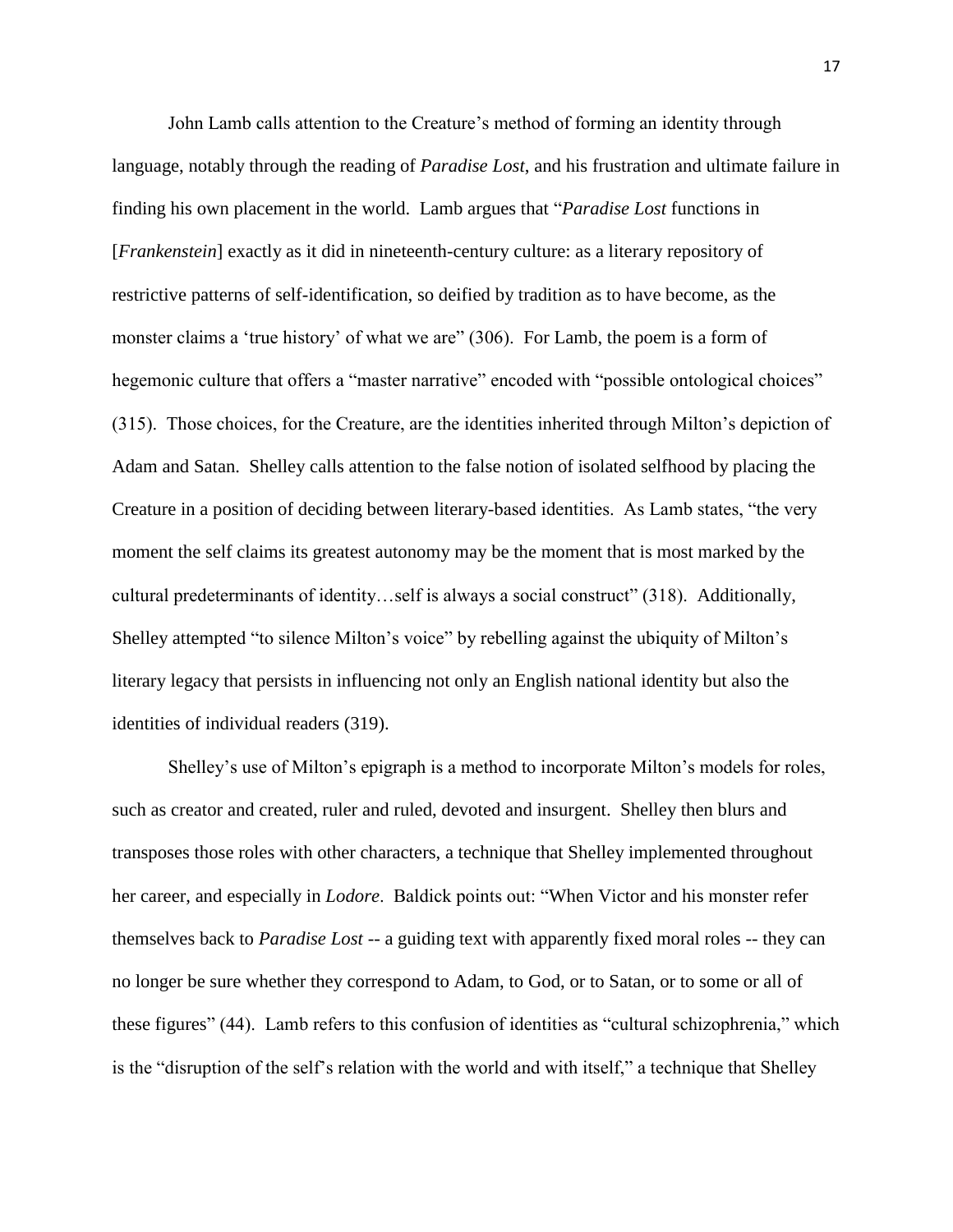implemented and refined later in her career notably through *Lodore* (307). Shelley's use of the gothic in *Frankenstein* also "calls into question the ideology of the real and of the hegemonic" through Victor's fantastical assemblage of parts to construct a new identity (Lamb 318). Shelley's *Lodore*, written seventeen years later, similarly explores the dangers of inheriting a culturally-constructed identity. Rather than using the fantastical "vaults and charnel houses" of the gothic genre, Shelley uses the domestic drama of contemporary England, thereby anchoring her message within a believable rendition of the world that her reading audience experiences (*Frankenstein* 78). Her use of *Paradise Lost* is subtle and more embedded within the fabric of *Lodore*, which reflects how Milton's poem was ubiquitously influencing individuals in her time, even if those influences were based on misreadings of Milton's works.

#### <span id="page-25-0"></span>**2.2 Fitzhenry & Milton's Satan**

Shelley's initial interrogation of Miltonic figures in *Frankenstein* is extended through *Lodore*, but Shelley's engagement with the poem is a more nuanced interrogation of identity development. Whereas Shelley uses science fiction to introduce the roles of creator and created in *Frankenstein*, she anchors the Genesis scenario of *Lodore* within contemporary social and gender issues that developed in part from the influence of Milton's popular works. Like *Frankenstein*, *Lodore* features an "engineered" creation in Ethel, who is crafted after Milton's Eve by her father, Fitzhenry Lodore. Fitzhenry takes his infant daughter from England into the frontier of America, and raises Ethel through her teenage years in isolation from peers and adults. In her descriptions of Fitzhenry's training of his daughter, Shelley explicitly refers to Milton through quotations of his work, and molds the characters in *Lodore* after the archetypes established by Milton's poem. For example, over the course of fourteen years, "Fitzhenry drew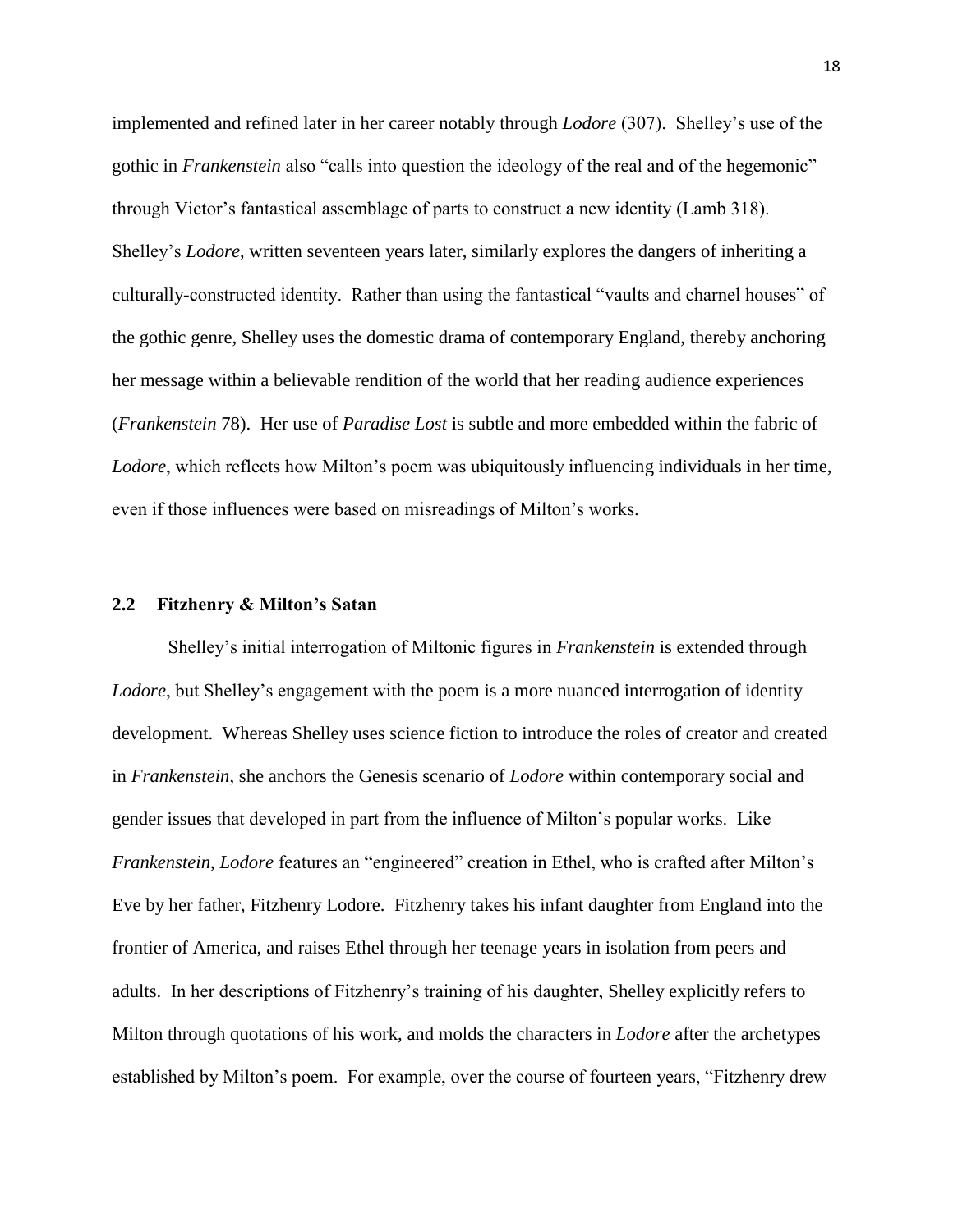his chief ideals from Milton's Eve" and carefully controlled his daughter's environment and education until she became "the embodied ideal of all that is adorable and estimable in her sex" (Shelley 65). Although well-intentioned, Fitzhenry "was the reverse of a philosopher; and the more he gazed and considered, the more imperfect and distorted became his perception" (123). Fitzhenry provides an analog to the Romantic readers of Milton who "gazed [at] and considered" Milton's work and developed a misinterpretation of the Genesis story that denigrates Eve's position within the poem's spiritual hierarchy into a disempowered representation of womanhood (123). Fitzhenry's attempt to craft an ideal woman leads to the construction of a person with little agency or ability to separate her identity from that of her father (123). As creators, both Victor and Fitzhenry construct their products in isolation and release those creations into a fictive world that is abrasive to the nature of their existence: Victor's Creature is a physical distortion of the human condition and is endowed with too much agency in a world that categorically rejects him; and Fitzhenry's Ethel is raised to fulfill her father's wishes despite living in a world without that father. Once Fitzhenry dies, though, Ethel's characteristics as Milton's post-lapsarian Eve grants her agency toward the successful formation of a family unit.

Until the age of sixteen, Ethel's life is dependent upon her father's presence. She spends her days waiting for Fitzhenry to return from hunts and explorations within the wild Illinois, often reading in his study or drawing landscapes in her studio. This daily habit is shattered by the introduction of Ethel's first peer, Whitelock, an art instructor whose presence threatens Fitzhenry's control over Ethel. Fitzhenry decides to leave Illinois immediately and return to England in an attempt to resume his noble identity and reconnect with his wife, Cornelia Lodore. Before leaving America, however, Fitzhenry is killed in a duel over the honor of his name, and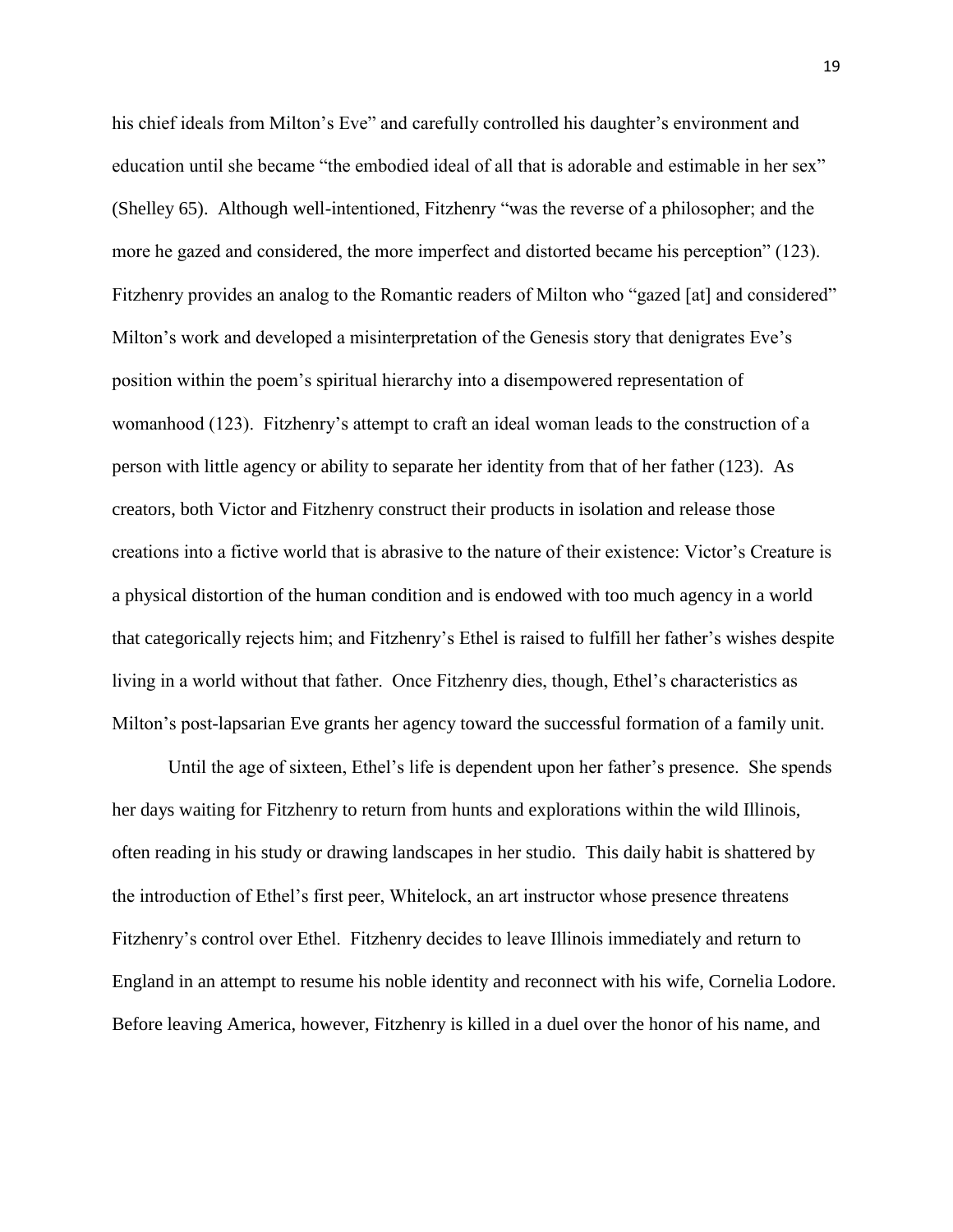the following two volumes of the novel portray the challenges Ethel faces while functioning within a patriarchal society without a father, the creator of her co-dependence.

Fitzhenry dominates the first volume of *Lodore* as a Satanic Hero, yet also shares qualities similar to Milton's portrayal of God. His character possesses an abundance of admirable traits, refined skills, and Promethean capabilities, while simultaneously being mysterious, brooding, and overly proud. As a whole, Fitzhenry's character is imbued with youthful promise and alluring attractiveness, and the potential of those admirable traits go unfulfilled with his death, precipitated by pride and an inability to achieve self-forgiveness.

Fitzhenry's character, much like Milton's Satan, is described as an outsider and autonomous. In the opening chapter, Shelley describes the entire lineage of the Fitzhenry family through separation and difference, being "cut off from the rest of the world" while living in "solitary splendour" of the Great House of Longfield "from time immemorial" (*Lodore* 50). Shelley introduces Fitzhenry's place in this lineage as a mysterious addendum to his sister's life: "it was believed that Mrs. Elizabeth's brother still lived," and what is known about Fitzhenry's life is beset by "very strange circumstances" since his departure from Longfield (51). For those who remember him as a youth, Fitzhenry was "a fine, bold handsome boy – generous, proud, and daring" who was the best hunter and rider in the town, and "attract [ed] the admiration of the village maidens at church by his tall elegant figure and dark eyes" (51).

Rather than initially providing psychological insight into Fitzhenry, Shelley develops his mysteriousness by relaying his actions through the point of view of outsiders. The citizens of Longfield gossip over Fitzhenry's now unknown location. Their suppositions are "whispered, as a wonder and a secret" (51). The reader is implicitly placed on the same side as the villagers, outsiders to the "truth" of Fitzhenry's fate and motivations for his actions. As such, Shelley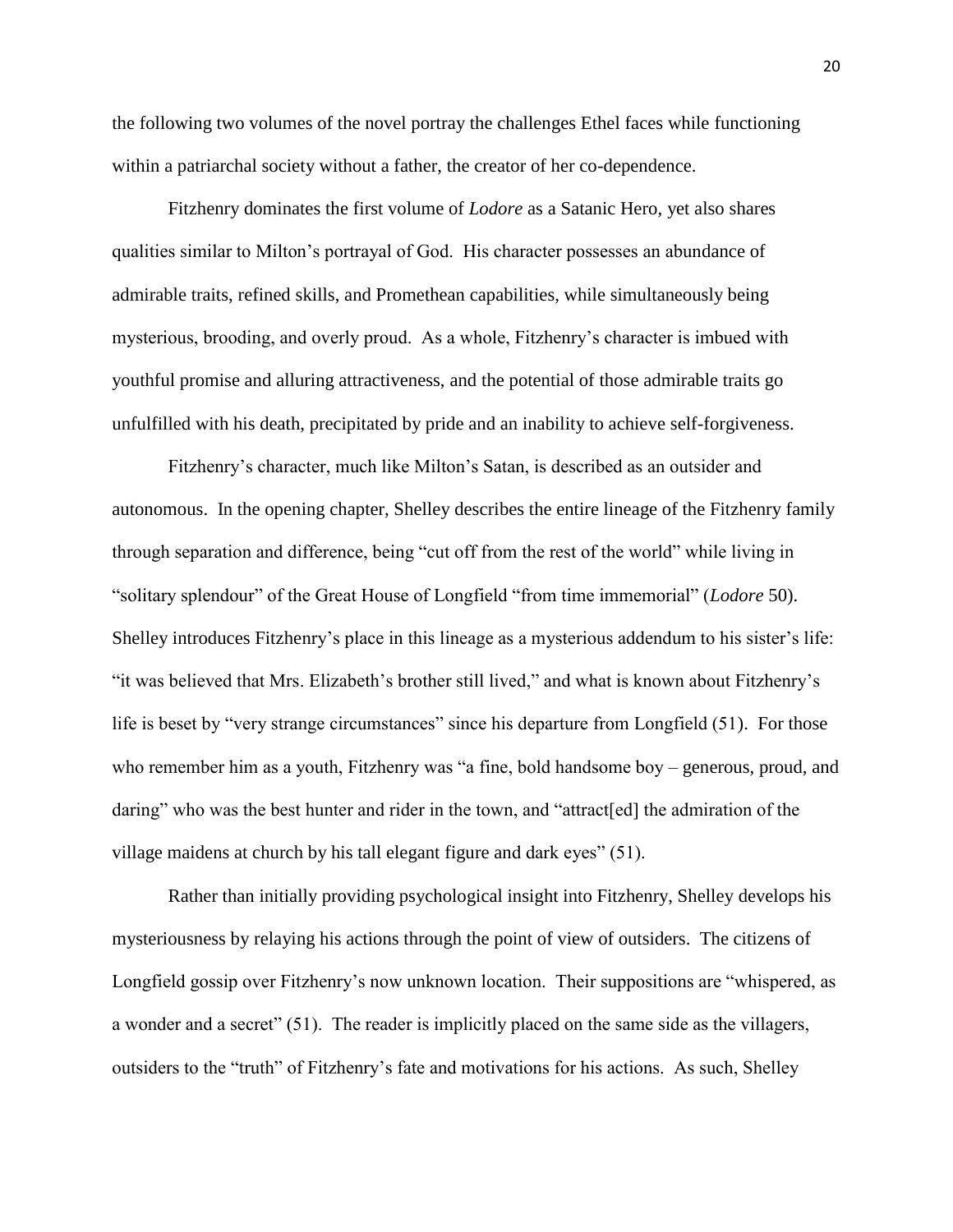introduces Fitzhenry not only as a mysterious figure but also as an individual independent from the normal machinations of society—a person who does not conform to the expectations of those closest to him—and who operates according to his own agenda. This description of Fitzhenry from the outside inward, is mirrored by the narrator's geographical movement from Longfield which resides in a "desert...fifty miles from London"—to the Fitzhenry family's Great House a structure separate from Longfield. One might expect to find Fitzhenry within the mansion but instead the house is occupied solely by Elizabeth, "a somewhat ancient but most amiable maiden" (51). As an outsider might attempt to peer into the Great House to gain insight into Fitzhenry's fate and psychology, the reader is introduced to the narrative with a dramatic desire to discover the supposed truth of Fitzhenry's extenuating circumstances. Fitzhenry operates in isolation from his lineage, home, and family, a condition borne from his prideful actions, and Shelley introduces Fitzhenry in a state of agonizing isolation similar to Milton's introduction to Satan, "his pride / Had cast him out from Heav'n" (I.36-7). Although Satan is joined by "his horrid crew" in Hell, Milton isolates Satan even further into the most extreme experience of isolation: "his doom / Reserved him to more wrath" (I.51, 53-54).

Fitzhenry is not only estranged from his home village and from his only living family member. He also stands apart from all of humanity. To Elizabeth, "[Fitzhenry], in exile and obscurity, was in her eyes, the first of human beings; she looked forward to the hour, when he would blaze upon the world with renewed effulgence, as to a religious promise" (53). Fitzhenry has the potential to return to his previous nobility, to usher in changes within society, and to fulfill some higher, divine mission. However, he fails in this charge. Elizabeth does not see him again, nor does his eventual desire to reconnect with Cornelia come to fruition. Instead, Fitzhenry's character represents the dangerous hopes that are enforced on someone through the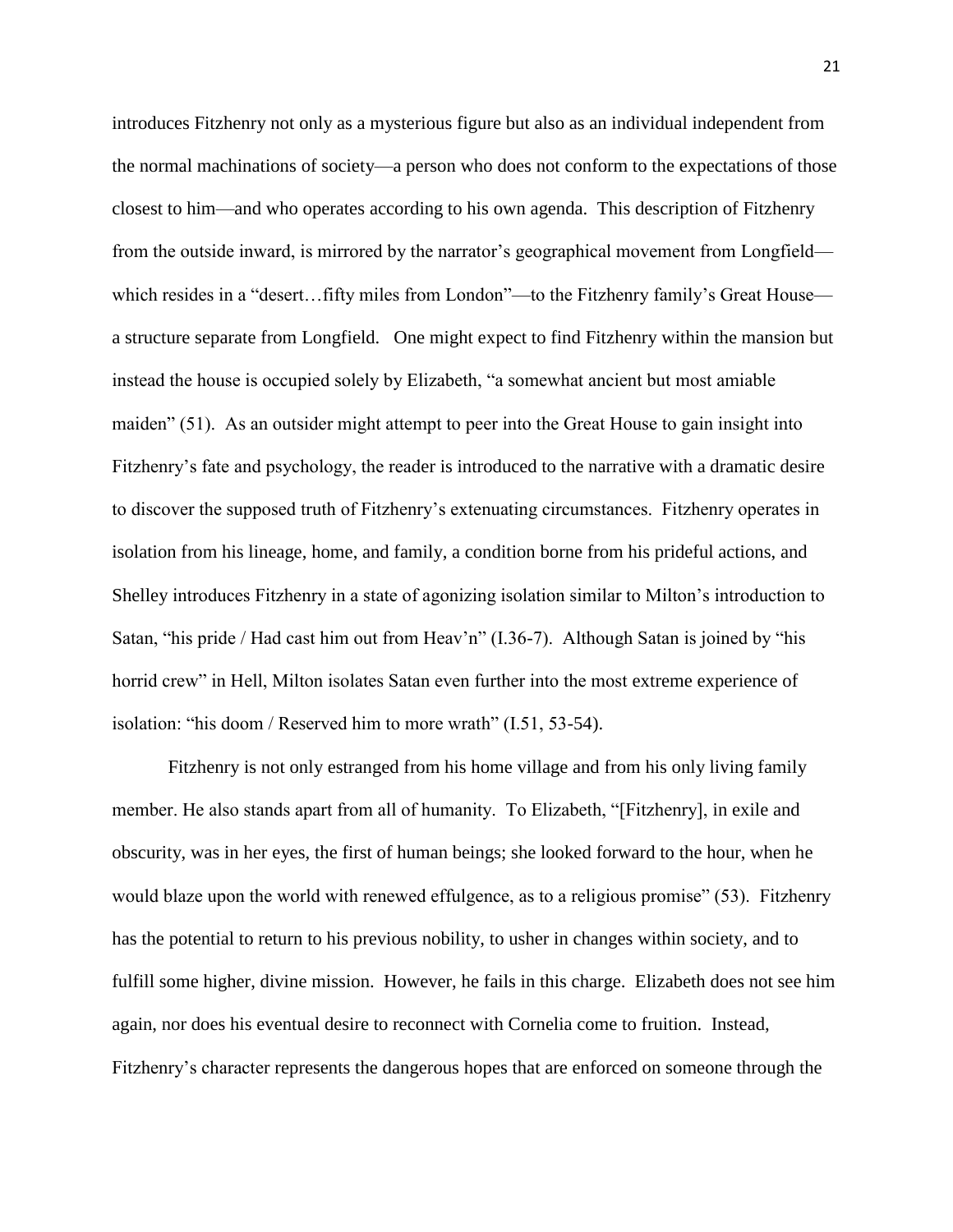process of myth-making. His life spent as "a demigod among the villagers" inevitably degrades, and his efforts "to quell the smallest resistance to his desires" remain unchecked by others (80- 81). Fitzhenry's life on a pedestal makes him blind to the psychology of others: "he scarcely knew that his fellow-creatures had any feelings at all, except pride and gladness in serving him, and gratitude when he showed them kindness" (81). His life in Illinois is a continuation of his life in Longfield, one defined through isolation and an assumed higher status:

[T]here was an insurmountable barrier between [Fitzhenry] and the other inhabitants of the colony. He never [attended] their feasts, nor mingled in the familiar communications of daily life; his dwelling, situated at the distance of a full mile from the village, removed him from out of the very hearing of their festivities and assemblies. He might labour in common with others, but his pleasures were all solitary, and he preserved the utmost independence as far as regarded the sacred privacy of his abode, and the silence he kept in all concerns regarding himself alone. (55)

Fitzhenry's mysterious origins and intentions outside the activities and society of the small village create a permanent boundary that fixes him in the role of the eternal outcast. These barriers between Fitzhenry and the rest of humankind are written into his character, such that he realizes his grandiose self-identity: "he involuntarily looked upon himself as of a distinct and superior race to the human beings that each day crossed his path" (57). He condescendingly judges the men in the nascent village to be full of "personal courage, honesty, and frankness," and the women are defined through their "simplicity and kindness" (59). A similar judgment comes from Satan as he sits atop a tree in Paradise and gazes at humankind's first domestic scene, noting Adam's "true authority," "valor," and "broad shoulders," and Eve's "softness," and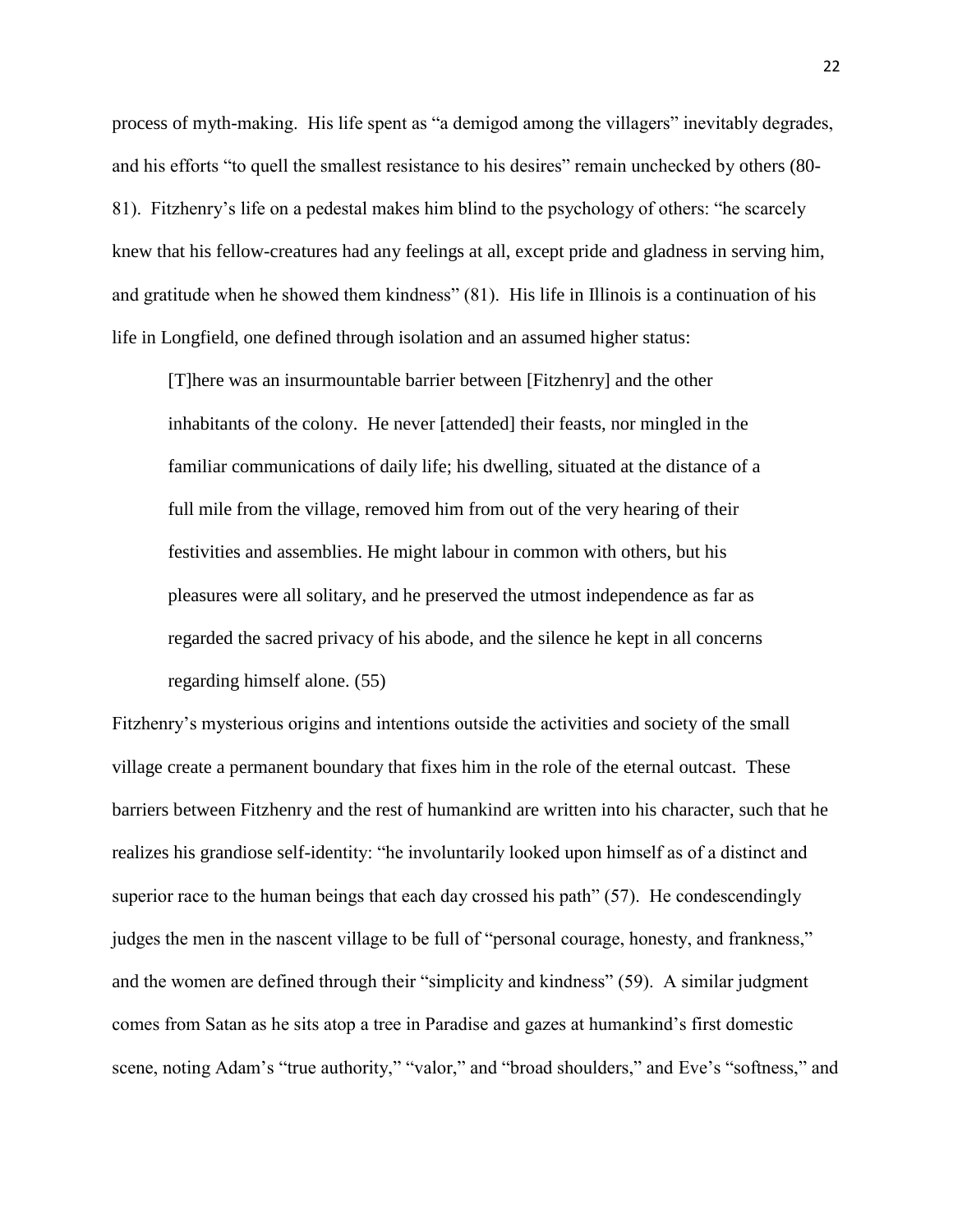"sweet attractive grace" (IV.295, 297-98, 301, 303). Both Fitzhenry and Satan look upon the traditional domestic scene from the position of an outsider. Fitzhenry witnesses "instances of love and devotion in members of families" that he imagines are impossible because his view of the family unit is restricted to a conservative hierarchy—in contrast to the more egalitarian family unit Shelley presents at the end of the novel. Fitzhenry's "sigh[s] to be one of them" (59) are suggestive of Satan's initial view of the "Fair couple, linked in happy nuptial league" (IV.339). Upon viewing the first domestic relationship of humankind, Satan reveals his contempt by saying "Oh Hell," but also reveals his admiration for their creation:

> Creatures of other mold, earth-born perhaps, Not spirits, yet in Heav'nly spirits bright Little inferior; whom my thoughts pursue With wonder, and could love, so lively shines In them divine resemblance, and such grace

The hand that formed them on their shape hath poured. (IV.360-65) Any glimmer of envy Satan has toward Adam, Eve, and God, is quickly transformed into a resolution to disrupt their position within the spiritual hierarchy. Satan and Fitzhenry's status as an outcast allows them to develop knowledge for the intent of manipulating the hierarchical system; or, in other words, both Fitzhenry and Satan are autonomous individuals who gaze upon the arbitrary power structures within their worlds and attempt to exert control over those structures. However, the extent of their manipulation is limited by their inability to overcome self-centered motivations.

The full capacity of Satan and Fitzhenry's free will in their respective narratives is ambiguous, since both are described in terms that seemingly limit their capacity to change. Both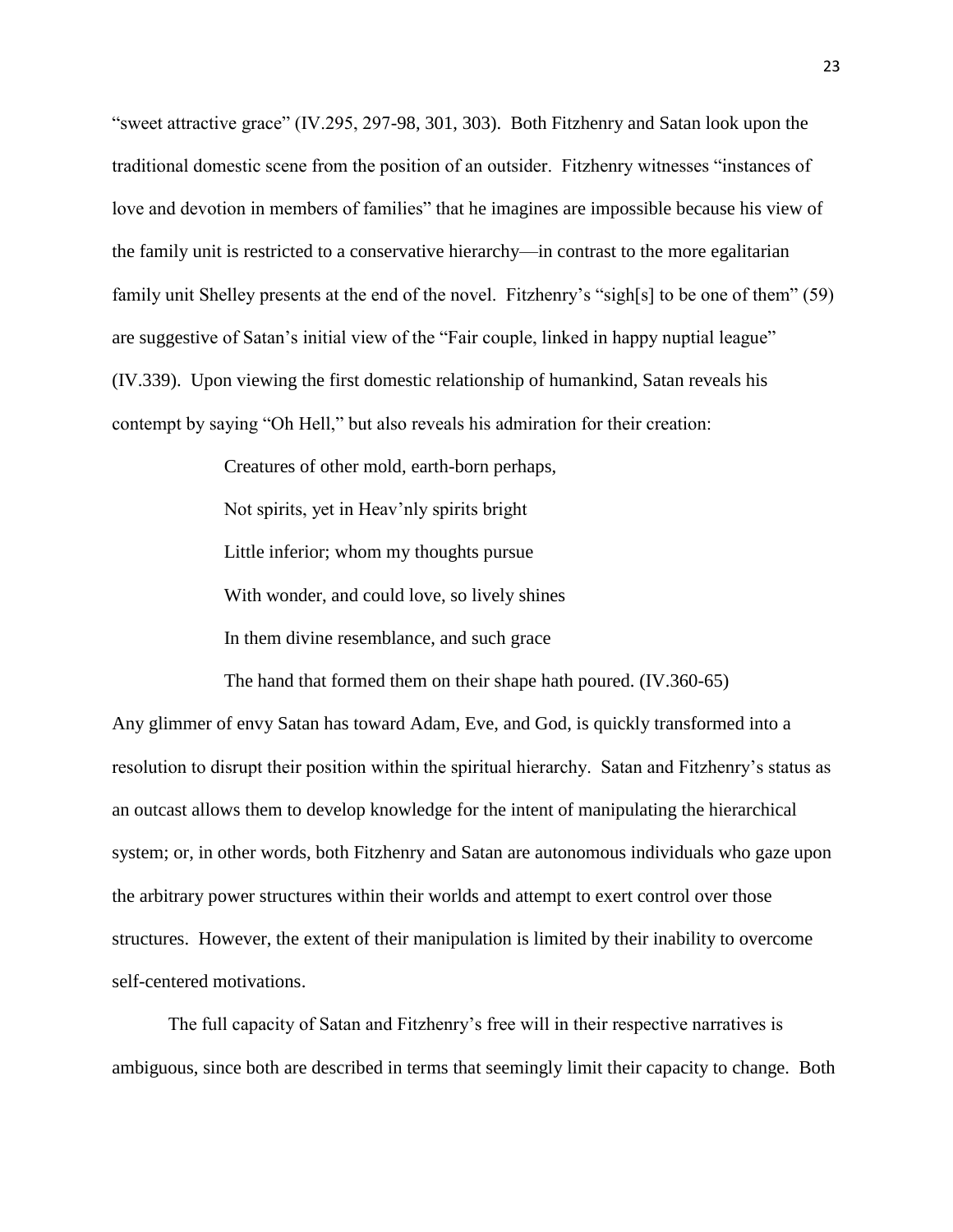Fitzhenry and Satan are trapped in a mental anguish that restricts their perspectives. Milton describes Satan's turmoil as an endless loop that increases and strengthens:

horror and doubt distract

His troubled thoughts, and from the bottom stir The Hell within him, for within him Hell He brings, and round about him, nor from Hell One step no more then from himself can fly By change of place: Now conscience wakes despair That slumbered, wakes the bitter memory Of what he was, what is, and what must be

Worse; of worse deeds worse sufferings must ensue. (IV.18-26)

Satan's faulty reasoning shapes his character as an inwardly-misdirected figure who projects his faults onto the outer world. His plan, spoken through Beëlzebub during the council meeting in Pandæmonium, is to seduce humankind to the party of fallen angels until "their God / May prove their foe, and with repenting hand / Abolish his own works" (II.368-70). Satan desires to disrupt "Earth with Hell / To mingle and involve" and alter humankind's placement in the world by twisting the humans' understanding of God's creation and structure of the world (II.383-84). Satan's motives for his plans are rooted in vanity. He is unable to overcome his pride, and even his supposed self-sacrifice to disrupt Paradise is rooted in self-serving gratification. That pride is precisely what prevents him from moving higher in the angelic hierarchy, and Satan is blind to his own faulty reasoning.

Similarly, Shelley describes Fitzhenry's psychology as a perpetual loop that is exerted upon the outside world, "there was an abstracted melancholy in his dark eyes – a look that went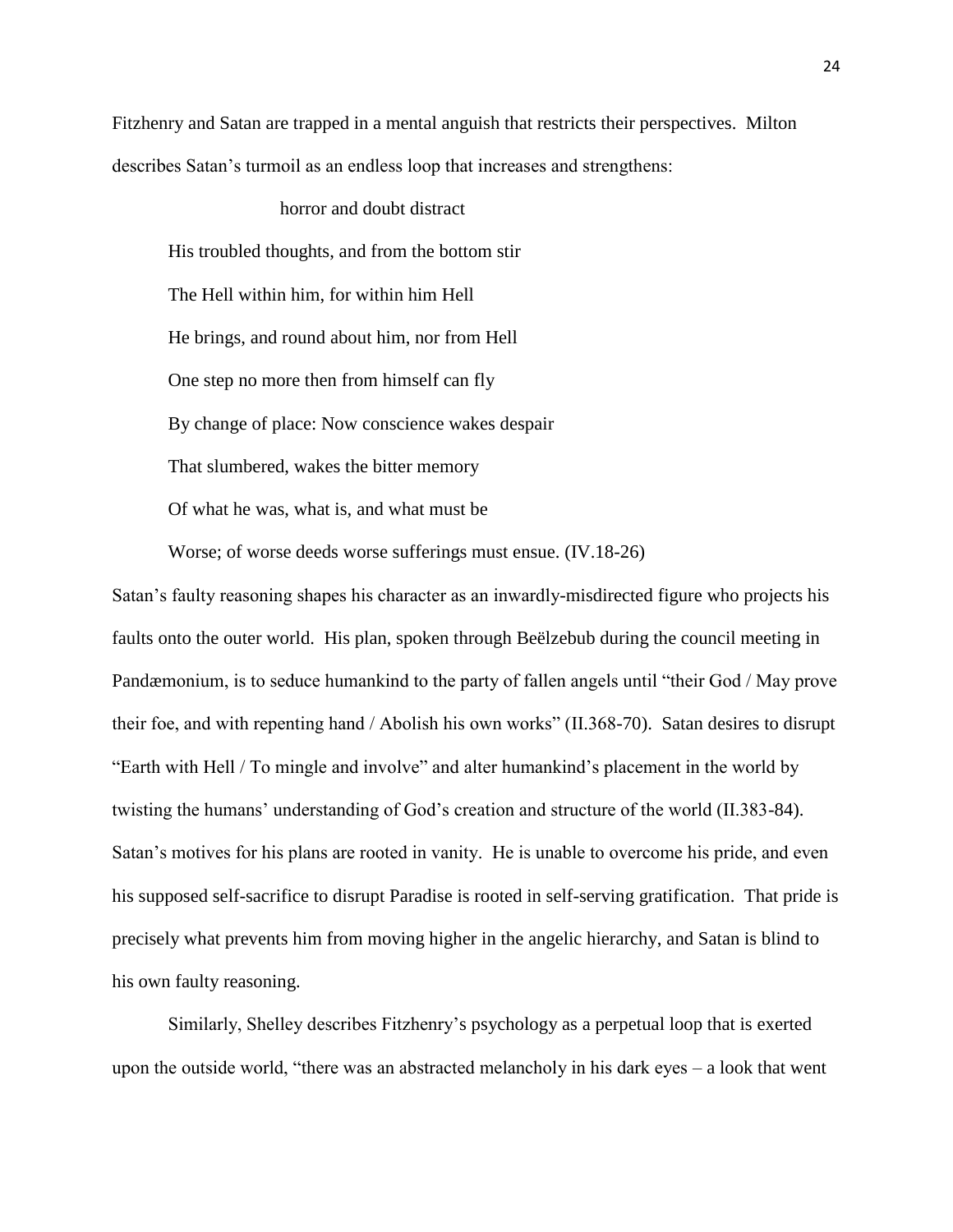beyond the objects immediately before him, that seemed to say that he often anxiously questioned fate, and meditated with roused fears on the secrets of futurity" (69). Fitzhenry is never at peace with his location or his position within the world. Even in the seemingly paradisiacal setting of Illinois, Fitzhenry leaves his house for the isolation of the nearby woods every day. There, he hears a voice that asks, "How long will you be at peace" (69). The voice is a disembodied representation of his tormented psychology: "Such warning voice startled him in the solitude of the forests: he looked round, but no human being was near, yet the voice had spoken audibly to his sense; and when a transient air swept the dead leaves near, he shrunk as if a spirit passed, invisible to sight" (69). Shelley imposes an isolation upon Fitzhenry arising from his own conscience. Fitzhenry's awareness of his perpetual isolation and torment extends only to the point that he knows he should move toward a reconciliation with his wife—thereby unifying the biological family unit—but he is perpetually undone by pride.

Fitzhenry, like the Creature in *Frankenstein*, read *Paradise Lost* and found an analogous character for his life. Unlike the Creature—who admits to superimposing his psychological state onto Satan—Fitzhenry unknowingly acts like Milton's Satan despite his attempts to act like God and Adam. Shelley emphasizes that Fitzhenry read the text and uses the poem as a guide in crafting an ideal of womanhood. Since he "had been a patron of the fine arts; and thus he had loved books, poetry, and the elegant philosophy of the ancients," his exposure to Milton's poetry could have taken place as early as his youthhood (59). However, his passion for knowledge, specifically textual knowledge, flourishes in Illinois. Literature became "the most precious [commodity] on earth" (59). Fitzhenry replaces any interaction with the already-distanced Illinois villagers for the company of his books: "beings with human forms and human feelings he had around him; but, as if made of coarser, half-kneaded clay, they wanted the divine spark of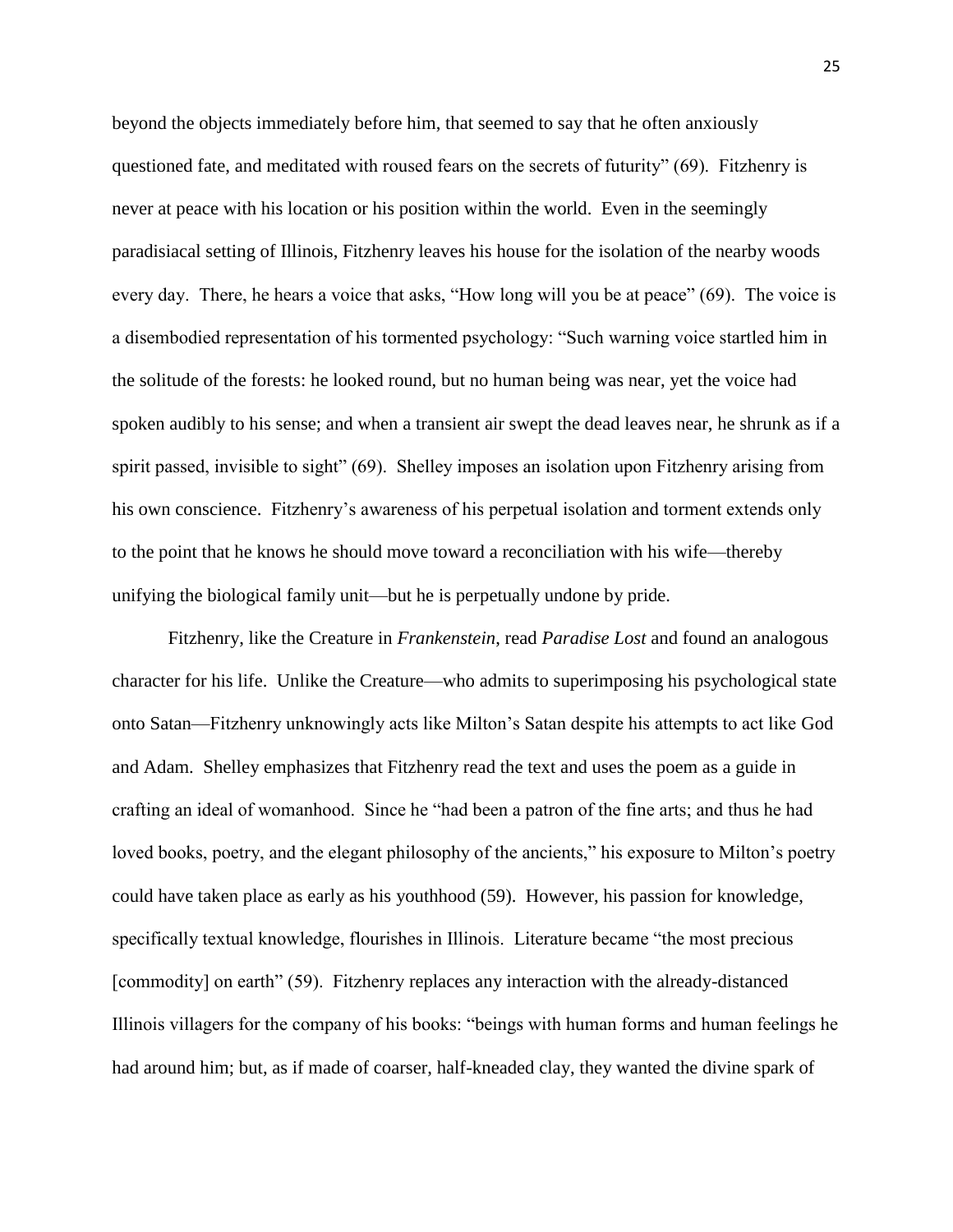mind and the polish of taste. Books became his friends" (59). Unlike the Creature, who directly adopts a self-image after Satan, Fitzhenry's role as outcast is a social construct forced on him from the outside, and his internal Hell occurs because of that estrangement. Rather than solely adopting an identity found in a text—like the Creature—Fitzhenry's distance from the villagers of Longfield and Illinois is supported and reinforced through the pre-established cultural and economic barriers between nobility and non-nobility. The villagers look toward Fitzhenry as a "demigod," and Fitzhenry looks upon the villagers as mere servants. Through literature, Fitzhenry finally achieves congress with other human intellects, except that the technology of the written language is itself a barrier and does not fulfill the desires of human interaction on a physical or romantic level, nor do the books allow him to participate in the traditional family roles that previously caused him to "sigh" with desire (59). Shelley's use of novels and other literary genres in *Frankenstein* suggested how an estranged semi-human can mistakenly misrepresent their self through the reading process; in *Lodore*, Shelley's use of novels and literature reveals how a reading public—as embodied in Fitzhenry—can mistakenly disrupt their pursuit of a domestic life.

Additionally, whereas *Paradise Lost* is foregrounded and explicitly referenced in *Frankenstein*, Shelley embeds Milton's work within *Lodore* as a force through which normal humans exclude or manipulate others. Because the world of *Lodore* is not as fantastic as the one in *Frankenstein*, Shelley's use of Milton in the later novel reveals the dangers of defining real people according to literary types. In a sense, defining someone as Byronic causes that person to be treated as Byronic, which enacts a regressive reinforcement of certain qualities and traits. Fitzhenry becomes an example of how an internal Hell is realized from the estrangement of others; is unaware that he is acting in a way that could be deemed Satanic. Extreme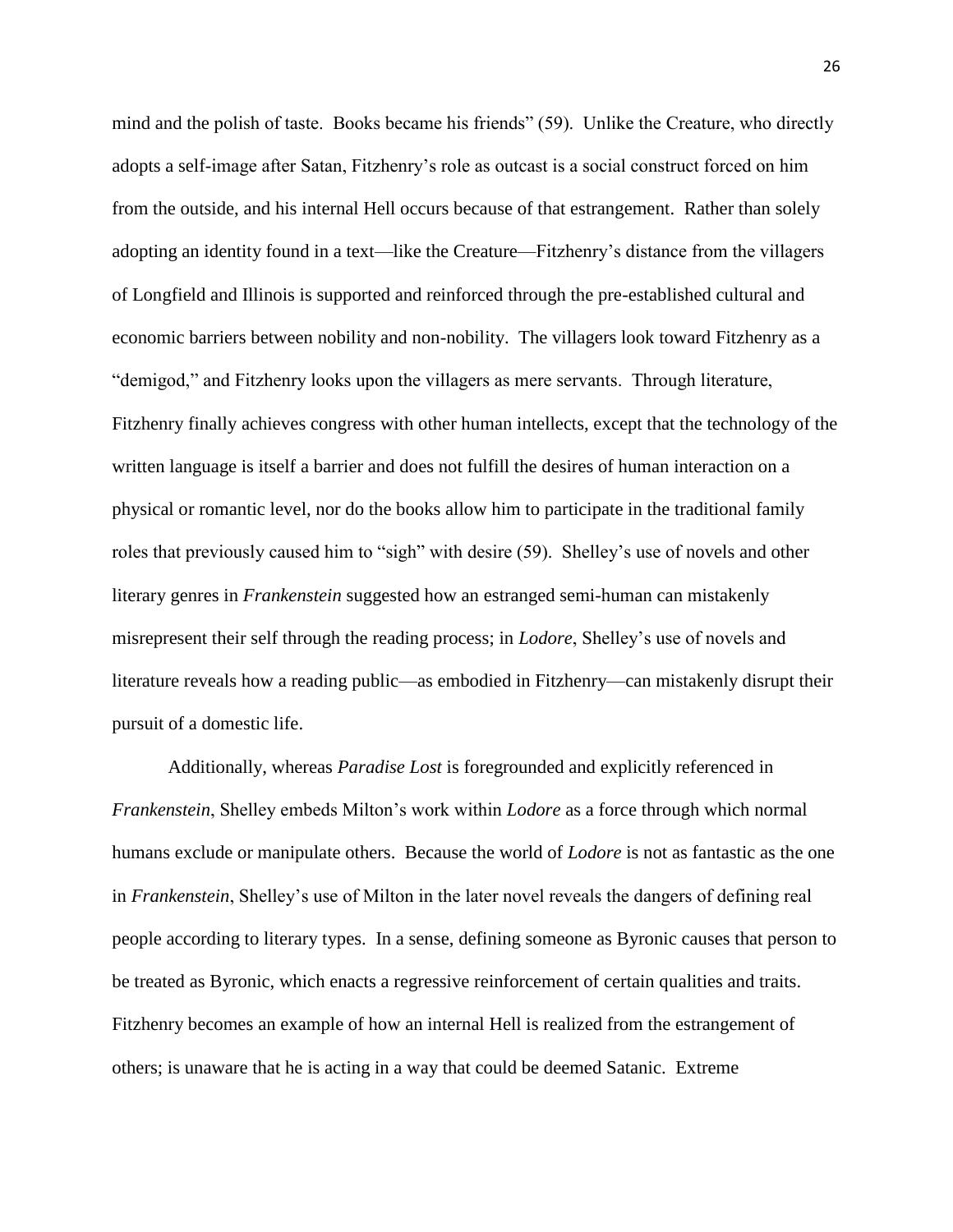individualism is crippled by an extreme loneliness inherent within societal isolation. As Percy Shelley heralded Milton's ability to remove the "sting, hoof, and horns" of the traditional depiction of Satan, Mary Shelley further dissolves the Satanic figure into the nature of society as the creator of that individual, allowing for isolation to distort the mind and follow the path of destruction established by Milton's theodicy ("On the Devil, and Devils" 388).

In an attempt to escape that internal Hell, Fitzhenry is "seized" by the "mania" of travel (86). His geographical movement becomes a physical manifestation of a desire to escape the emptiness within. He sets out from Longfield to attend school at Eton but does not complete his studies. As with Walton's character in *Frankenstein*, much of Fitzhenry's youth and early adulthood is spent traveling. His "aimless rambles" take him to Jena, Italy, Poland, Russia, and eventually North America (86). The act of perpetual traveling uproots Fitzhenry from eligibly returning to his noble and political career in England, and exposes him to enough alternative thought processes that he becomes "unnationalize[d]" (86). When settling in Illinois, the prospect of anchoring himself to one location for the rest of his life becomes yet another Hell:

[Fitzhenry's] passions were powerful, and had been ungoverned… He groaned beneath the chains that fettered him to the spot, where he was withering in inaction… [R]emorse, regret, and restless impatience usurp the place of more wholesome feeling: every thing seems better than that which is; and solitude becomes a sort of tangible enemy, the more dangerous, because it dwells within the citadel itself. (57-58)

Shelley's description harkens to a reader's first view of Satan in *Paradise Lost*, who is banished from Heaven by God and held underneath "adamantine chains" atop a lake of "penal fire" (I.48). Fitzhenry ostensibly reigns his portion of the Illinois village, which blends elements of both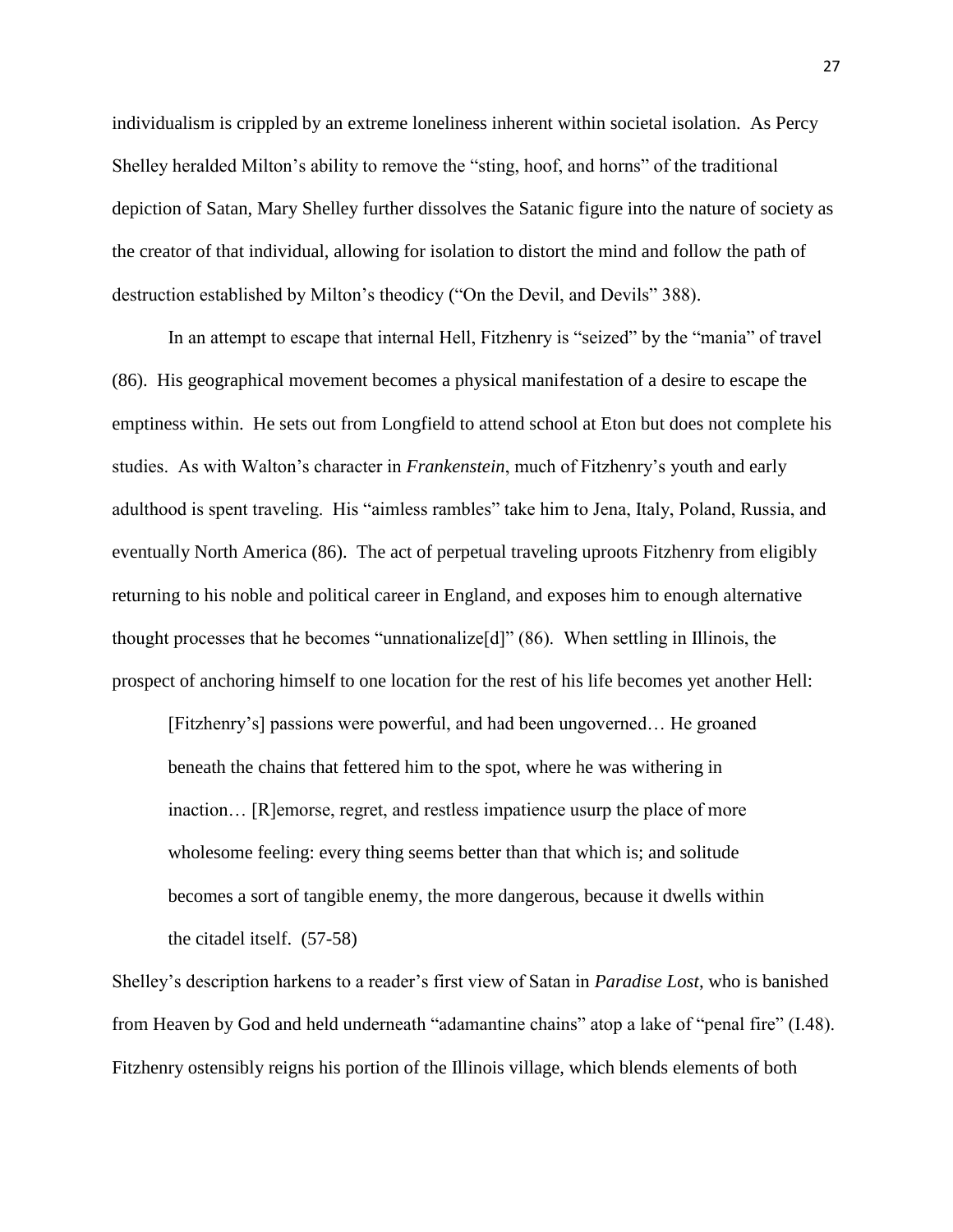Miltonic Hell and Miltonic Eden. Similar to the creation of Pandaemonium in Hell (I.663-751), "like magic, a commodious house was raised on a small height that embanked the swift river" (54). Shelley describes Fitzhenry's settlement from the perspective of the Illinois villagers, who note "the number of acres which [Fitzhenry] bought… the extent of his clearings, and the number of workmen that he employed, both of which were...on a far larger scale than that of any of his fellow colonists" (54). The numerous workmen are guided by Fitzhenry's knowledge of architecture—similar to the "brigade" in Hell, led by Mammon, who "Ransaked the center, and with impious hands / Rifled the bowels of their mother Earth / For treasures better hid" (I.675, 686-88)—as well as Fitzhenry's unnationalized knowledge of harvesting that "differed often both from American and English modes of agriculture" (55).

Fitzhenry's settlement also resembles the Garden of Eden, in that "every vestige of forest disappeared from its immediate vicinity, replaced by agricultural cultivation, and a garden bloomed in the wilderness…golden harvests shone in his fields, with the dark forest, or untilled plain, seemed yet to set at defiance the efforts of this fellow settlers" (54). In both instances are acts of construction. Satan's Pandaemonium is built by desecrating the soil to build upward, and God's creations are brought forth through the Son, verbally generated through God's commands rather than the toil of manual labor. The construction of Fitzhenry's settlement shares attributes of both Hell—through the presence of workers—and also Eden—through Fitzhenry's ability to control the land in unknown ways. Shelley imbues the construction with a hint of the unreal by the seemingly spontaneous accrual of "luxuries, [that] appeared in the abode and reigned in the domestic arrangements of the Englishman" (54). Fitzhenry's approach to Illinois vacillates between abhorrence and an acceptance of endless tranquility. Ultimately, though, Fitzhenry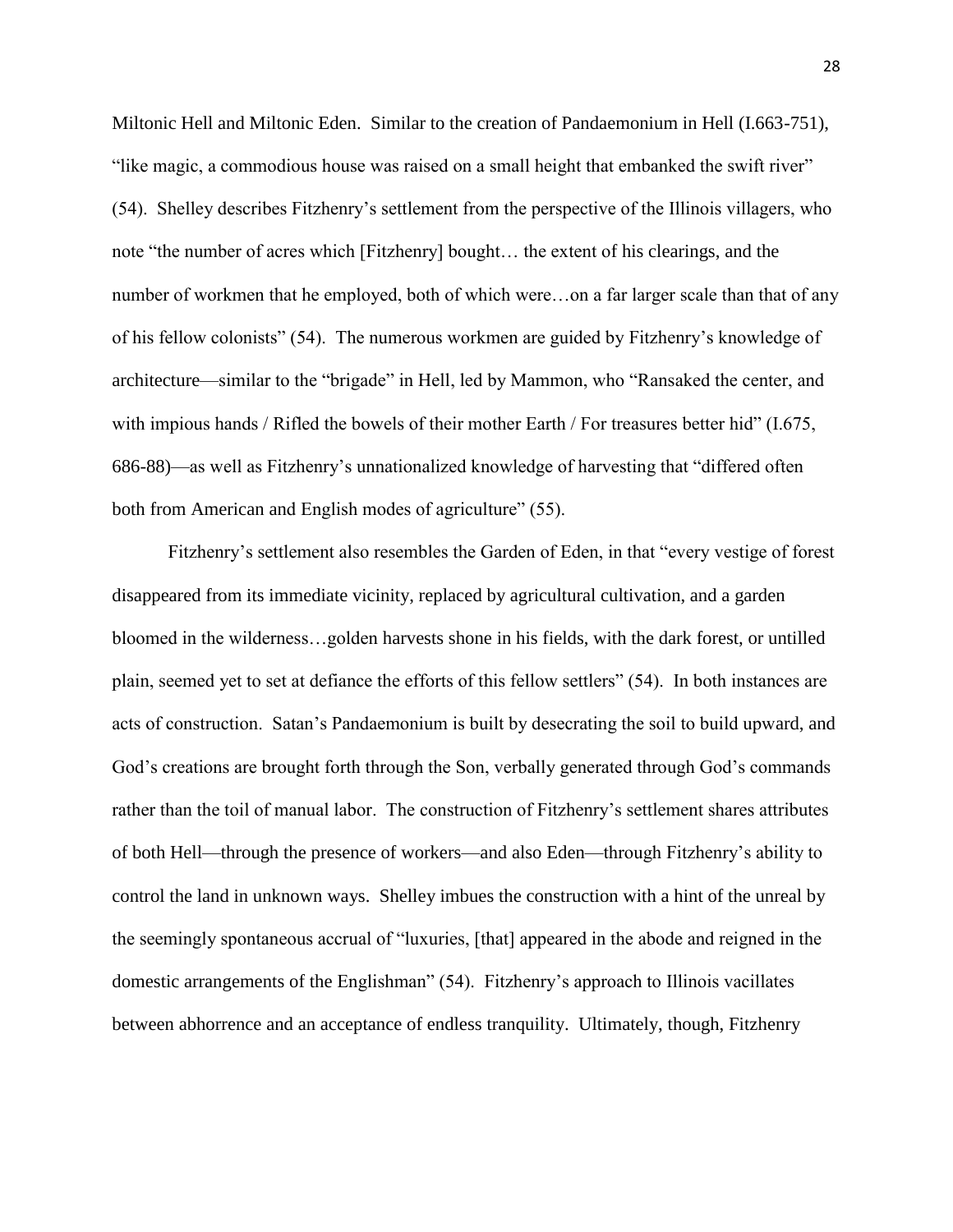forsakes the settlement, and decides to return to England. The appealing decision for a "change of place, of circumstances" betrays the garden's ameliorative properties:

> "Peace! was I ever at peace? Was this unquiet heart ever still, as, one by one, the troubled thoughts which are it essence, have risen and broken against the barriers that embank them…" and thus, governed by a fevered fancy and untamed passions, Fitzhenry forgot the tranquil lot which he had learnt to value and enjoy; and quitting the haven he had sought, as if it had never been a place of shelter to him, unthankful for the many happy hours which had blessed him there, he hastened to reach the stormier seas of life, whose breakers and whose winds were ready to visit him with shipwreck and destruction. (76-77)

Shelley allows for Fitzhenry's settlement to resonate on at least two different levels: as a fertile space for the creation of Ethel's identity and a location surrounded by thick, dark forests that threaten to overtake unattended land, isolated from almost all of society. The properties of the settlement are the same regardless of Fitzhenry's point of view, but it is precisely Fitzhenry's point of view that determines his contentedness in the domestic space that he creates. Shelley's narrator follows Fitzhenry's lead, and the descriptions of Illinois resemble his internal psychology. When he is happily raising Ethel, "his forest home became all in all to him," and when he decides to depart, "all appeared dark and turbid to his heated imagination" (64, 76). Doing this subtly reveals how one's own approach to the domestic space determines the success or failure of the family unit. In essence, the domestic space can become either an Eden or a Hell, depending on one's perspective, which mirrors Satan's psychological state that "Can make a Heav'n of Hell, a Hell of Heav'n" (I.255). Fitzhenry sees his domestic sphere through the lens of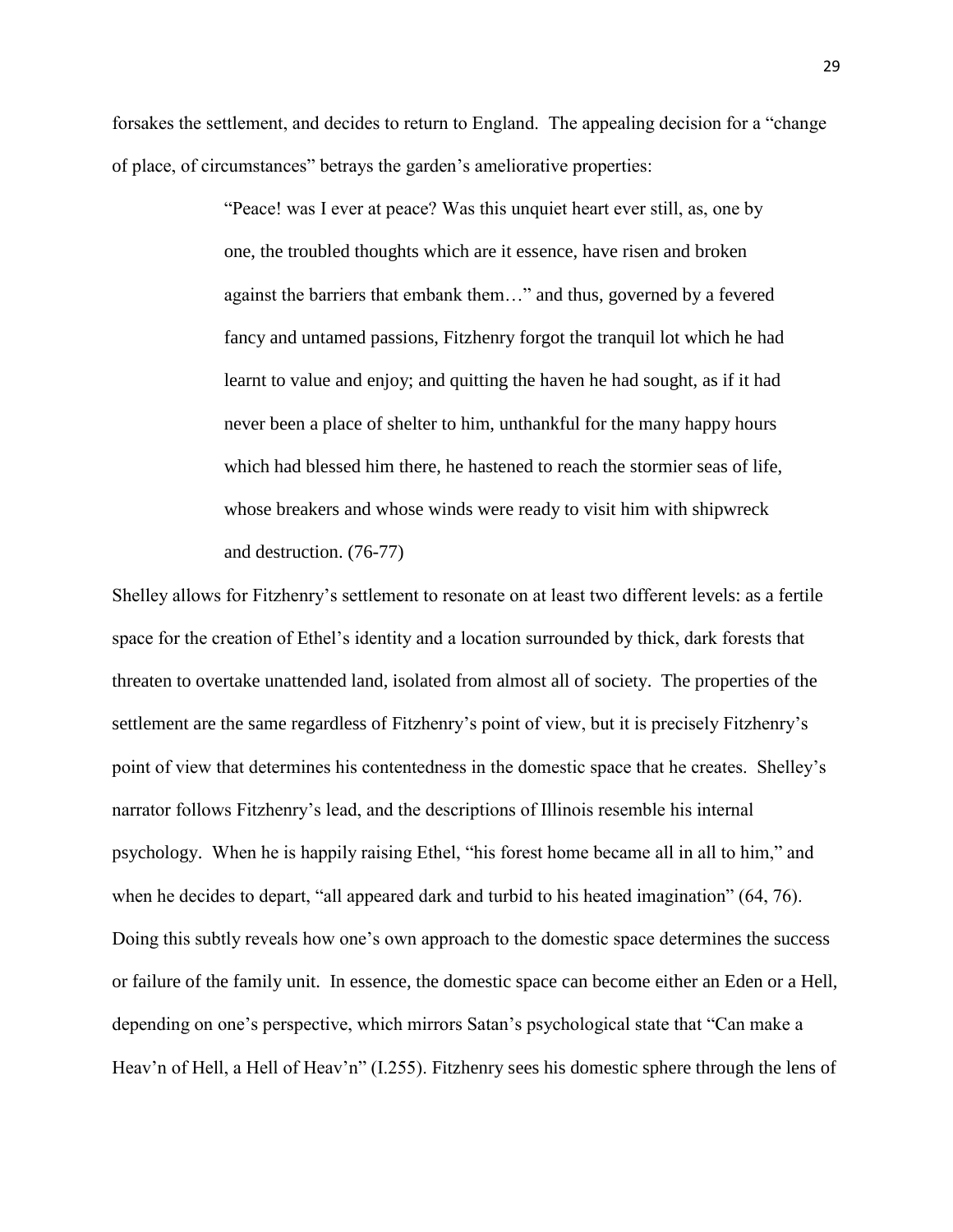the "gloomy egoism" made popular by Milton, as well as a transcendent egoism, and the reader is left to decide where Illinois falls between the extremes of Hell or Eden (Thorslev 43).

The fate of Fitzhenry differs from that of Satan. Milton's God punishes the fallen archangel into the form of a serpent, and Satan seemingly spends eternity in Pandaemonium with his fellow fallen angels, who are also annually transformed into snakes (X.504-47). In *Lodore*, Fitzhenry is killed at the end of the first volume. Satan's punishment allows him to continue eternally, albeit in an altered form, but as one who still cannot overcome the hell of his own mind. Fitzhenry's death is predicated on an inability to overcome his pride, as if caught in a loop that he reinforces through violent proclamations of selfhood. Namely, Fitzhenry attempts to punch his way out of situations. His departure from London occurs after he punches Casimir, the son of the Polish Countess Lyzinski (the intricacies of Fitzhenry's motives in punching Casimir are extrapolated further in chapter two). Casimir attempts to insert himself between Fitzhenry and Cornelia in an odd replay of Fitzhenry's own insertion of himself between Cornelia and Lady Santerre. Upon embarking on a return journey to England fourteen years later, Fitzhenry's path crosses with Mr. Hatfield, who is still retelling the story of Fitzhenry's seemingly cowardly departure from a duel with Casimir. Fitzhenry, predictably, punches Mr. Hatfield, which prompts yet another duel, one that Fitzhenry does not refuse. His death halts his personal endeavor to reconcile his marriage and to reform his family into a traditional and socially acceptable unit. However, Fitzhenry's death removes him as the last agent of aggressive selfhood. Cornelia and Ethel's eventual reunion could not exist without removing the dominating Satanic figure and the regressive pride his character embodies.

Shelley's incorporation of the Satanic character, his psychology, and position in the first volume of *Lodore* is not merely a retelling or recreation of Milton's poem. As a skilled author,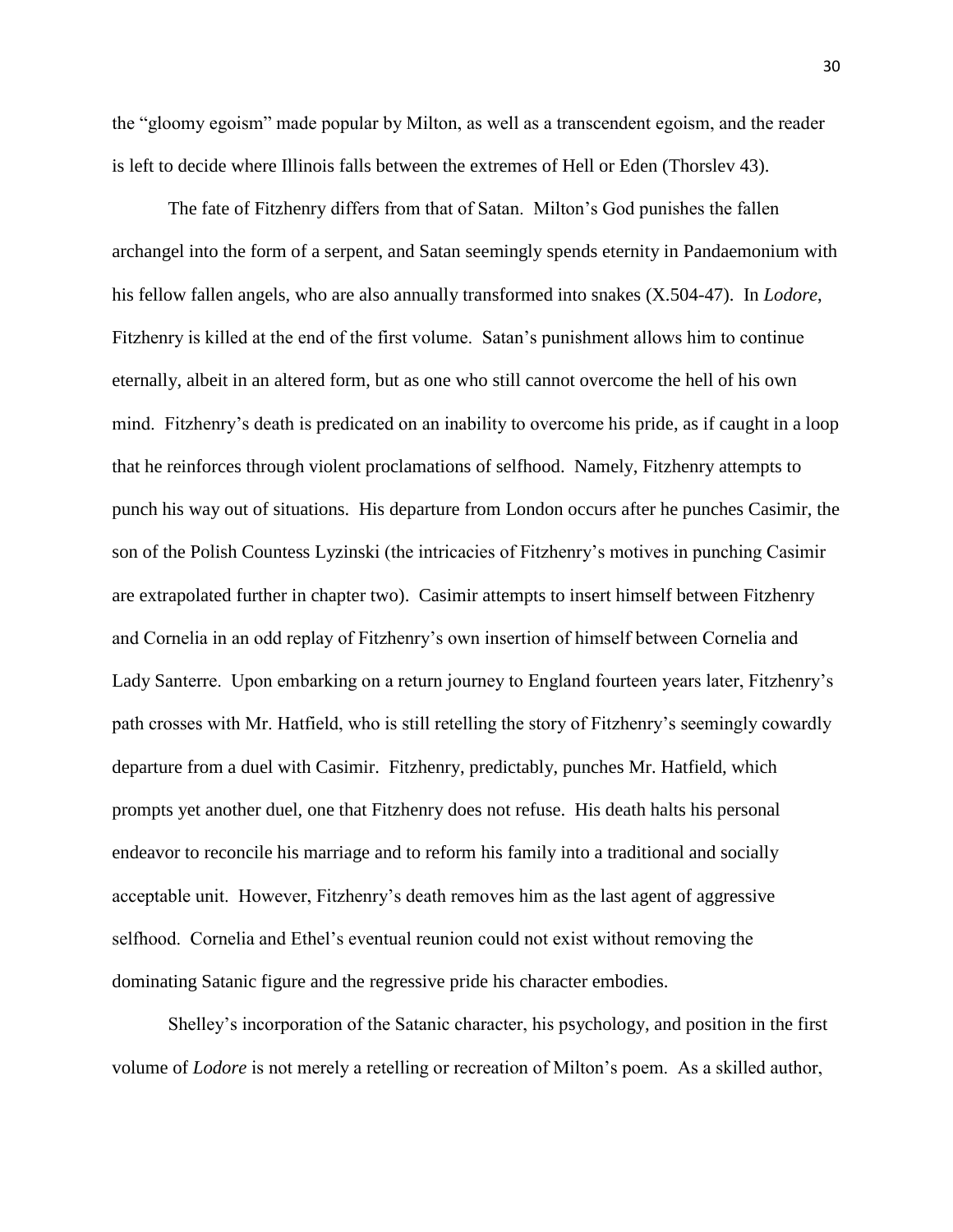Shelley positions the rise and fall of Fitzhenry at the beginning of the novel in order to allow her characters to reside in a narrative world without those overwhelming roles. The world she portrays afterward is one in which both the creator and the manipulator have perished, and what is left is the danger of inherited legacies that limit the connection between individuals and family members. Ethel remains a steadfast representation of post-lapsarian Eve, allowing for the possibility of an identity based on literary history that can enact reparative changes to a disrupted narrative world.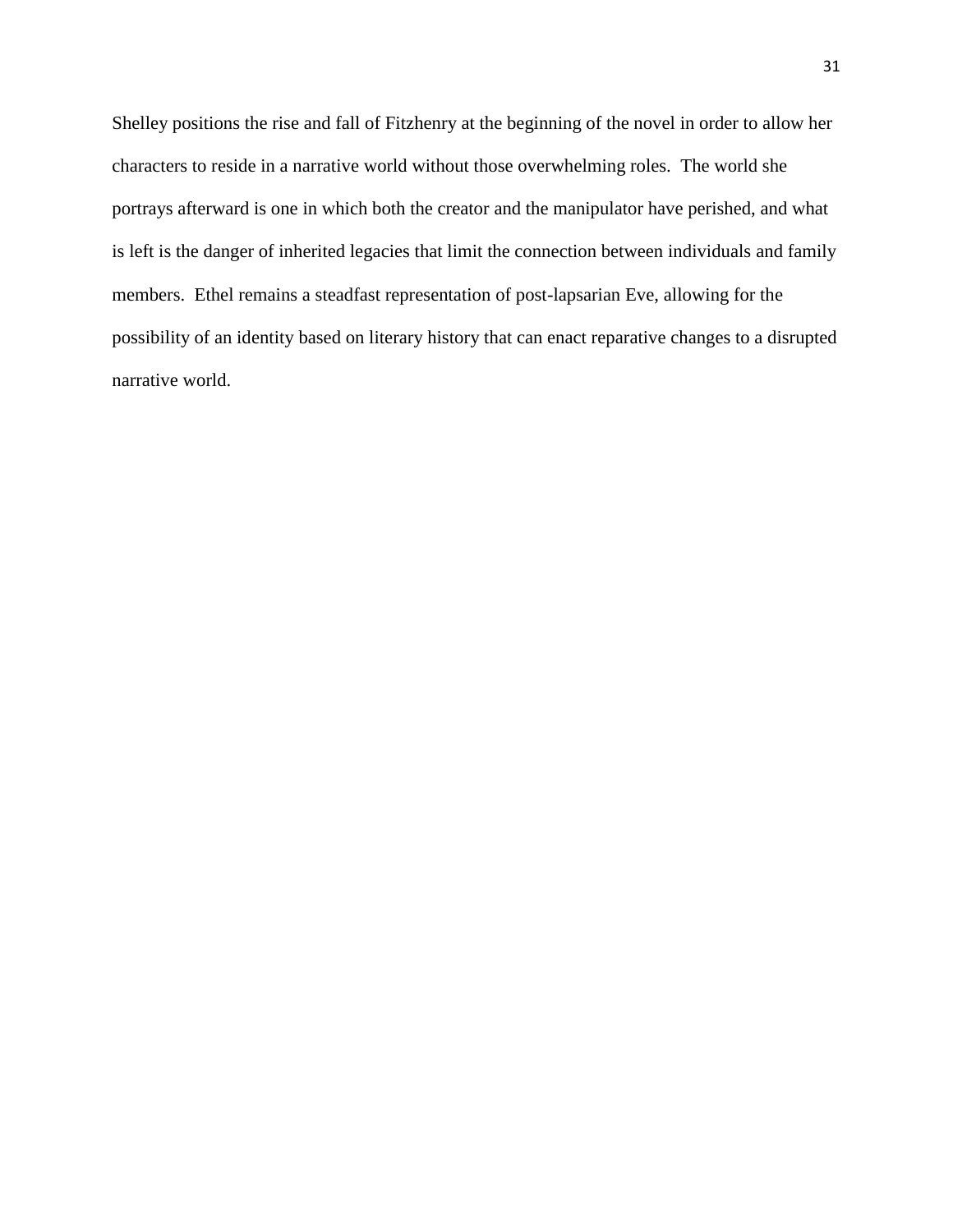#### **3 THE DISRUPTIVE SATAN & RECONCILIATORY EVE IN** *LODORE*

In the previous chapter, I traced the role of Fitzhenry as a Satanic figure who came to a fatal end in the first volume of *Lodore*. Here, I will explore how Mary Shelley populates the subsequent volumes of her novel with additional Satanic figures, each of whom also enacts their divisive qualities upon various family units, and then promptly disappear from the narrative. Shelley pushes the narrative of *Lodore* beyond the influence of these Satanic individuals and toward a resolution that reconnects, reconciles, and unifies Ethel, Cornelia, Villiers, Horatio, and Elizabeth into a non-traditional familial unit. The majority of Shelley's narrative is thus propelled toward a post-Satanic world, a unique trait among Shelley's other works that primarily center on Satanic and Byronic figures. By the end of *Lodore*, Shelley empowers female characters—namely Ethel and Cornelia—who actively pursue reconciliation and resemble the regenerative and unifying qualities of John Milton's Eve.

In *Lodore*, Shelley repeatedly fashions scenarios that resemble Adam and Eve's decision to defy God's hierarchy, as depicted by Milton. The scenario involves an outsider inserting themselves between two people whose companionship is emotionally, spiritually, or biologically natural. Whereas Milton presents all three types of companionships with Adam and Eve, Shelley teases out the various types of relationships and how they are susceptible to insurgency. The role of the insurgent in *Paradise Lost* is Satan, and in *Lodore*, the role is filled by different characters at various points in the novel. In this chapter, I will explore how certain Satanic characters arise in the novel. My first example, Lady Santerre, is a product and proponent in the process of generational exploitation, in that her parents attempted to disrupt her marriage just as she also attempts to disrupt her daughter's marriage. Cornelia then takes up the mantle of the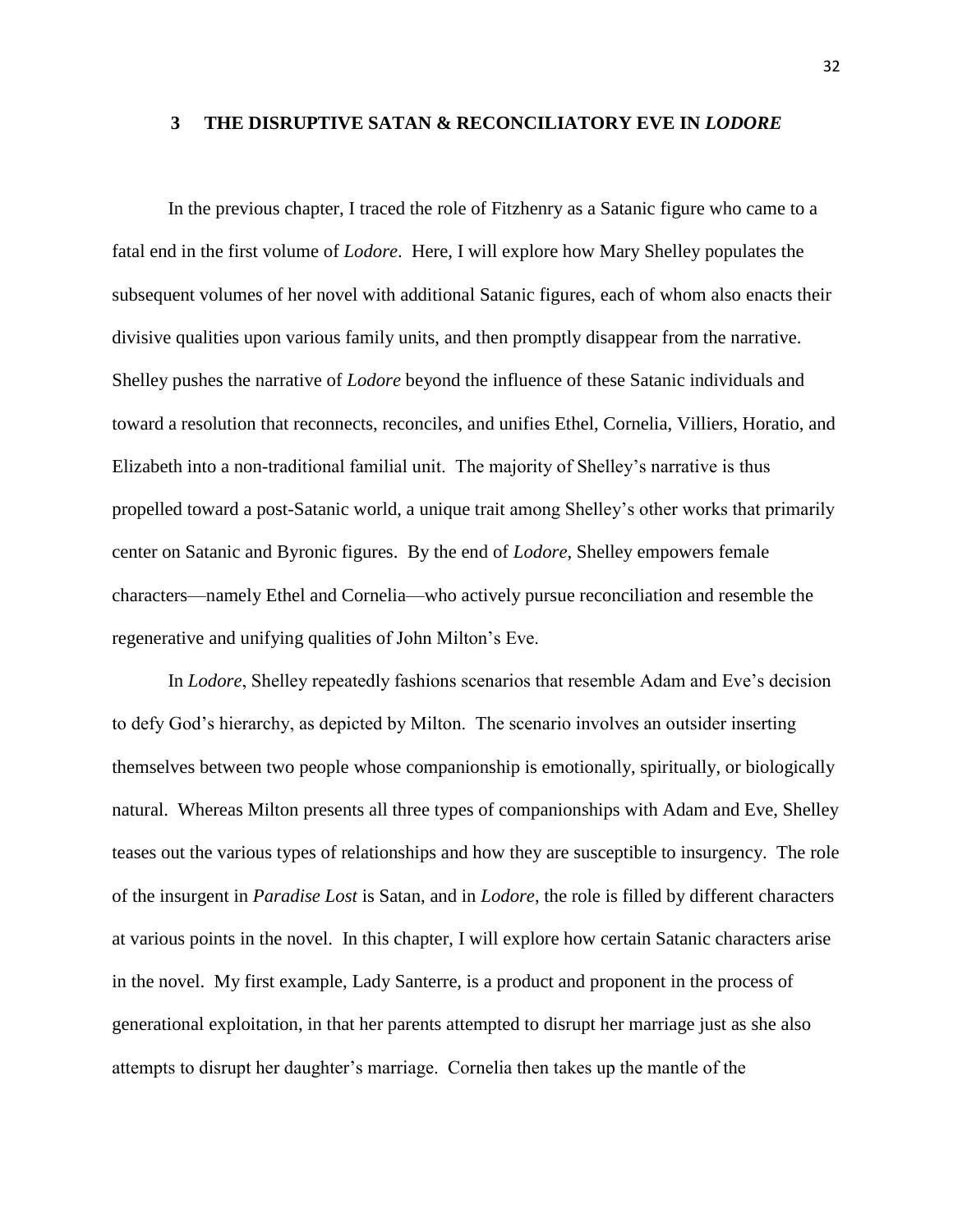generational exploitation against her own daughter, Ethel. Through my second example, I will examine how the Countess Lyzinski and Casimir are also Satanic characters who are compelled to destroy. Lastly, I will look at Whitelock as an example of one who wishes to elevate himself within the hierarchy of society, sharing Satan's desire "To set himself in glory above his peers / He trusted to have equaled the Most High" (I.39-40). The identities and motives of Shelley's characters mirror each other, and she uses fragments of Milton's work to reassemble and recreate the events of *Paradise Lost* within contemporary society. Shelley's insurgent characters are often spurred by pride and a jealousy over the emotional connection of others, but those emotions are in response the restrictions inherent in an economic- and gender-based class system. Just as the public view of Fitzhenry created and reinforced the identity of an outcast, Shelley shows that the hierarchical system within contemporary England forces individuals to act in ways that resemble Milton's Satan. In the last section of this chapter, I will examine the end of the novel, wherein Shelley shifts her focus onto Ethel and Cornelia as redemptive, Eve-like figures, creating a new series of repetitions based on the construction, rather than destruction, of the family unit.

Lady Santerre is perhaps one of the most compelling Satanic figures in *Lodore* because of her extensive devotion to thwarting the emotional bond between Fitzhenry and her daughter, Cornelia. In describing Lady Santerre's motives, Shelley creates a lineage of abuse upon women that is fueled by financial and legal powerlessness. As a result, Shelley effectively reframes the Satanic figure as a product of gender inequality within contemporary English society and the patriarchal system itself as the producer of outcasts who inherit abuse rather than support. The lineage of abuse, selfishness, and divisive behavior has been passed onto Lady Santerre and threatens to continue through Cornelia, who eventually interprets Fitzhenry's love for their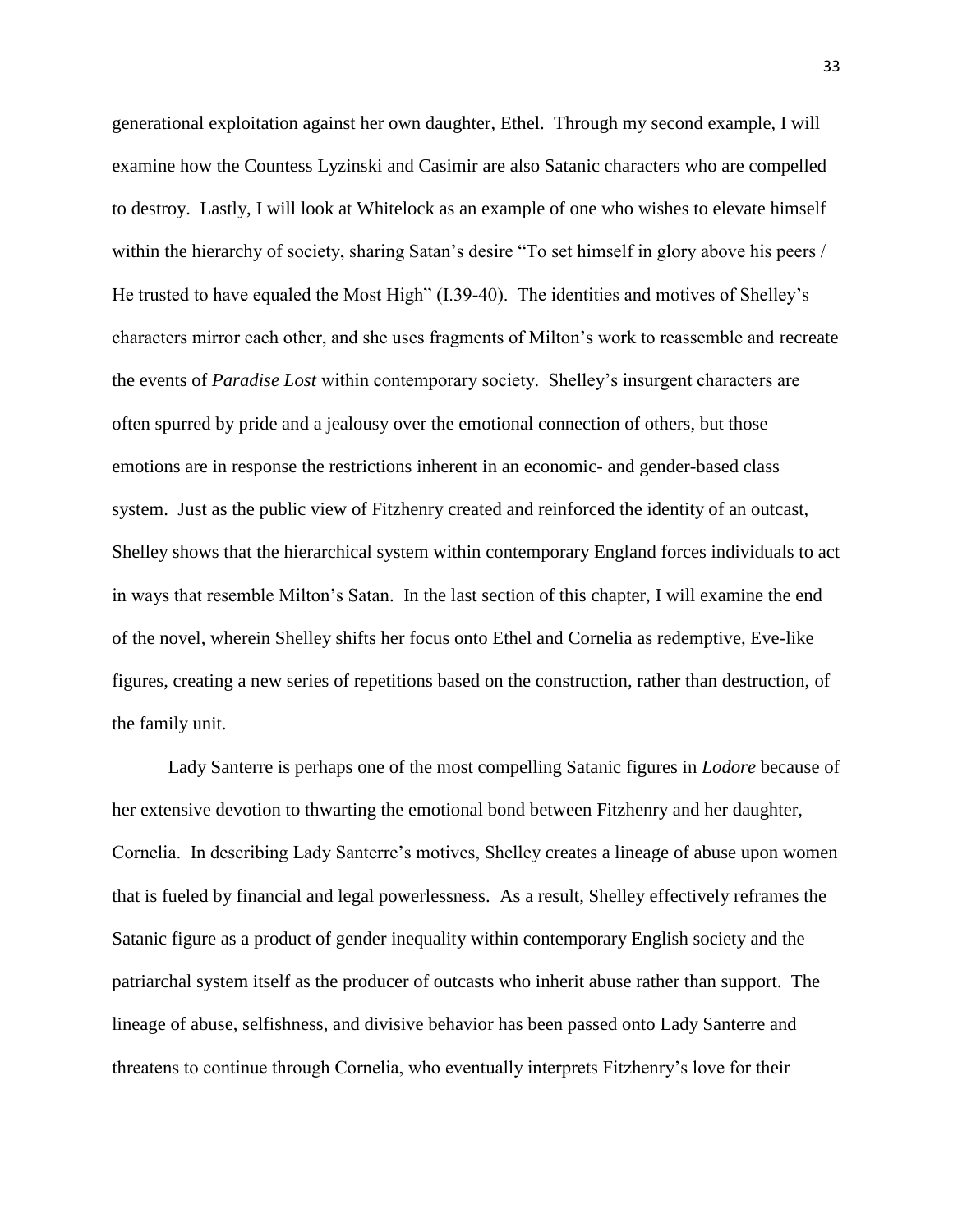daughter, Ethel, in the same selfish way that Lady Santerre uses Cornelia as an object to transcend economic restrictions. Shelley offers the recurrence of the scenario—a couple divided—as the symptom of an inherited system of gender inequality that could potentially continue in perpetuity.

Lady Santerre is prompted by her own experiences earlier in life as a victim of the economic system of inheritance. In her pursuit of marriage as a young woman, her family and in-laws attempted to "illegalize the match" because of her husband's higher economic status (95). The couple were alienated from their parents, and although "a reconciliation with his family never took place," Lady and Mr. Santerre enjoyed some years moving in the fashionable circles and cherishing the birth of Cornelia. The death of Mr. Santerre's father promised an inheritance that would secure financial stability for the family, but Mr. Santerre was killed on the way to the legal proceedings in a horse-riding accident. Within the legal system of patriarchal inheritance, Lady Santerre and Cornelia are denied any financial security because of their gender; had Cornelia been a son, the inheritance would have continued for Lady Santerre's children and grandchildren. The power over inheritance is then granted to the next male, Lady Santerre's brother-in-law, who "was excessively irritated by the variety of debts, and incumbrances, and lawsuits," and blamed Lady Santerre for the situation altogether (95). As a widow and single mother, Lady Santerre's only resource for financial gain in this system is to view her daughter as a commodity who can generate wealth through marriage to nobility.

In *Marriage, Writing, and Romanticism,* Eric C. Walker states that "for most of the Romantic century, official marriage was a narrowly prescribed legal action based almost exclusively in the established church and, once on the books, [was] effectively unbreakable" (2). The three main "legislative attempts to police marriage [that] bracket the Romantic period" are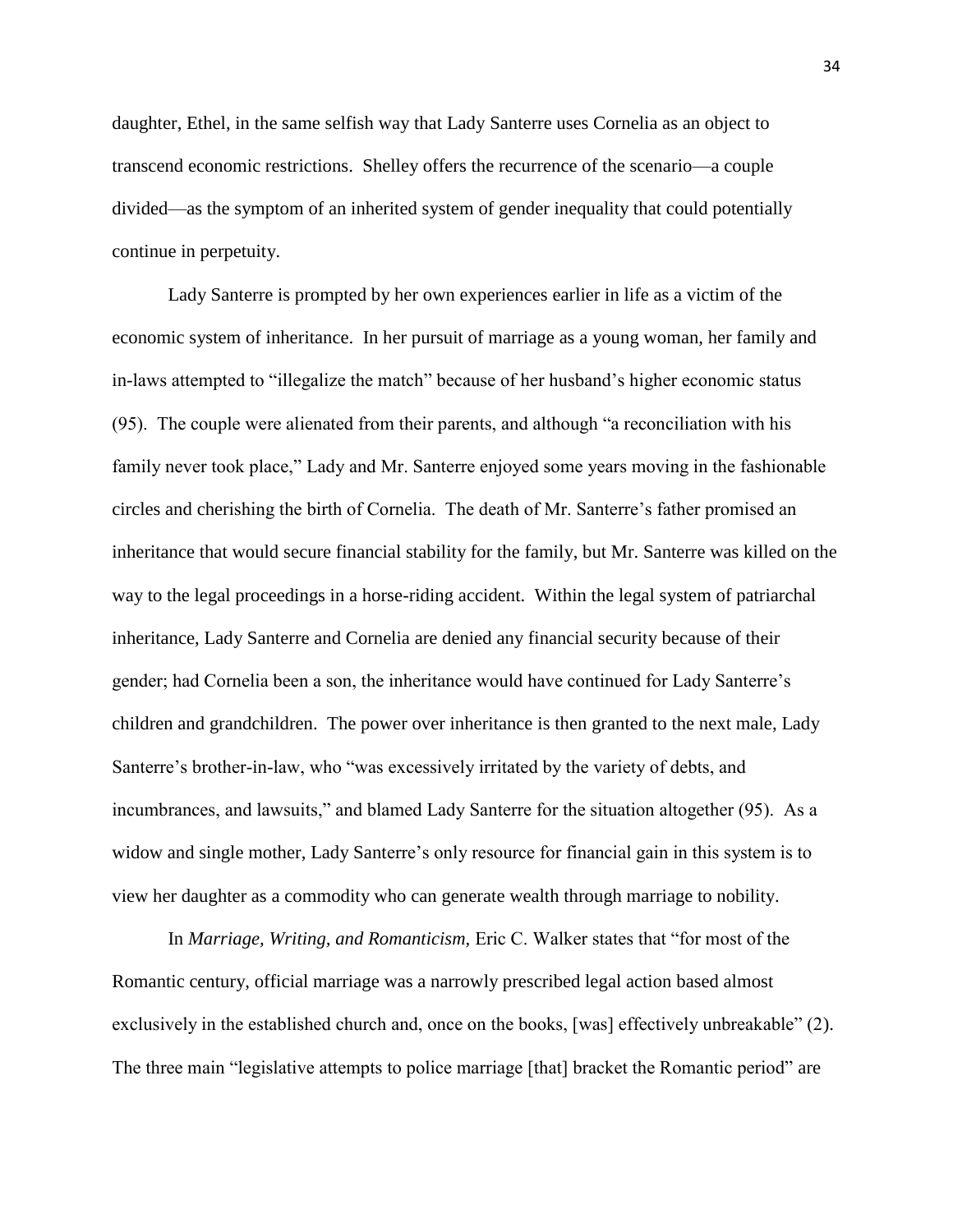Hardwicke's Marriage Act of 1753, the Marriage Act of 1836, and the Divorce Act of 1857 (2). Marriage was defined more through laws than a psychological compatibility between a couple, a connection that Milton describes as the first couple's participation in "All rational delight," and which he further explores in his *Doctrine and Discipline of Divorce* (1644) (VIII.392). Most of those laws, according to Anne K. Mellor, "were based on the feudal institution of villeinage: in law, the wife was the property of the husband" (413). Not until the Divorce Act of 1857 were ordinary women permitted legal escape from overbearing marriages (Walker 2). Until that time, women were treated as "property and prisoners of men, confined in their own houses, in jails, and on the streets of prostitution" (Mellor 414). Barbara Leigh Smith Bodichan summarizes marital laws leading up to 1854, three years before the Divorce Act:

A man and wife are one person in law; the wife loses all her rights as a single woman, and her existence is entirely absorbed in that of her husband. He is civilly responsible for her acts; she lives under his protection or cover, and her condition is called coverture.

A woman's body belongs to her husband; she is in his custody, and he can enforce his right by a writ of habeas corpus.

What was her personal property before marriage, such as money in hand, money at the bank, jewels, household goods, clothes, etc., becomes absolutely her husband's, and he may assign or dispose of them at his pleasure whether he and his wife live together or not…

The legal custody of children belongs to the father. During the life-time of a sane father, the mother has no rights over her children, except a limited power over infants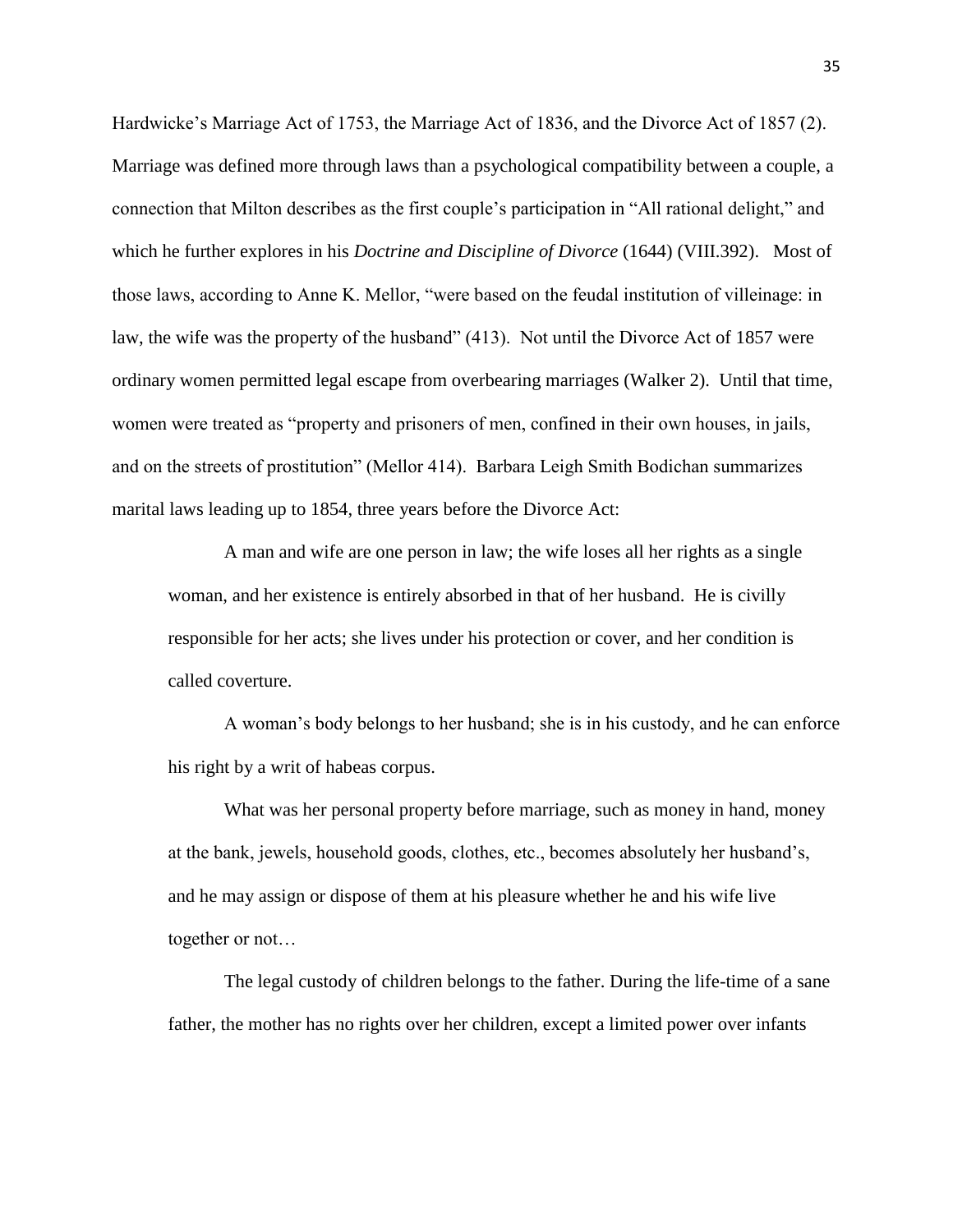[while she is breast-feeding them], and the father may take them from her and dispose of them as he thinks fit. (6)

Through these laws, mothers and wives were restricted from social and economical movement, and those without husbands were even more disempowered through the disgrace of singlehood. Lady Santerre operates within this framework of gendered power discrepancy. Her only option is to assume the role of creator and raise Cornelia to embody the ideals held by wealthy men seeking a young woman for marriage. Cornelia becomes "the loveliest, fairest, and most sylphlike girl, that ever trod the earth" (99). She possesses "a child-like innocence, a fascinating simplicity, joined to an expression of vivacity and happiness" that attracts both men and women, and especially Fitzhenry, her future husband (99). Readers could potentially sympathize with Fitzhenry as he is drawn into Lady Santerre's swindle: she offers Cornelia as "the completion of feminine beauty," but that companionship is based upon the promise of sharing Fitzhenry's wealth and rank, thereby transforming marriage into a contractual obligation rather than a companionship between equals. Lady Santerre orchestrates Fitzhenry's interactions with the young Cornelia to the extent that "every thing was calculated to excite his interest" (96). He follows Lady Santerre's twisted logic and wonders, "How proud a part was his, to gift her with rank, fortune, and all earthly blessings, and to receive in return, gratitude, tenderness, and unquestioning submission!" (96). By offering her daughter as a wife with a price tag, Lady Santerre is pursuing the only means of survival within a system that prioritizes male wealth over the well-being of women and the non-aristocratic. Whereas Shelley's other works, notably *Frankenstein*, form "a critique of the legal structures—primogeniture and paternal possession" through "the motif of the absent mother," Shelley populates *Lodore* with mothers who act in unmotherly ways because of their powerlessness within the system of inheritance (Anolik 214).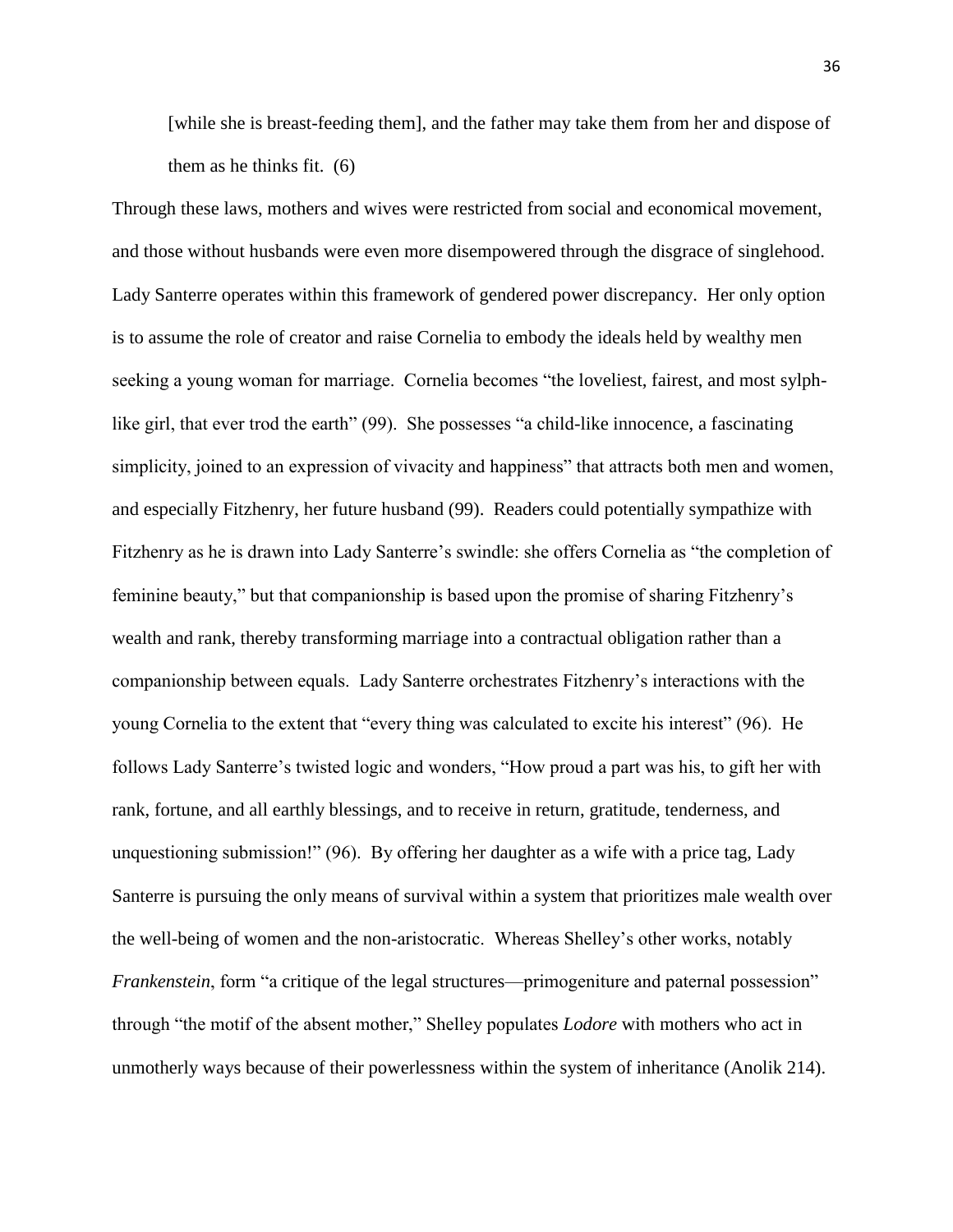The English historical roots for the right of primogeniture, or "the right of succession and inheritance due to a firstborn, especially a firstborn son," are traced to the feudal systems introduced through the Norman conquest and still reinforced in Shelley's lifetime ("primogeniture," Jamoussi 18). In the same year that Shelley submitted the first volume of *Lodore* to her publisher, the English Parliament passed the Dower Act of 1833, a form of legislation "whereby wives lost the absolute right to inherit" (Vargo 14, McCalman 13). Iain McCalman further describes the Dower Act of 1833 as:

> The most powerful indicator of the way in which the identification of women with the family in [the Romantic Period] was inextricably linked with the loss of individual rights for women...The dower was originally based on the idea of 'provision' as part of aristocratic property arrangements. Within middle-class property arrangements, however, the idea of provision worked in such a way that male trustees had access to the woman's capital to use in the pursuit of their own economic interests.

(133)

The composition of *Lodore* is anchored at a point in English history in which the rights of women are increasingly limited not only by culture but also by law. Individuals caught in such a system could presumably behave like Lady Santerre, and, in providing an example of generational exploitation, Shelley expands the responsibility beyond the individual. In this case, Lady Santerre is a product of and an agent within the larger infrastructure that restricts economic maneuverability to a select few who inhabit the top ranks of a gendered hierarchy. By her assertion that "poverty is a tyrant, whose laws are more terrible than those of Draco," Shelley offers a reason for how Lady Santerre can distort her offspring into a commodity; however, Lady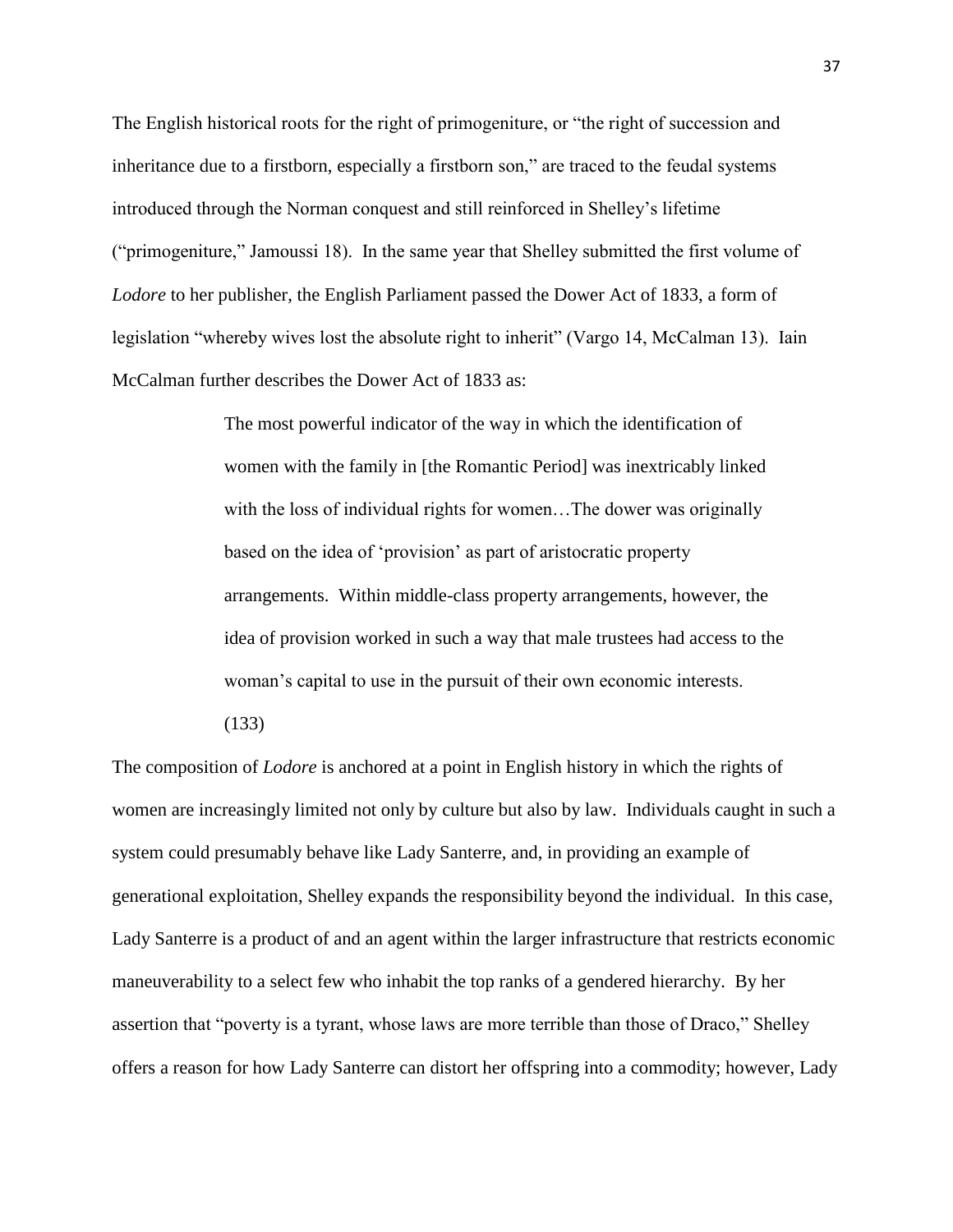Santerre's choice to pursue the emotional destruction of companionship between her daughter and Fitzhenry is a choice toward evil much like Milton's Satan (95).

Lady Santerre's bait-and-switch tactic recalls Satan's appeal to Eve through a false promise of transcending barriers in order to gain the knowledge that will allow her to better serve God. Satan tells Eve that he himself has eaten the fruit and is the better for it: "Look on me, / Me who have touched and tasted, yet both live, / And life more perfect have attained than fate / Meant me, by vent'ring higher than my lot" (IX.687-90). Satan ponders aloud the repercussions of Eve's eating the fruit, that she and Adam might surpass the hierarchical system and become "of human gods" by "participating godlike fruit" (IX.712, 717). However, upon eating the fruit, Eve is cast out of God's grace, and her character and world are transformed into a post-lapsarian existence. Similarly, Lady Santerre offers Cornelia as the fruit that promises a new type of existence (marriage) for Cornelia's husband. Shelley elevates Cornelia to the realm of a contemporary angel through the framework of public opinion; the people of Longfield gossip about her as "an angel bright with celestial hues, breathing heaven, and spreading a halo of calm and light around, as it winged swift way amidst the dusky children of earth" (52). Fitzhenry assumes marriage with Cornelia would be "the consummation of human happiness," one that "offers a bright view of lengthened days of peace and contentedness" indefinitely (96-97). He becomes self-aware to the extent that he sees the limitations of his own self—which are the hallmarks of the Byronic: perpetual brooding, estrangement, a tragic death—and that marrying Cornelia will elevate him beyond that fate into a "life more perfect" (IX.689). Both Eve and Fitzhenry seek to lift themselves to something greater than their current situation, and then follow after the false promises offered by a tempter. However, just as Eve and Adam discover that Satan's proposed results from eating the fruit were the opposite of what occurs (the Fall),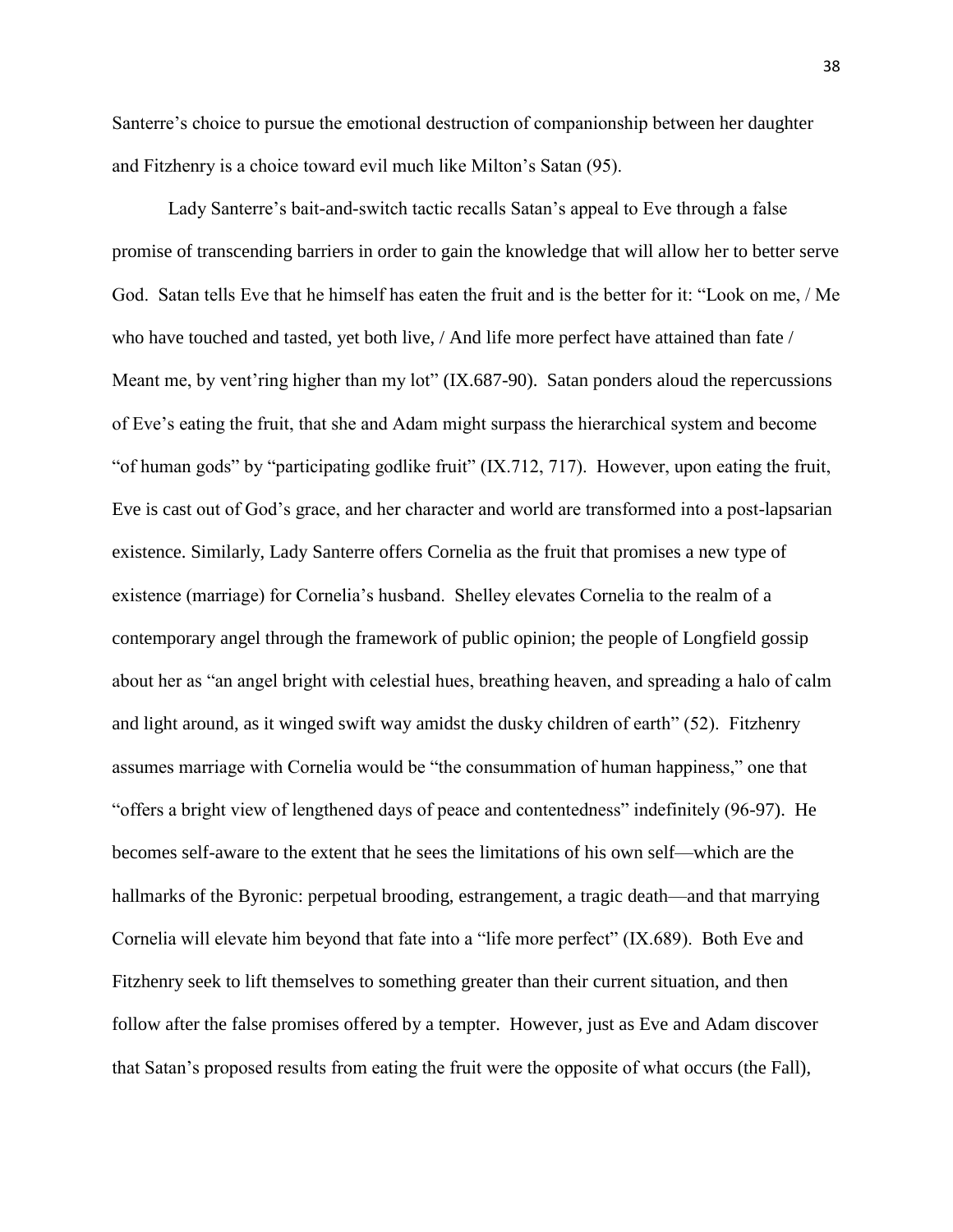Fitzhenry's marriage—a companionship based on economy but framed in positive emotional, transformative qualities—ends in the exact opposite of Lady Santerre's promise. Shelley links Lady Santerre's twisted logic to Milton's Satan by describing her philosophy in serpentine terms: "she was by nature framed to prefer the zig-zag to the straight line" (100). Ultimately, Lady Santerre's efforts are successful, and Fitzhenry is unable to elicit sympathy or any emotions beyond detestation and scorn from Cornelia. His attempts to appeal to Cornelia are redesigned by Lady Santerre to reveal his authoritarian control. Shelley might have left the character of Lady Santerre as a villain with Satanic aspects whom readers could identify as evil; however, Shelley explains Lady Santerre's motives beyond a self-serving attempt "to make good her second entrance on [the world's] stage" (100). By revealing the social and economical factors that can construct an antagonist such as Lady Santerre, Shelley creates a character who elicits sympathy just as Milton makes Satan a sympathetic figure.

Lady Santerre's role as matchmaker for Cornelia and Fitzhenry focuses on the monetary and social benefits of marrying her daughter to someone with the title of Lordship, rather than a search for companionship between equals. Once Cornelia and Fitzhenry are married, Lady Santerre stands as a vigilant guard against any emotional connection between the husband and wife. Much like Satan's use of warped logic to entice Eve to eat the fruit from the Tree of Knowledge, Lady Santerre twists Fitzhenry's words and meanings against him. Her skills of manipulation are akin to that of a "magician" who conjures an "insurmountable barrier" and creates an artifice of politeness that defies any hard evidence of her divisive efforts (100).

Later in the novel, Cornelia takes up the same divisive role as Lady Santerre. Cornelia is aware of Edward Villiers's interest in her daughter, Ethel, and manipulates the social opinion of their union until Edward withdraws his courtship. Her motives for sabotaging their marriage are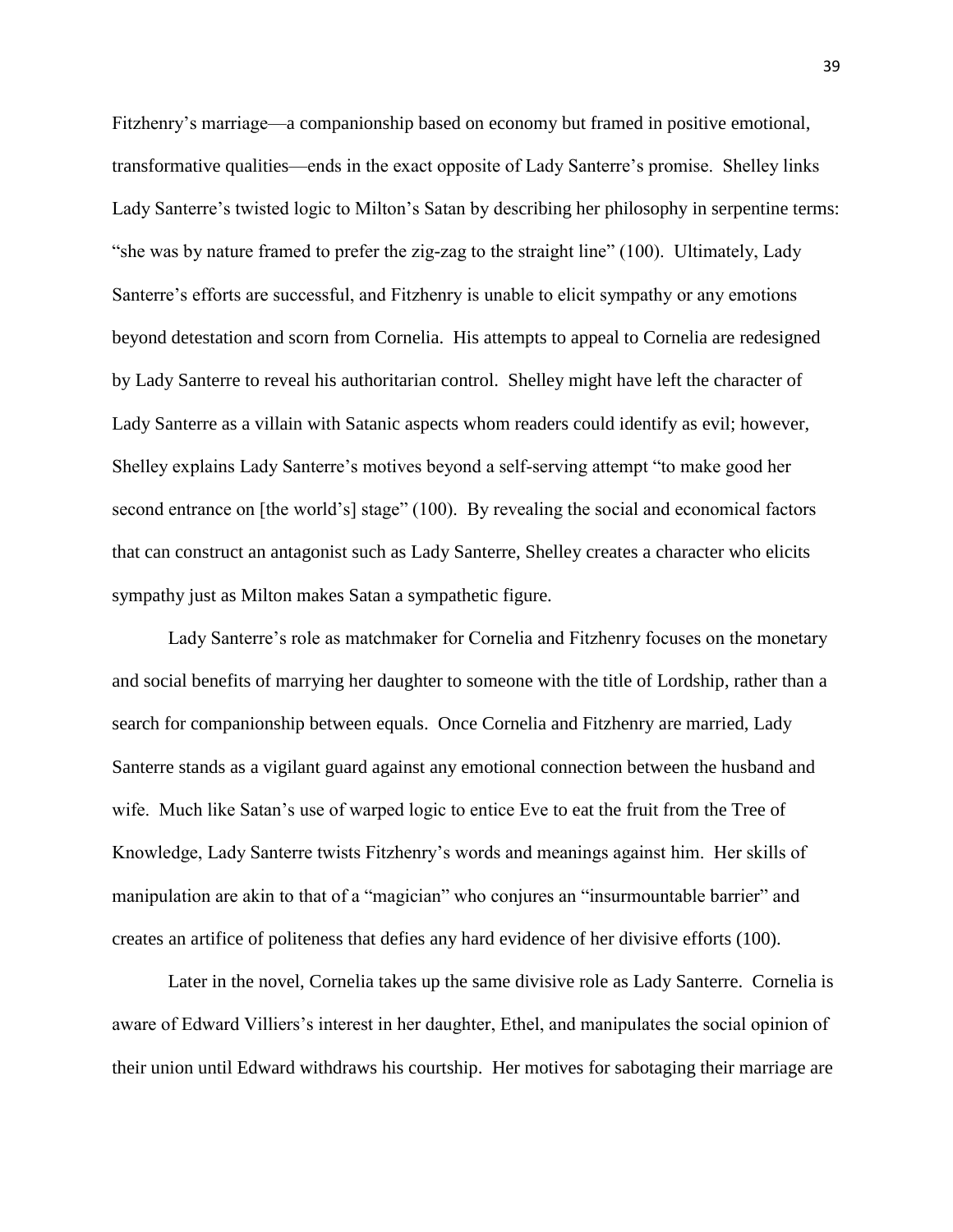two-fold: pride and economics. Cornelia resents Fitzhenry's forced separation between her daughter and herself, and Ethel's choice to marry reminds Cornelia how much time has passed without her presence in her daughter's upbringing. Cornelia's scorn for Edward is also based on his lower economic status. She thinks of Edward as a "ruined man" and that believes Ethel "will be wedded to care and indigence" (231). At an opera, Cornelia questions Horatio Saville, Edward's cousin, about the reasons that Edward has seemingly disappeared from their shared social circles. Saville answers that Edward has been courting someone away from London, and tells Cornelia that the young woman is Ethel Fitzhenry without knowledge that Cornelia is Ethel's mother. Shelley describes Cornelia's reaction in terms of estrangement and pride, qualities that resonate with Milton's rendition of Satan. Cornelia's estrangement deepens the distance between her own expectations as a mother and the reality of her powerlessness. She passively reflects upon her failure: "it was sad, indeed, to hear of her child as of a stranger; and to be made to feel sensibly how wide the gulf was that separated them" (231). Cornelia is motived by pride:

> The baleful part of Cornelia's character was roused by these reflections; her pride, her self-will, her spirit of resistance…she indulged in this emotion of revenge; the most deceitful and reprehensible of human feelings. (231)

Cornelia perpetuates the prejudice held against those without economic maneuverability. Just as Lady Santerre's in-laws attempted to separate Cornelia's parents, Cornelia enacts a plan to "prevent this ill-judged union" that will not betray her as the source of Ethel's failed relationship (231). Cornelia follows the mode of behavior learned from Lady Santerre, who "in the ruin of [Cornelia's] best affections...substituted noxious passions of many kinds – pride chief of all"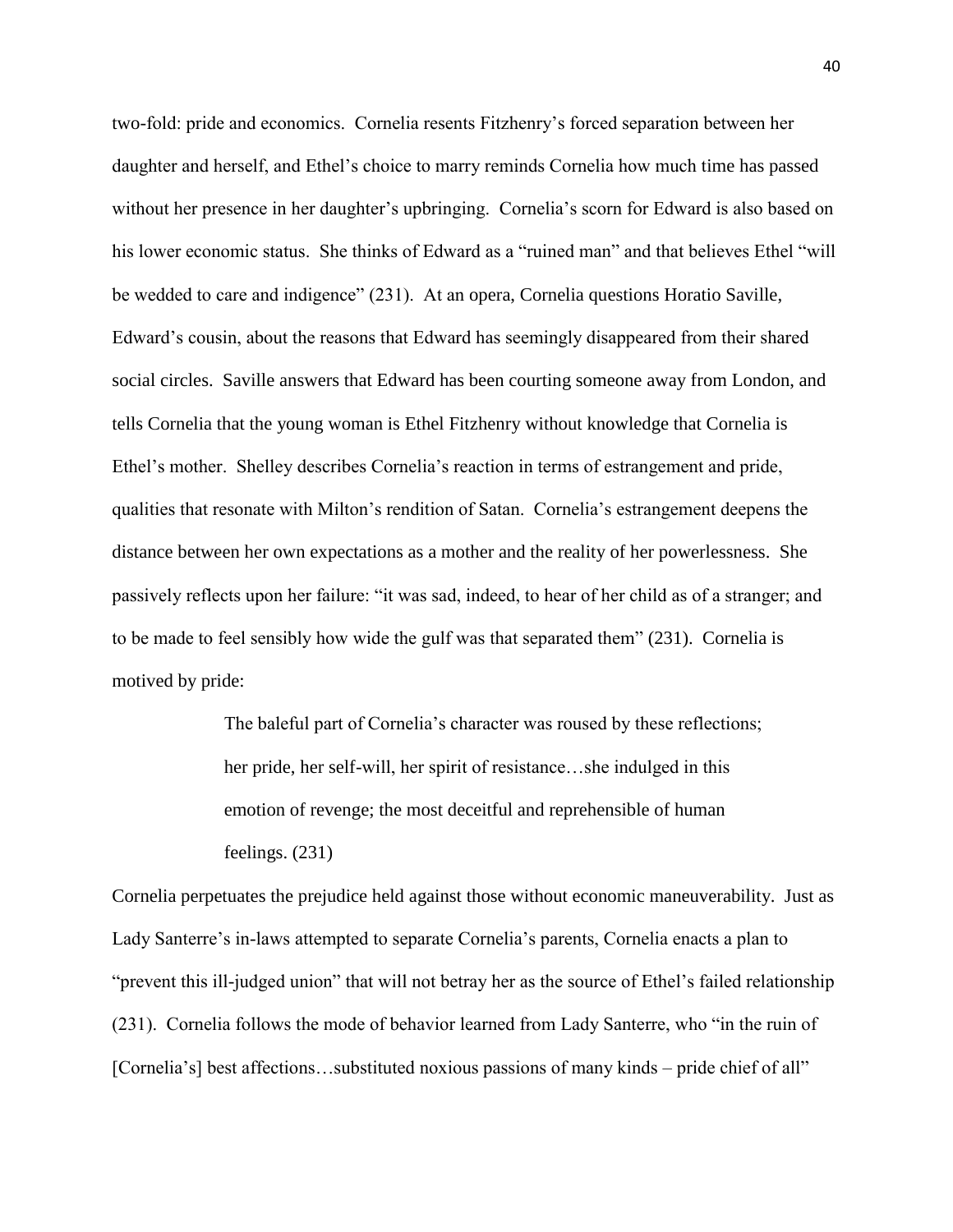(231). When Edward arrives at the opera to join Saville, Cornelia insults Edward's penurious status under the guise of playful jests. Her movements within the social interaction, much like the skills of her serpentine mother, exploits Edward's powerlessness in the economic hierarchy by focusing on his relative poverty (232). Cornelia and Lady Santerre approach their daughters' marriages with the same divisive philosophy; however, there is a slight inversion. Whereas Lady Santerre encourages Fitzhenry to marry Cornelia for financial reasons, all the while barring emotional companionship, Cornelia discourages Edward to marry because of his poverty, despite Edward and Ethel establishing a genuinely fulfilling emotional connection. In both scenarios, a parental figure maintains the disruptive force that withholds positive marital relationships.

# **3.1 Ancillary Satanic Figures: Lyzinski, Casimir, & Whitelock**

Beyond Lady Santerre and Cornelia, Shelley populates *Lodore* with other examples of characters who insert themselves between couples, and in doing so, Shelley shapes a society with multiple manifestations of the Satanic character. Rather than restricting the qualities to a singular person, the proliferation of this divisive figure points to a facet of modern society that produces disruptive personalities, and continuously repeats the narrative of humankind's fall from grace. Relationships are constantly threatened of dissolution by rebellious agents who enforce societal norms, attempt to achieve a higher level of economic status, and develop jealousy over a psychological connection they are unable to attain.

While Fitzhenry lives in London with Cornelia and newborn Ethel, he is visited by the Polish Countess Lyzinski and her son, Casimir. Both are traveling through England to rendezvous with Lyzinski's husband in Paris. Lyzinski claims "that motives of curiosity had induced her to take this country in her way to Paris," although the implicit reason for her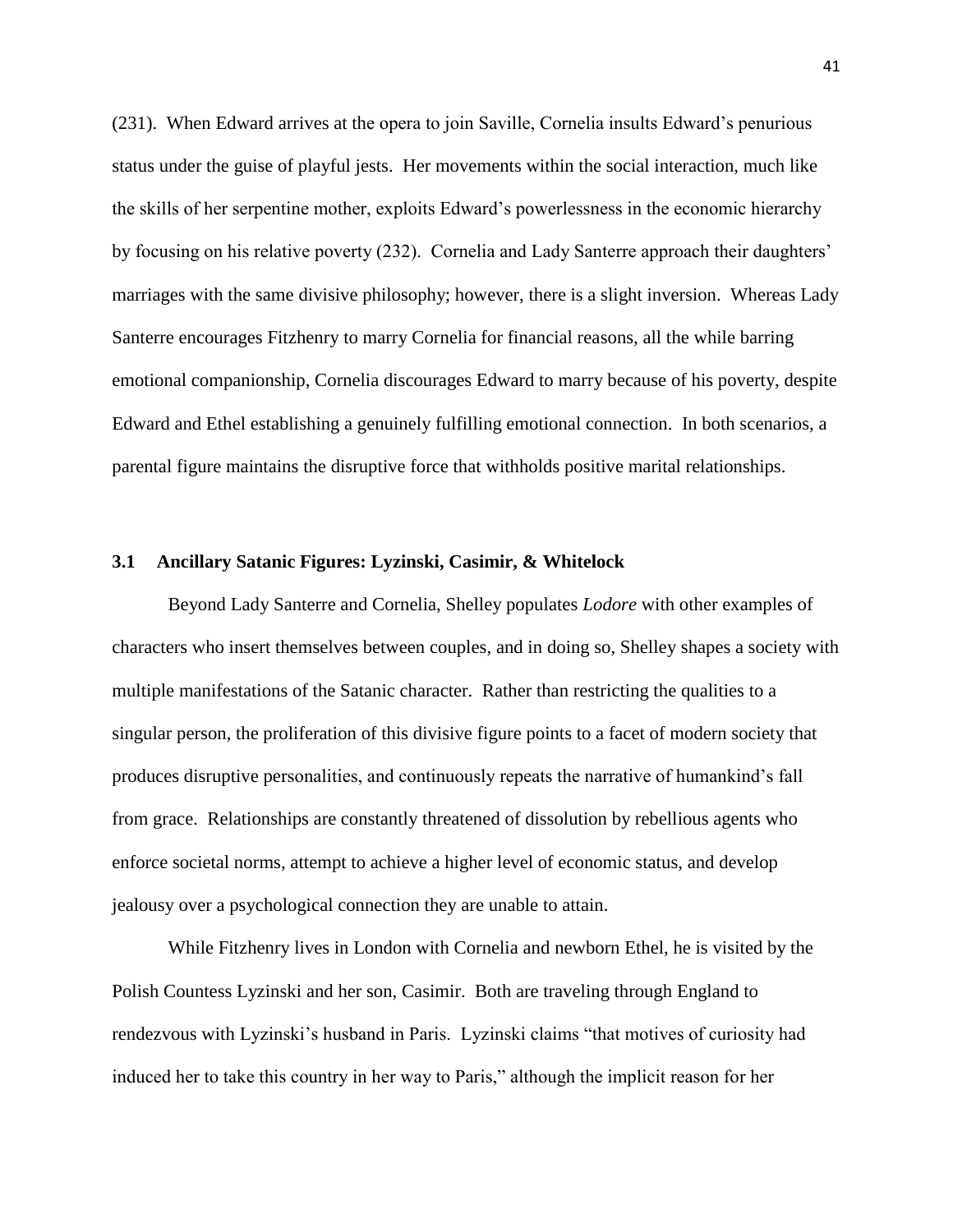presence is to complicate Fitzhenry's life (109). She and Fitzhenry had an affair fifteen years prior, resulting in the birth of Casimir. Fitzhenry traveled extensively across Europe in his early adulthood in an attempt to escape his extreme guilt through self-imposed isolation and constant geographical change. Casimir and Cornelia are unaware that he is her son-in-law and upon meeting each other, Casimir "attracted [Cornelia's] more peculiar attention" (108). Since "they were pretty exactly the same age," they pair off under the guise of Cornelia teaching Casimir the English language and idiosyncrasies of European culture. Eventually Casimir becomes "almost domesticated at her house" and calls upon Cornelia throughout the day and into the evening (109-10). Fitzhenry is unable to share his inner turmoil with anyone, since revealing his role as father would irreversibly change his marriage and public image as a nobleman. Moreover, it would place him at the whims of Lyzinski. The Countess "appeared to observe him indeed, and sometimes it seemed as if she regarded the angry workings of his heart with malicious pleasure," while at the same time "her sweetest smiles were for Cornelia" (108-10). Lyzinski's gambit reduces the effectiveness of Fitzhenry and Cornelia's agency, yet the scenario reveals the weaknesses of their marriage as one based on economic pressures and false assumptions of their roles as husband and wife:

> Cold and polite to each other, the noble pair were not in the habit of disputing. Lady Santerre guarded against that. Any thing as familiar as a quarrel might have produced a reconciliation, and with that a better understanding of each other's real disposition…As Lord and Lady Lodore proceeded towards [the house of the Russian ambassador], he, with pointed sarcasm of manner, requested her to be less marked in her attentions to Count Casimir. The unfounded suspicions of a lover may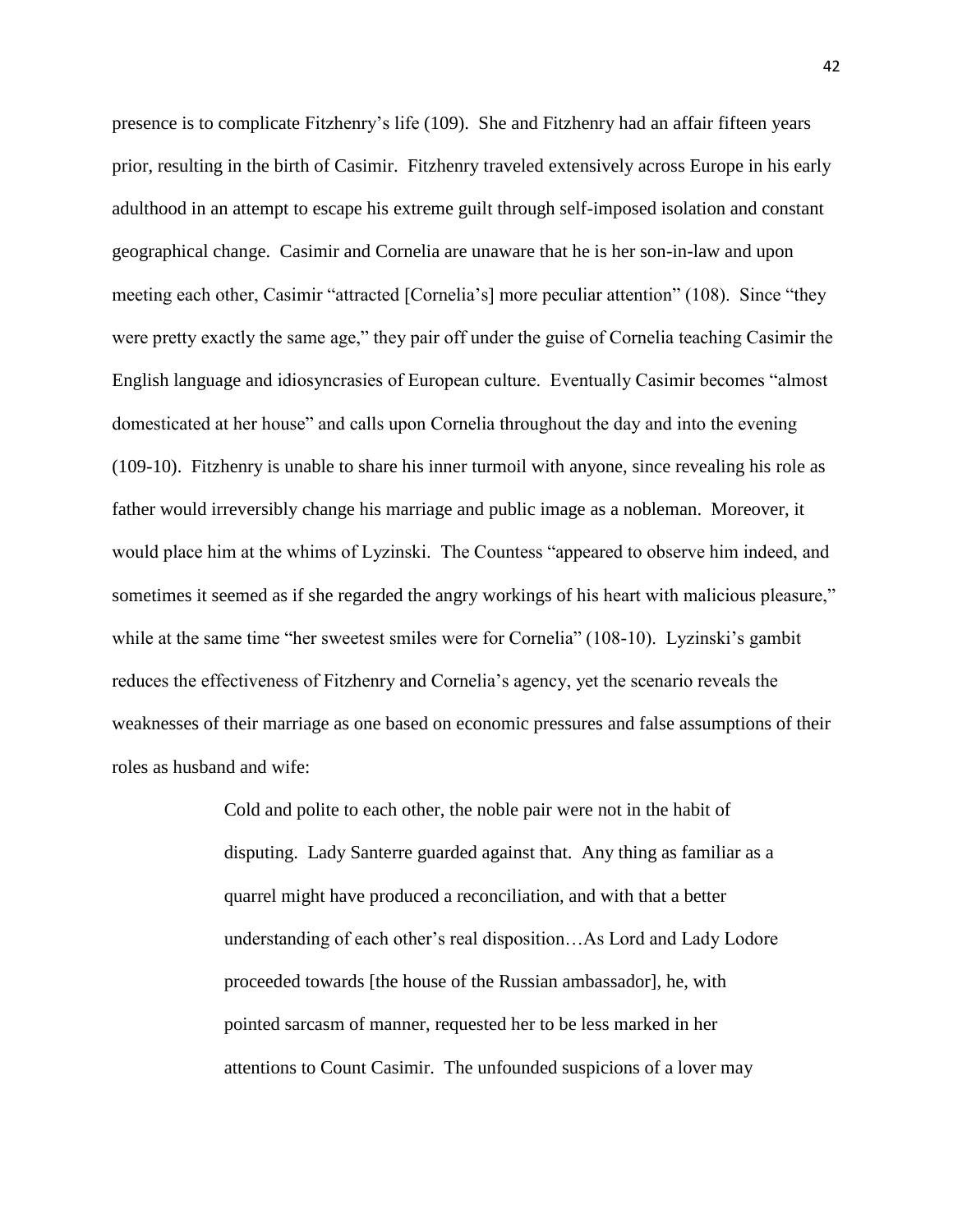please as a proof of love, but those of a husband, who thus claims affections which he has ceased to endeavour to win, are never received except as an impertinence and an insult. Those of Lord Lodore appeared to his haughty wife but a new form of cold-hearted despotism, checking her pleasures whencesoever they might arise.  $(110-111)$ 

Shelley reveals the points of view of both Fitzhenry and Cornelia to show their inability to connect on even a basic emotional level. Fitzhenry is entirely engrossed in his own pride, and Cornelia is engrossed in her own victimization, learned through Lady Santerre. Neither appears capable of outgrowing the limits of their personality, in part because of Ethel's mother, but also because of their incompatibility as mates. Fitzhenry's ideals of a wife are based on a misreading of the relationship of Adam and Eve, and that misreading informs his first meeting with Cornelia, a topic explored later in this chapter.

Another divisive character is Whitelock, a young artist whose plan to inherit the Fitzhenry's wealth is based on his cultural misconceptions of women. The death of Whitelock's parents left an inheritance of only a few hundred pounds, which is a small amount for survival but "debt, difficulties, with consequent abstraction from his profession, completed his ruin" (71). Whitelock travels to America "in search of an uncle, on whose kindness he intended to depend," but the death of this relative leaves Whitelock destitute in a foreign country (71). He hears of Fitzhenry's wealth and ingratiates himself with Fitzhenry by first appealing to their shared nationalistic identity, and then by offering his services as a tutor for Ethel's bourgeoning drawing skills. Whitelock schemes to exploit Ethel's naivety. He manipulates her into believing that she is falling in love with him, essentially selling her the idea of a romantic coupling, while his aim is actually to obtain a wealthy inheritance (72-73). During Fitzhenry's absence on an extended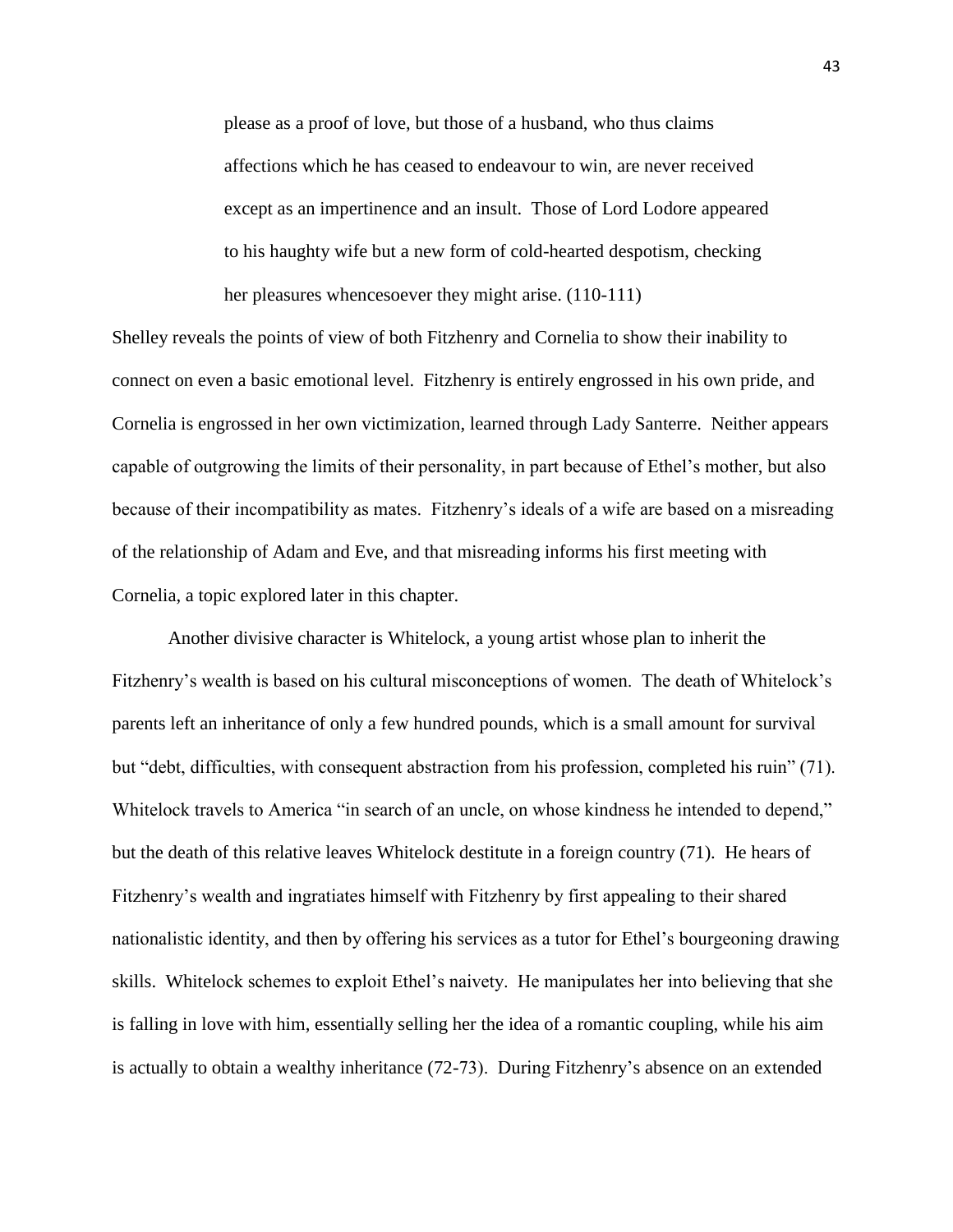survey of the surrounding Illinois territory, Whitelock continues tutoring Ethel and moves forward with his scheme, professing how his love for Ethel has made him distraught for weeks, and by insisting that she is capable of ending his misery if she were to accept him as a suitor. Ethel returns home and, upon seeing a portrait of her father, she "felt abashed [by]…the dark, expressive eyes of her father she fancied to be before her, penetrating the depths of her soul, discovering her frivolity, and censuring her lowly vanity" (75-76). When Fitzhenry does return home, and Ethel discloses what happened in his absence, Fitzhenry "heard her with indignation and bitter self-reproach" (76). He instantly decides to leave Illinois, his house, and the tranquility he had assumed would sustain his life with Ethel until he died. As the novel progresses, and the reader becomes familiar with the various divisive characters who have attempted to manipulate Fitzhenry, his sudden decision to flee America for England makes sense. Whitelock reminds Fitzhenry of his own youthful self, when he acted as a destructive force in Lyzinski's life by having an affair and leaving her to raise Casimir as the son of her husband. Whitelock is also reminiscent of Fitzhenry when he attempts to court Cornelia and remove her from Lady Santerre's selfish influence. Lastly, Whitelock is much like Casimir, who wishes to dissolve Fitzhenry and Cornelia's marriage, but in this instance Whitelock attempts to break apart the natural paternal-daughter bond between Fitzhenry and Ethel. In each of these instances, the rebellious figure erects barriers between couples, either married or biologically related, and reappears within various forms, in perpetuity. Regardless of the platonic nature of the relationship, the insurgent attempts to destroy the relationship they are looking upon. Each character attempts to elevate themselves within the hierarchy and, as a result, their actions disrupt the natural, spiritual, and universally accepted bond between two individuals. Much like Milton's Satan gazing upon the first couple, each of these characters view a natural connection as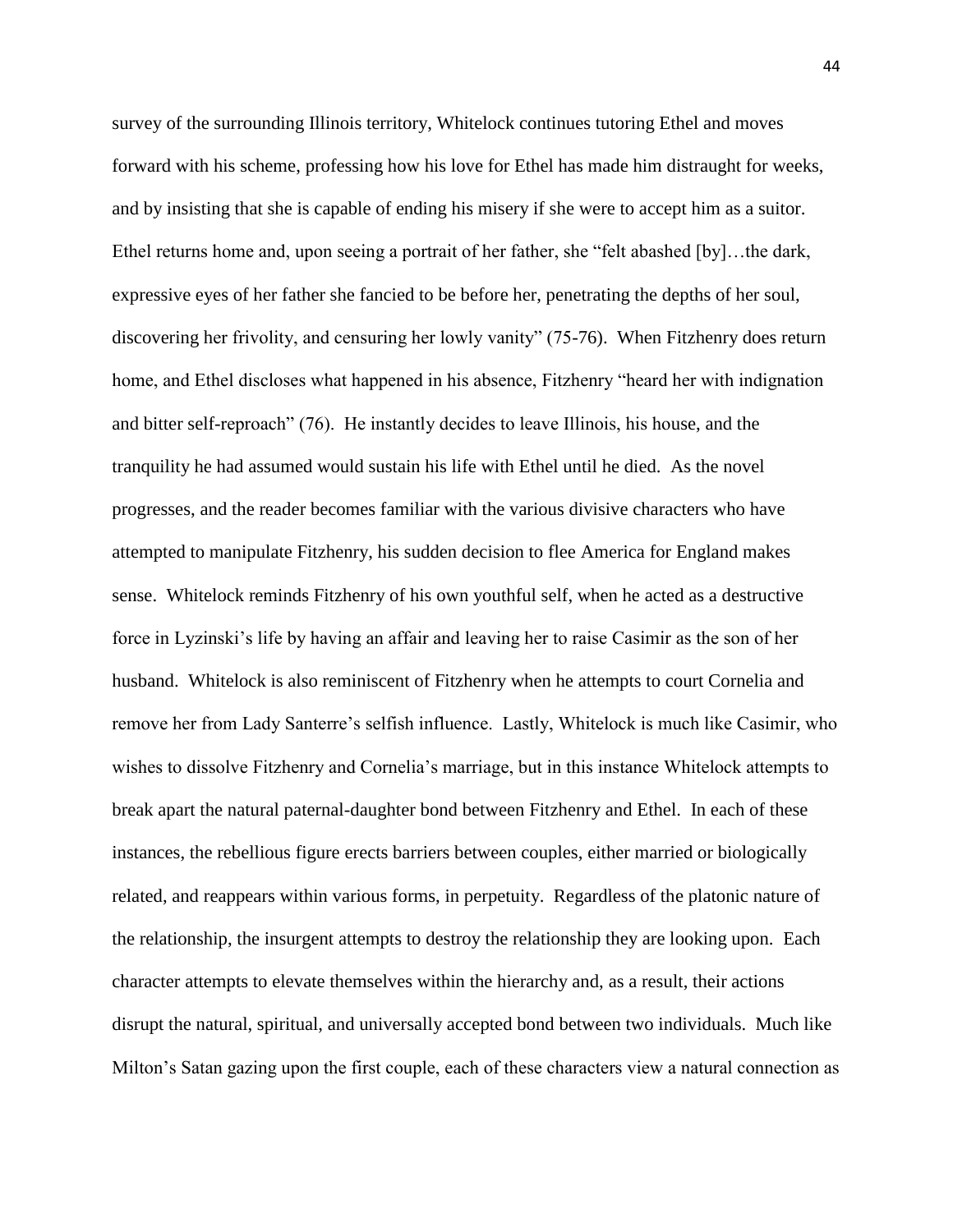an opportunity for exploitation, and single out one member of the coupling for manipulation. Shelley populates the narrative world of *Lodore* with this cycle to signal its eventual disruption at the end of the novel through the figure of Eve.

Fitzhenry attempts to break out of this cycle by pursuing reconciliation with Cornelia; however, he is unable to sacrifice his personal pride for the sake of the family unit. From Illinois, he plans to travel back to England with Ethel, appeal to Cornelia—who has been living outside the influence of the now-dead Lady Santerre—and reform the family unit with his wife and daughter. He thinks of himself as Milton's Adam, in that "the world was before him" (76). However, his interpretation is a misreading of the moment in *Paradise Lost* when Adam and Eve face their post-lapsarian existence *together*, as a couple: "The world was all before them" (XII.646). His faulty appropriation of the Miltonic sentiment betrays the essentially selfish reasons for his attempt at reconciliation. That plan is then derailed by Fitzhenry's death just days before he and Ethel would sail to England. His path crosses that of an American, Mr. Hatfield, who had witnessed Fitzhenry punch Casimir and then subsequently flee from the duel. Assuming Fitzhenry a coward, and not knowing that Casimir is Fitzhenry's illegitimate son, Mr. Hatfield insults Fitzhenry's courage. Fitzhenry then punches Mr. Hatfield, and a duel—"that sad relic of feudal barbarism"—results in Fitzhenry's death (160). The details of Fitzhenry's actions offer possible reactions to the role of the Satanic figure. His mode of dealing with Whitelock was to flee the situation in pursuit of reconciliation with Cornelia, but he is ultimately unable to achieve that reconciliation because of his propensity to use violence to resolve conflict. In both situations, the events leading up to Fitzhenry's punching Casimir and the events leading up to Fitzhenry punching Mr. Hatfield, Shelley constrains the character until the overwhelming emotions produce a physical outburst. Physical violence becomes the model of how male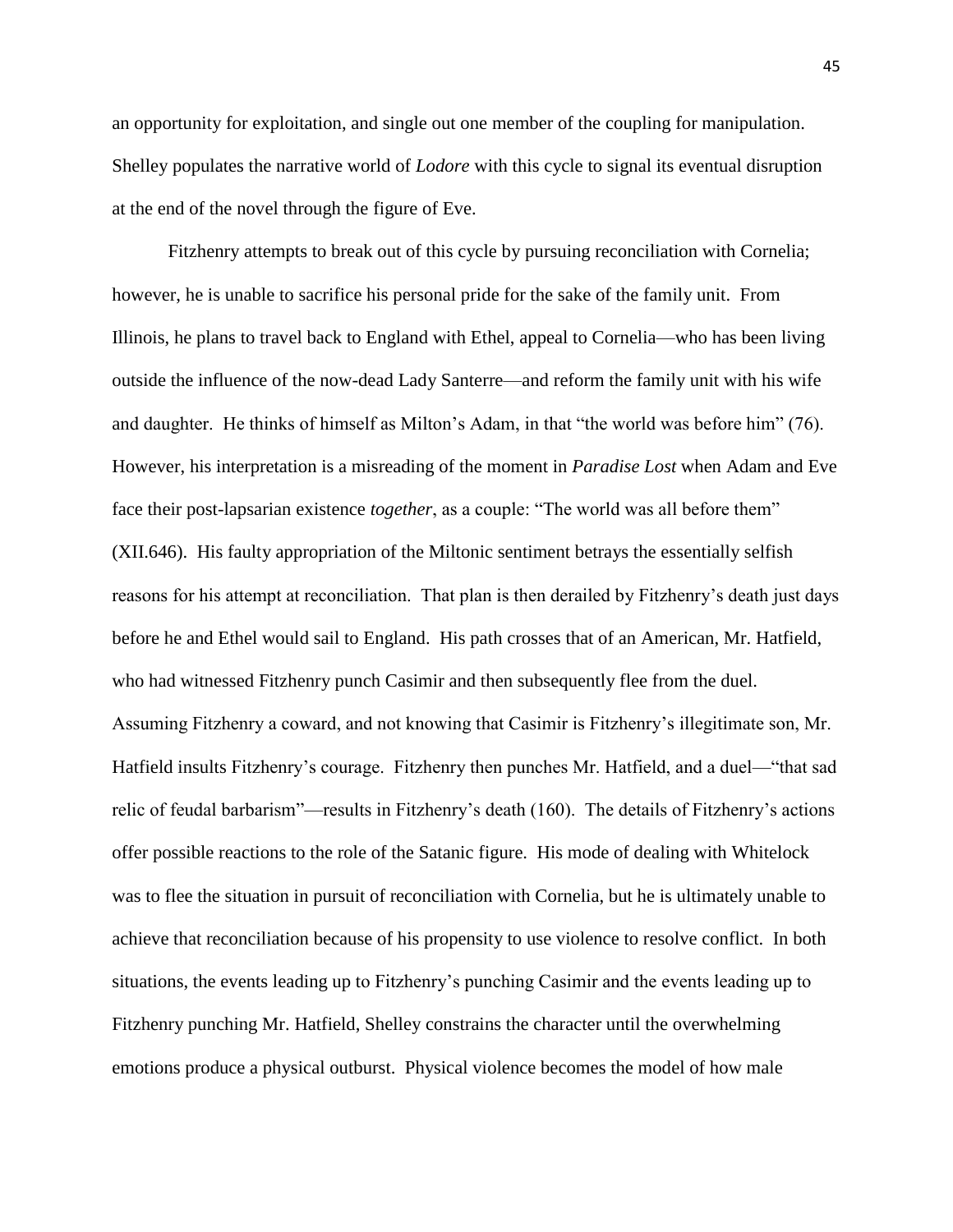characters approach conflict, which is counterpoised with the verbal and communicative reconciliation between Ethel and Cornelia later in the novel.

## **3.2 Perceptions & Pursuits of Milton's Eve in** *Lodore*

In addition to Fitzhenry's misreading of *Paradise Lost*, Shelley depicts how a young male reader might inherit and perpetuate gender stereotypes based on the popular negative interpretation of Eve. When Whitelock approaches Ethel and conveys his false devotions to her, his speech reveals how gender identification was based on conventions of the time:

> [Whitelock] spoke of misery and despair; he urged no plea, sought no favour, except to be allowed to speak of his wretchedness. Ethel listened – Eve listened to the serpent, and since then, her daughters have been accused of an aptitude to give ear to forbidden discourse. He spoke well, too, for he was a man of unquestioned talent. It is a strange feeling for a girl, when first she finds the power put into her hand of influencing the destiny of another to happiness or misery. She is like a magician holding for the first time a fairy wand, not having yet had experience of its potency. Ethel had read of the power of love; but a doubt had often suggested itself, of how far she herself should hereafter exercise the influence which is the attribute of her sex. (75)

Shelley emphasizes the cultural rendition of a woman's perceived weakness and waywardness and traces that misconception to the first couple. Since Ethel is crafted by Fitzhenry as "Milton's Eve," her character represents a Romantic reading that heralds the ideal woman's "celestial beauty" as "a creature half poetry, half love – one whose pure lips had never been tainted by an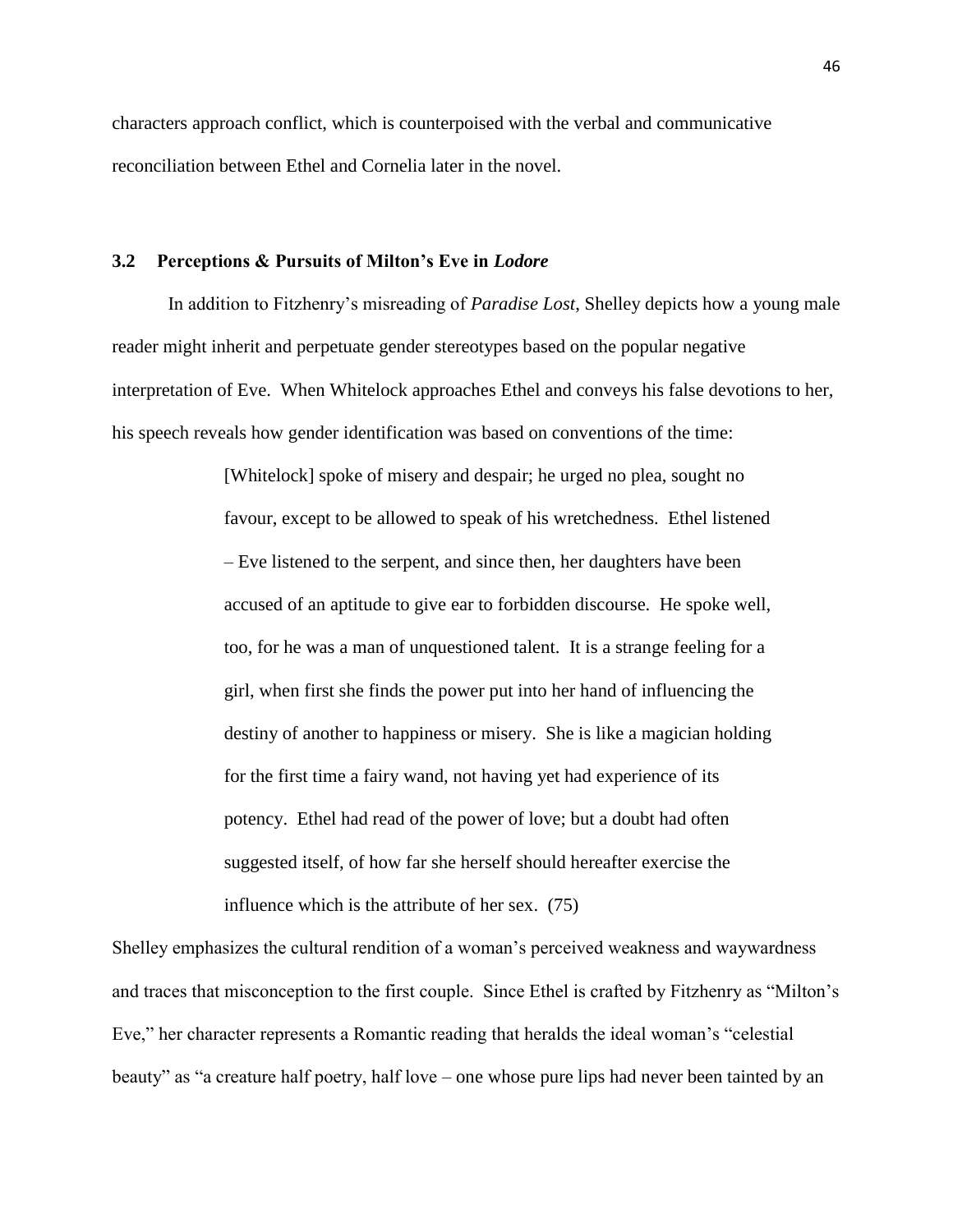untruth – an enthusiastic being, who could give her life away for the sake of another, and yet who honoured herself as a consecrated thing reserved for one worship alone" (65). Nicholas Williams draws attention to Shelley's use of the feminine ideal and claims that "*Lodore* can even seem a founding text in that fantasy of ideal femininity that would dominate the British and American social imagination of the nineteenth century" in that Ethel is a new type of domestic idea, one "who, despite her sometimes maddening passivity, stands as the peerless paragon of repository of value" (398). These lofty expectations of women don't necessarily correlate with the dynamics of a contemporary English or even American society, as evidenced by Ethel's initial sway toward Whitelock as a potential suitor. Even then, Shelley calls attention to her character's the gross misreading of Milton's Eve that foregrounds her beauty before her virtues and erroneously frames Eve's actions leading to the fall as predestined. Shelley asserts that women "are accused" rather than actually in *possession* of "an aptitude to give ear to forbidden discourse," which questions the assumptions made of women as weak, frail, or naturally corrupted (75). This point is subtle though indicative of Shelley's awareness that assumptions based on gender differences can be bolstered through literary sources, even if those readings misconstrue the text.

Shelley also notes the lineage of assumptions that society has developed and placed on women, based on Eve's actions. Even if Eve is entirely to blame for the fall of humankind— "Eve listened to the serpent"—centuries of women since then are assumed to share the same traits that lead to a loss of grace (75). The "power" to which Shelley refers is a woman's decision to pursue companionship and marriage; however, that power is limited when women are viewed as an object to manipulate in order to acquire wealth. The system of male inheritance grants women a superficial power based on a flawed definition of "love," since those emotions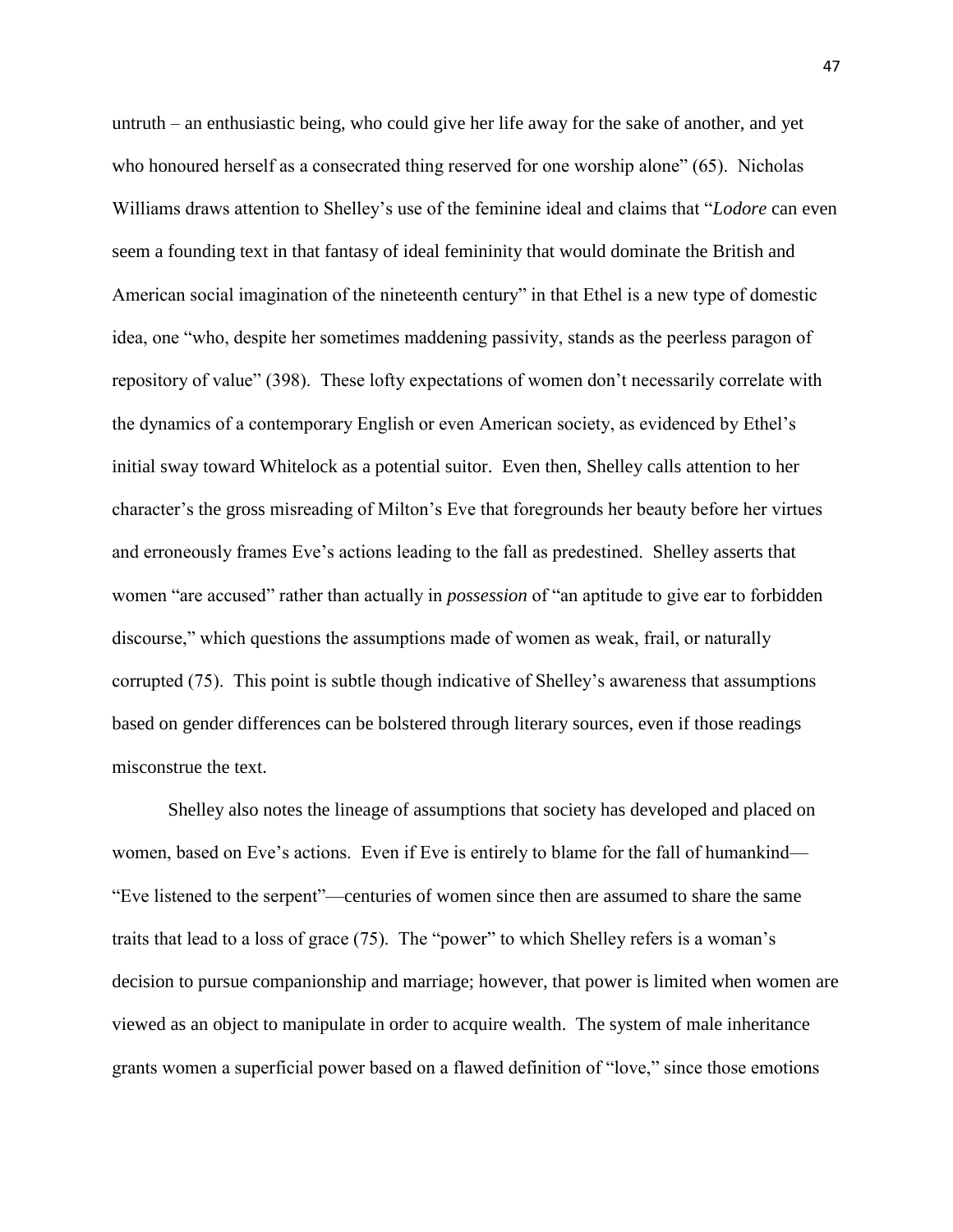are exploitable and altogether unknown to young, inexperienced women. Whatever power a woman is assumed to have is restricted to the realm of emotions, which males can still feign for deceptive purposes, or manipulate through speech. Given the restricted power that women possess, Shelley does imply a system of free will for women to exercise judgment toward a potential spouse. There is potential for free will, as exemplified by Ethel's eventual pursuit and marriage to Edward Villiers, but there is not a guarantee that the choice is always available, as shown through Cornelia's orchestrated marriage to Fitzhenry. Referring to Ethel's budding awareness of her agency in matters of companionship through the metaphor of "magic" and "fairies" reveals both her young sensibilities when facing new facets of life, and the deficiencies of Fitzhenry's education of his daughter. Like Eve, Ethel is raised in relative isolation, and her inexperience leaves her vulnerable to the whims of others.

Shelley's awareness of how fictional texts can perpetuate false assumptions of gender identity is no doubt informed by the writings of her mother, Mary Wollstonecraft. In *A Vindication of the Rights of Woman*, Wollstonecraft juxtaposes the dangerous, popular interpretation of Milton's Eve as a model for contemporary women and her personal interpretation of Eve, which emphasizes the equality between the genders. Wollstonecraft points out that society holds Eve as a model for young women to emulate; however, the Eve that is portrayed in contemporary society is taken from only one portion of Milton's poem:

> Women are told from their infancy, and taught by the example of their mothers, that a little knowledge of human weakness, justly termed cunning, softness of temper, *outward* obedience, and a scrupulous attention to a puerile kind of propriety, will obtain for them the protection of man; and should they be beautiful, every thing else is needless, for, at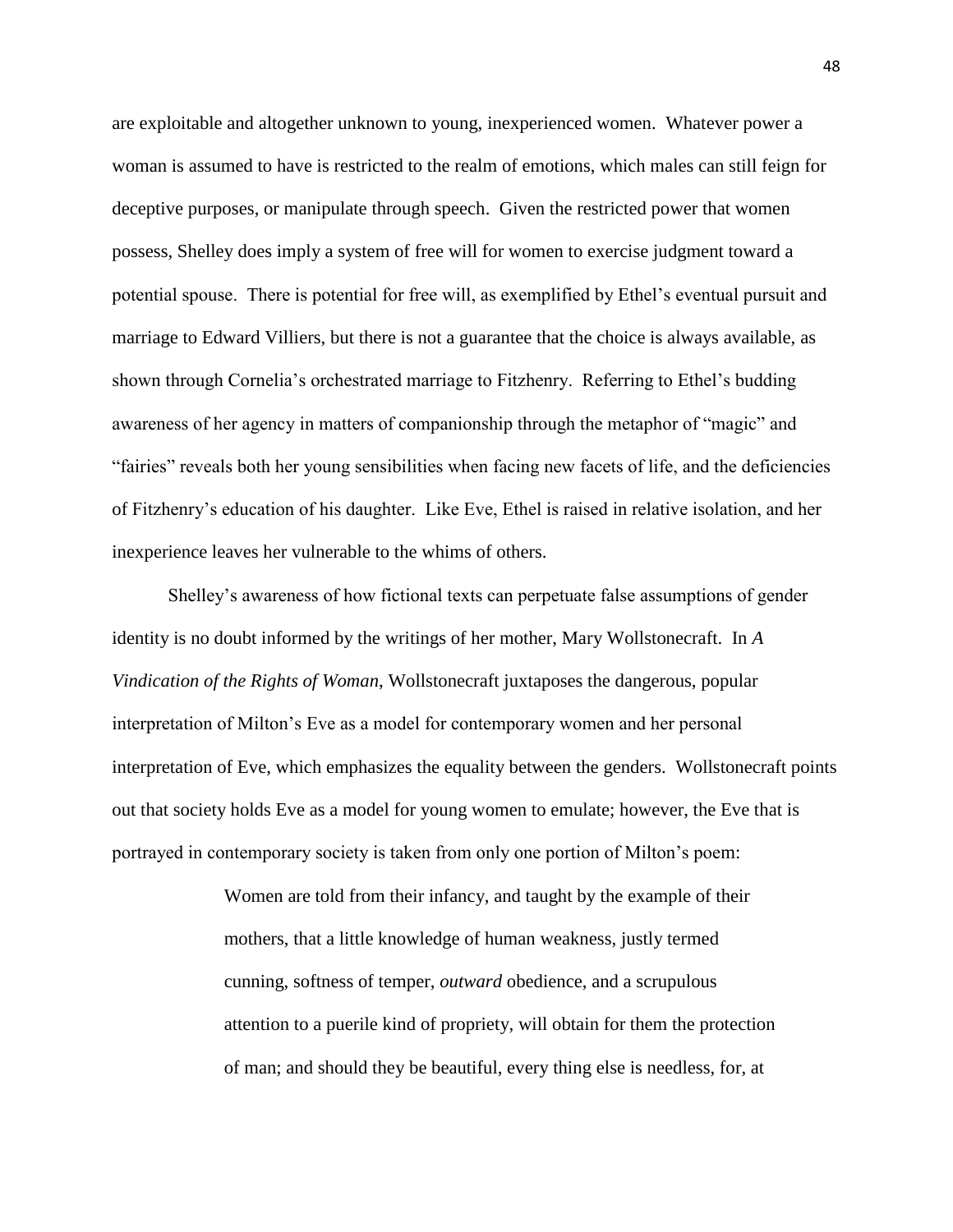least, twenty years of their lives. Thus Milton describes our first frail mother; though when he tells us that women are formed for softness and sweet attractive grace, I cannot comprehend his meaning, unless… he meant to deprive us of souls, and insinuate that we were beings only designed by sweet attractive grace, and docile blind obedience, to gratify the sense of man when he can no longer soar on the wing of contemplation. (126-127)

Wollstonecraft contrasts this interpretation with a passage of *Paradise Lost* that emphasizes the equality of the genders. In this portion of the poem, Adam asks God for companionship:

> Has thou not made me here thy substitute, And these inferior far beneath me set? Among unequals what society Can sort, what harmony or true delight? Which must be mutual, in proportion due Giv'n and receiv'd; but in disparity The one intense, the other still remiss Cannot well suit with either, but soon prove Tedious alike: of fellowship I speak Such as I seek, fit to participate All rational delight… (VIII.381-92)

Wollstonecraft questions the assumption that women should model themselves after a docile, superficially beautiful Eve not only because *Paradise Lost* is a fictional text but because the argument does not hold up within Milton's work itself. Shelley revisits this disparity between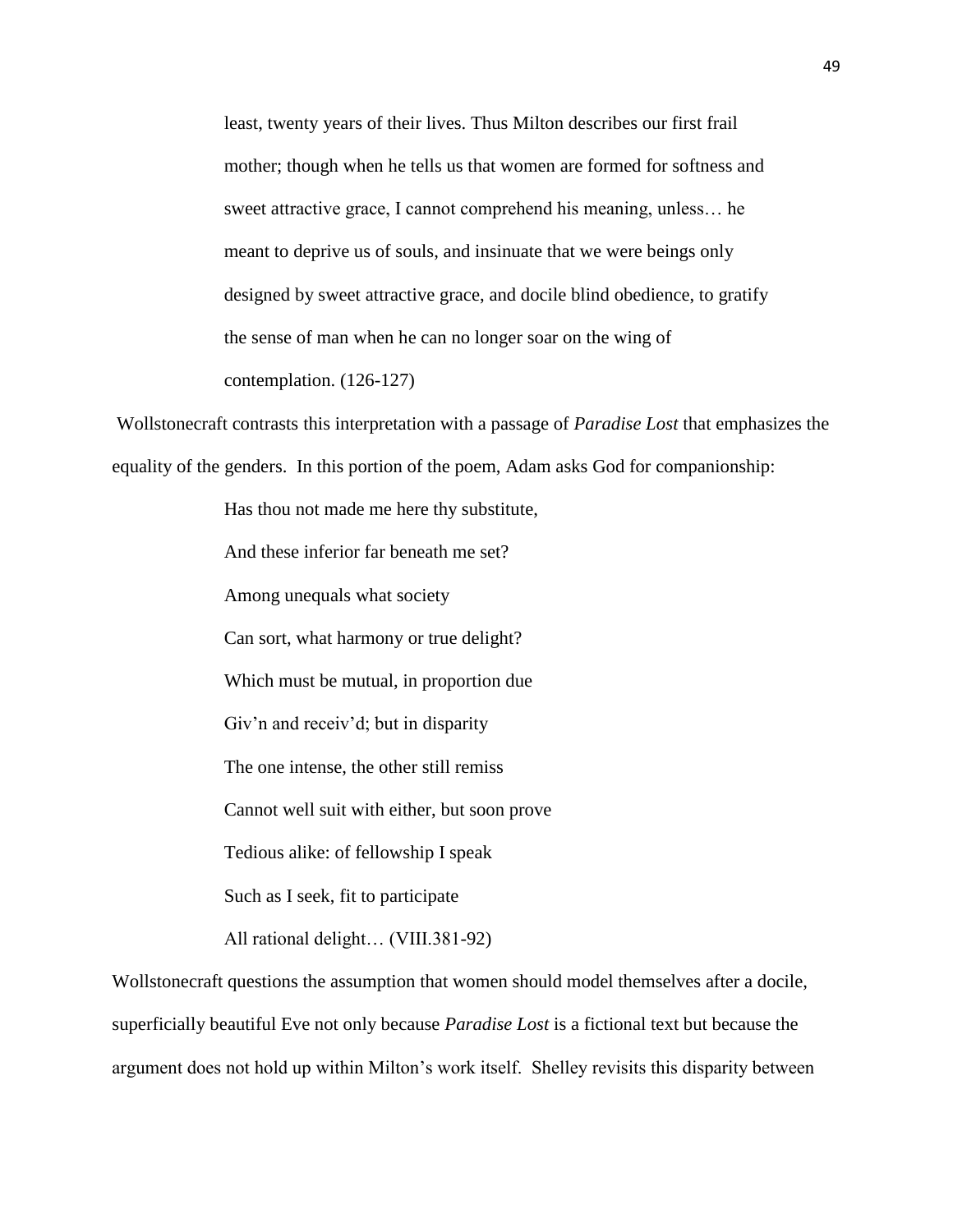textual interpretations and cultural expectations through the narrative of *Lodore*. Ethel is raised in a manner that Wollstonecraft criticizes, and Fitzhenry clings to the dangerous interpretation of feminine identity that was popular in the Romantic period, an identity based on emotional or sexual thinking, a denigrated status in marriage, and one that resists cooperation with Nature (*Romanticism and Gender* 107). Like Wollstonecraft, Shelley notes the susceptibility of children who adopt the philosophies and morals of their primary adult figures, just as "a parasite [with] tendrils by which to cling, not knowing to what – to a supporter or a destroyer" (65). Shelley then describes the weakness in Fitzhenry's philosophical approach by not only raising Ethel to become dependent upon a man but to become dependent upon him as the sole model for her companionship: "she was connected with the mass only through another – that other, now her father and only friend – hereafter, whosoever her heart might select as her guide and head" (65). Ethel's education is flawed from Fitzhenry restricting her interactions from any society other than her father and servants:

> A lofty sense of independence is, in man, the best privilege of his nature. It cannot be doubted, but that it were for the happiness of the other sex that she were taught more to rely on and act for herself. But in the cultivation of this feeling, the education of Fitzhenry was lamentably deficient. Ethel was taught to know herself dependent; the support of another was to be as necessary to her as her daily food. She leant on her father as a prop that could not fail, and she was wholly satisfied with her condition. (65)

Removed from Shelley's depiction of Ethel, though, is the overwhelming cynicism that powers Wollstonecraft's radical writings. By framing Ethel's "sexual education" in a narrative form,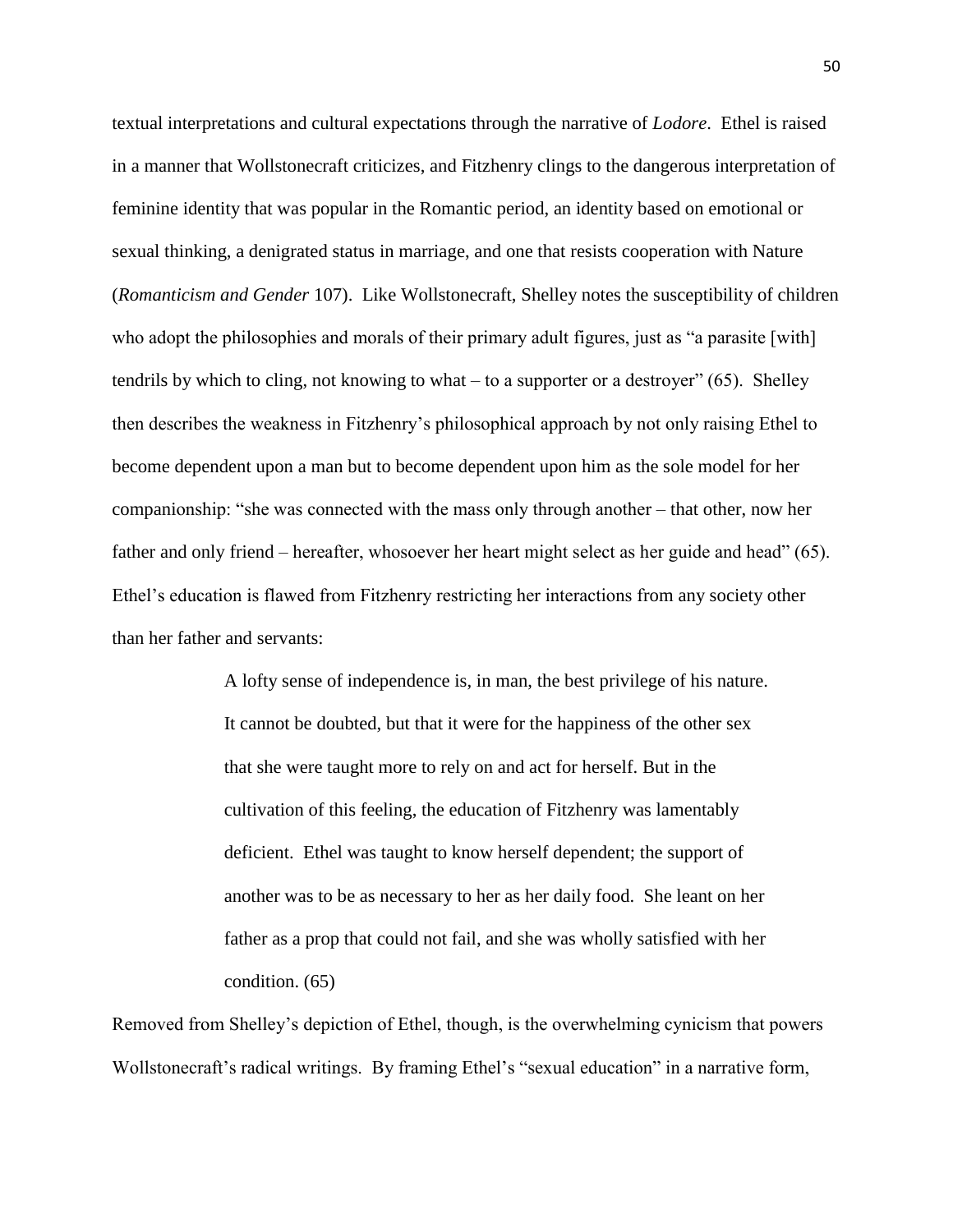Shelley complicates a complete redaction of Fitzhenry's child-rearing technique by allowing for such a figure to remain dutifully focused on repairing a lost connection (321).

Notably, for all the criticism that Shelley provides of Ethel's rearing as a completely dependent person, Ethel is the main force that leads to reconciliation between mother and daughter. She, unlike Fanny—the independent, philosophical, and bookish daughter of Fitzhenry's childhood friend, who exemplifies an alternative method of raising daughters—is the main subject throughout all three volumes of the novel. Shelley's representation of Eve suggests that the model of the first woman is not always destined to enact the fall of humankind. When contrasted against the multiple permutations of divisive Satanic characters within *Lodore*, the singular Ethel becomes a steadfast agent toward reconciliation. In *Milton's Eve*, Diane Kelsey McColley argues that "readings of *Paradise Lost* in which Eve appears to be inclined toward sin before the Fall have been colored by expectations that Milton hoped to reform, and that his portrayal of her stands in radiant contrast to the sly or naive temptresses who bore her name in the works of Milton's predecessors and contemporaries" (4-5). Similarly, Shelley's Ethel might appear completely naïve and subservient to Fitzhenry, but she accomplishes what her father was never able to achieve: a companionship with an equal, Edward, and reconciliation with Cornelia.

However deficient her education, Ethel was unable to exhibit destructive behavior in the environment that Fitzhenry constructed. His form of child rearing is in contrast to Lady Santerre's rearing Cornelia into a proponent for destruction and separation. Fitzhenry's own close relationship with Ethel might resemble that of Lady Santerre's manipulation of Cornelia and the dependence she instilled in her daughter, but Shelley offers both creators/parents in pursuit of different character types: Cornelia as Satan, and Ethel as Eve. The reconciliation between the two could not have taken place with the presence of their respective parents, which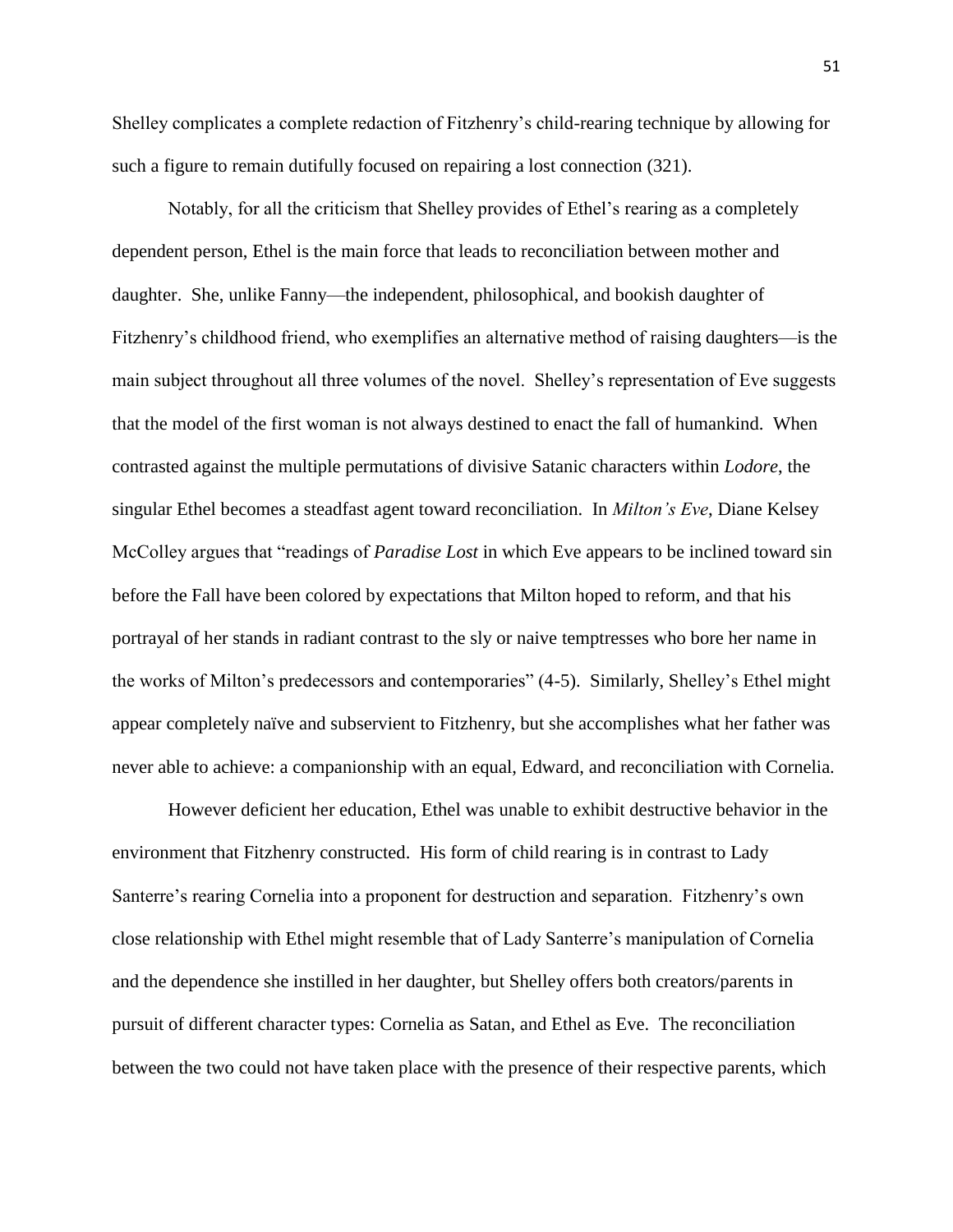is why Fitzhenry's death represents the figurative end of violence, pride, and dominating male figures that is necessary to enact a genuinely positive connection between individuals. These Satanic figures are manifested through a fallen, patriarchal system through laws that limit the freedom and mobility of women, and through the cultural denigration of women's worth beyond feeble attractiveness.

Shelley contrasts Fitzhenry's success in raising Ethel to his failure in tutoring Cornelia, which reveals the mistaken assumptions that wives should be treated as children. The difference in age between Fitzhenry and Cornelia causes a conflict of assumed roles, and Fitzhenry confuses the role of teacher with the role of husband. Shelley points out the strange intersection between those two roles of daughter and wife:

> He found the lovely girl somewhat ignorant; but white paper to be written upon at will, is a favorite metaphor among those men who have described the ideal of a wife…She was very lively, witty, and full of playful fancy…Lodore now really found himself in love, and blessed the day that led him from among the fair daughters of fashion to this child of nature.

(96)

Fitzhenry conflates the naivety of childhood with the ignorance of a rustic individual, and transforms Ethel's lack of life experience into an expectation of submissive indoctrination. He interprets their meeting as similar to Adam and Eve, modeling Ethel's "white paper to be written upon" after Eve's declaration that Adam is "[Her] author, and disposer!" (IV.636). Although Fitzhenry's pursuit of Cornelia was partly the result of Lady Santerre's skills of manipulation and despite the sympathy a reader might grant Fitzhenry for falling prey to the scheme—the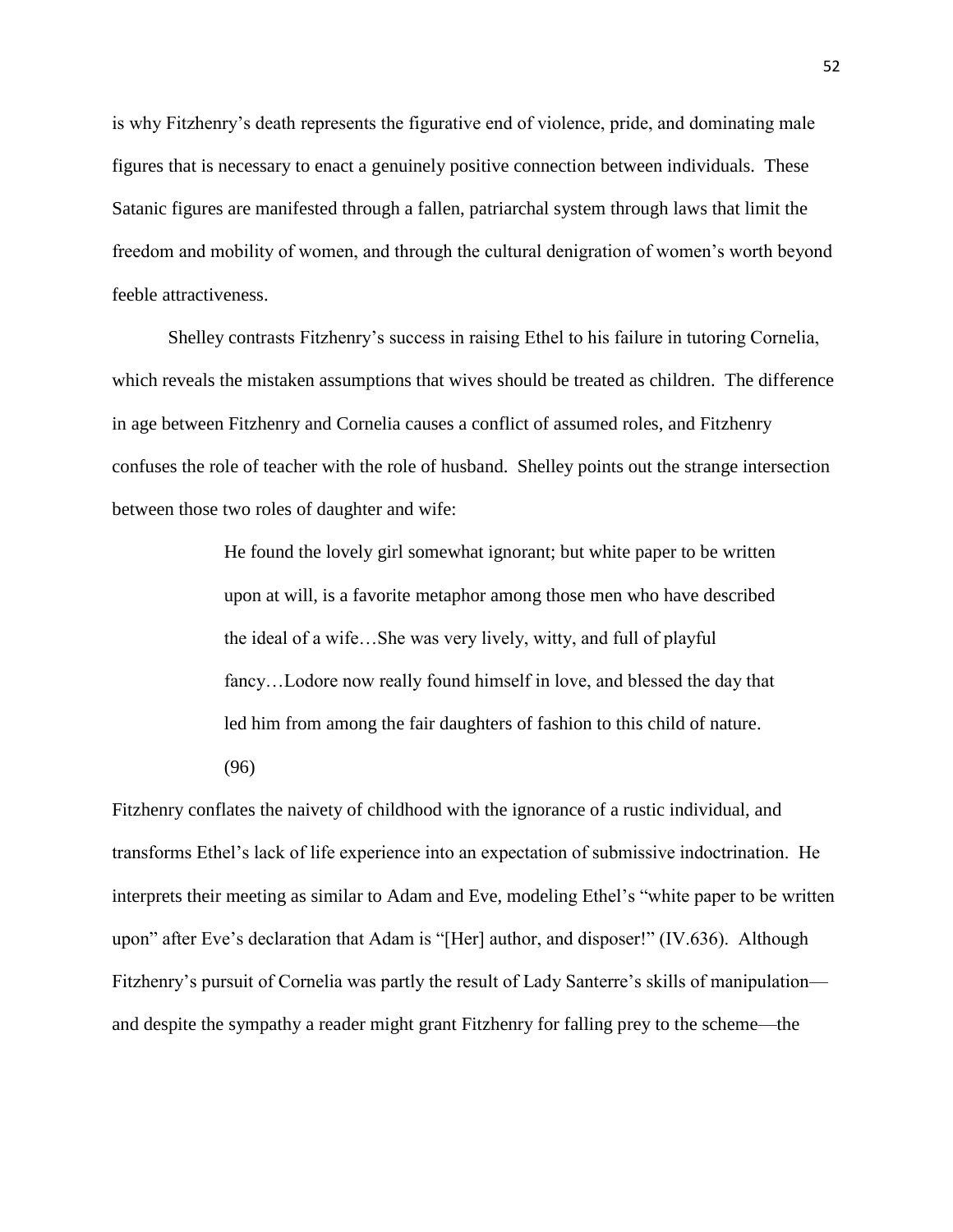unfavorable marriage between Cornelia and Fitzhenry is also a result of his own erroneous expectations of a woman.

Shelley invokes Milton throughout *Lodore*, and the prevalence of his work deepens the poet's importance and influence upon the Romantic period as the purveyor and perpetuator of certain moral standards. In the case of *Lodore*, Shelley gestures toward Milton's poetry during moments of genuine companionship and redemption. Ethel and Edward's companionship is solidified on a spiritual level even before their marriage, and Milton's words are used as an example of that spiritual seal: "[Edward] was already wedded to [Ethel] in soul, and would sooner have severed his right arm from his body, than voluntarily have divided himself from this dearer part of himself" (250). Shelley develops Edward's line of reasoning to identify with Adam, specifically Milton's Adam, without referring to either by name. Edward sees Ethel as his "other half" and that he had "lent / Out of his side to her, nearest his heart; / Substantial life, to have her by his side, / Henceforth an individual solace dear" (IV.482-5). As a result, Milton's poetry provides the validation for their companionship, and the poet essentially marries the couple before their legal ceremony occurs and before the newspapers pronounce their marriage. Milton's description of the first couple's bond as "one flesh, one heart, one soul" is echoed through Edward's corporeal and spiritual devotion to Ethel (VIII.499). Their connection exists before and beyond any public or legal recognition, which subverts marriage to the contractual flow of wealth and titles. Shelley describes the events leading up to and surpassing the ceremony in short declarative sentences:

> Lady Lodore was in Scotland. No Answer came. The promised day approached; but still she preserved this silence: it became necessary to proceed without her consent. Banns were published; and Ethel became the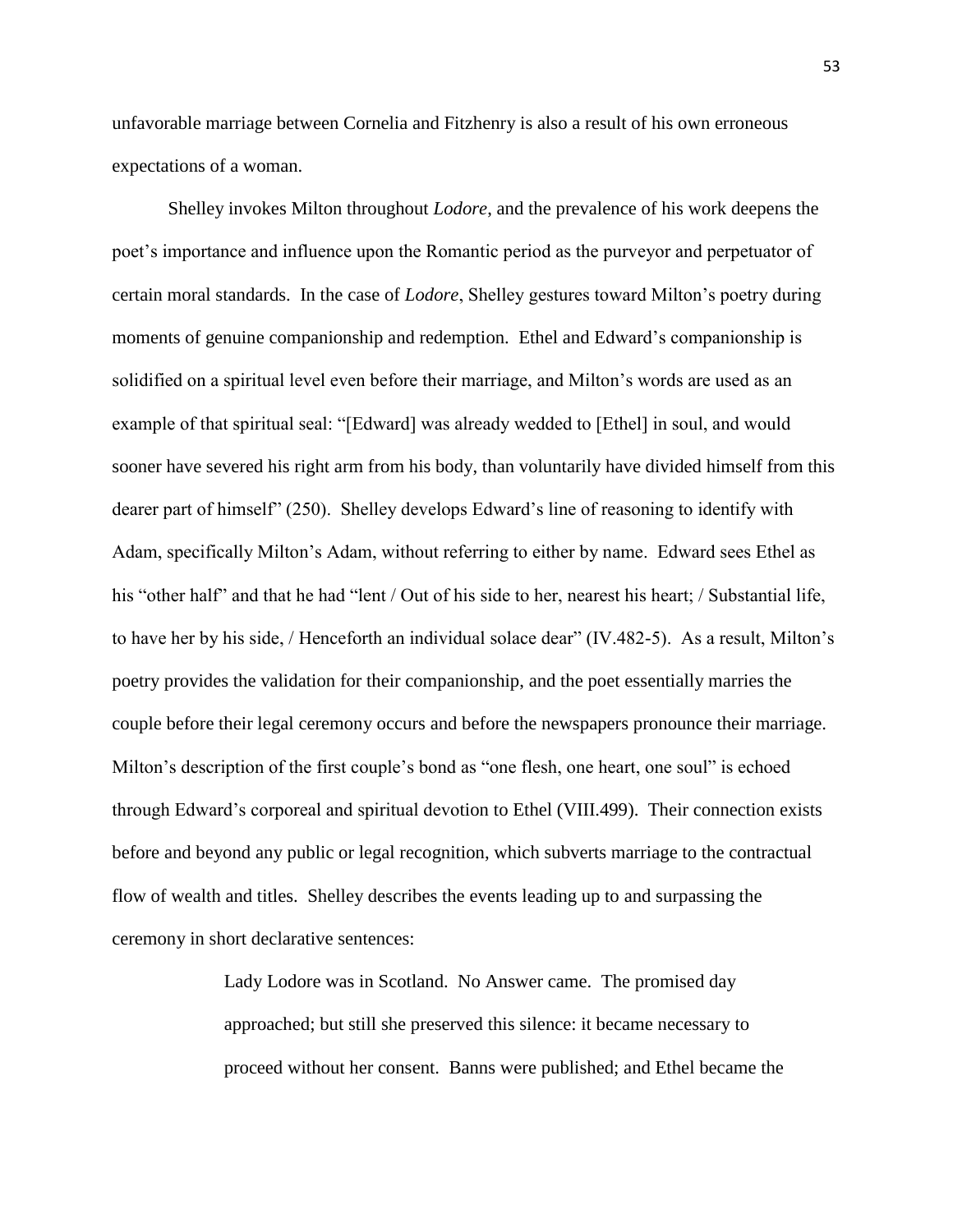wife of Villiers on the  $25<sup>th</sup>$  of October. Lord Maristow hastened down to his Castle to kill pheasants: while, on her part, Mrs. Fitzhenry took her solitary way to Longfield. (251)

Shelley tucks the ceremony away as if it were inconsequential, since their connection occurred earlier and beyond worldly concerns. Their connection as a couple is the psychological equivalent of Milton's Paradise without the geographical boundaries; a connection that does not falter in the face of economic deprivation and the threat of becoming social outcasts. Shelley invokes Milton again as Edward attempts to erase the increasing debts that his father incurs through gambling and excessive loans. They are separated, Edward meeting with solicitors in London, and Ethel in Longfield. Ethel resolves to volunteer her presence despite the implications and dangers of traveling as a lone woman. Once they reconvene, amidst the dark and dingy accommodations, their presence creates a moment in the narrative that is unlike any other. Shelley breaks up the narrative flow with an abundance of references to *Paradise Lost* (the relevant references are provided in footnotes):

> "Imparadised"<sup>1</sup> by each other's presence – no doubt – no fear of division on the morrow – no dread of untoward event, suspicion, or blame, clouded the balmy atmosphere which their hearts created around them. No Eden was required to enhance their happiness; there needed no

> > "Crisped brooks,

Rolling on orient pearl and sands of gold;"<sup>2</sup> –

no

 $\overline{a}$ 

<sup>1</sup> *Paradise Lost* IV.506

<sup>2</sup> *Paradise Lost* IV.237-8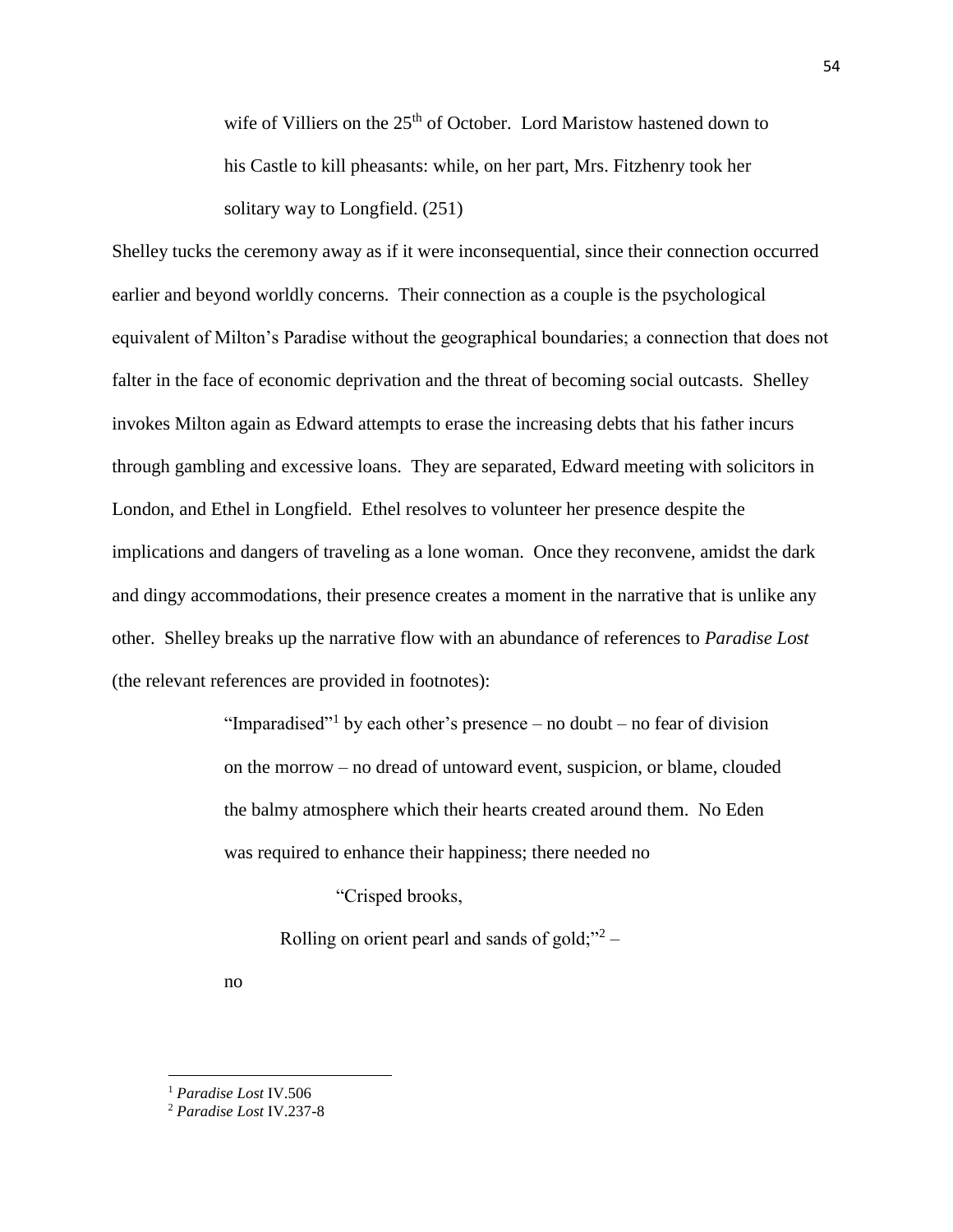"Happy rural sea, with various view,"<sup>3</sup>

decked with

"Flowers of all hue,<sup>4</sup>

"All trees of noblest kind for sight, smell, taste;"<sup>5</sup> -

nor "cool recess,"<sup>6</sup> nor

"Vernal airs,

Breathing the smell of field and grove."<sup>7</sup>

In their narrow abode – their nook of a room, cut off from the world, redolent only of smoke and fog – their two fond hearts could build up bowers of delight, and store them with all of ecstasy which the soul of man can know, without any assistance of eye, or ear, or scent. (296-297)

Shelley chops the narrative and assembles snippets of prose with quotations of Milton's poetry to create a unique moment in the narrative that stands apart from the rest of her work. Shelley effectively creates a psychological space that oscillates between contemporary England and a blissful state of existence, and the couple disappears briefly among the quotations. Shelley refers to Milton's Eden as a model of perfect geographical space that is unnecessary for a couple to achieve Paradise; Milton's metaphors and verse become the Paradise that individuals use to convey their connection. Shelley adopts Milton's perspective that "The mind is its own place," and instead of dwelling on the Satanic psychological transformation that "Can make a Hell of

 $\overline{a}$ 

<sup>3</sup> *Paradise Lost* IV.247

<sup>4</sup> *Paradise Lost* IV.256

<sup>5</sup> *Paradise Lost* IV.217

<sup>6</sup> *Paradise Lost* IV.258

<sup>7</sup> *Paradise Lost* IV.264-5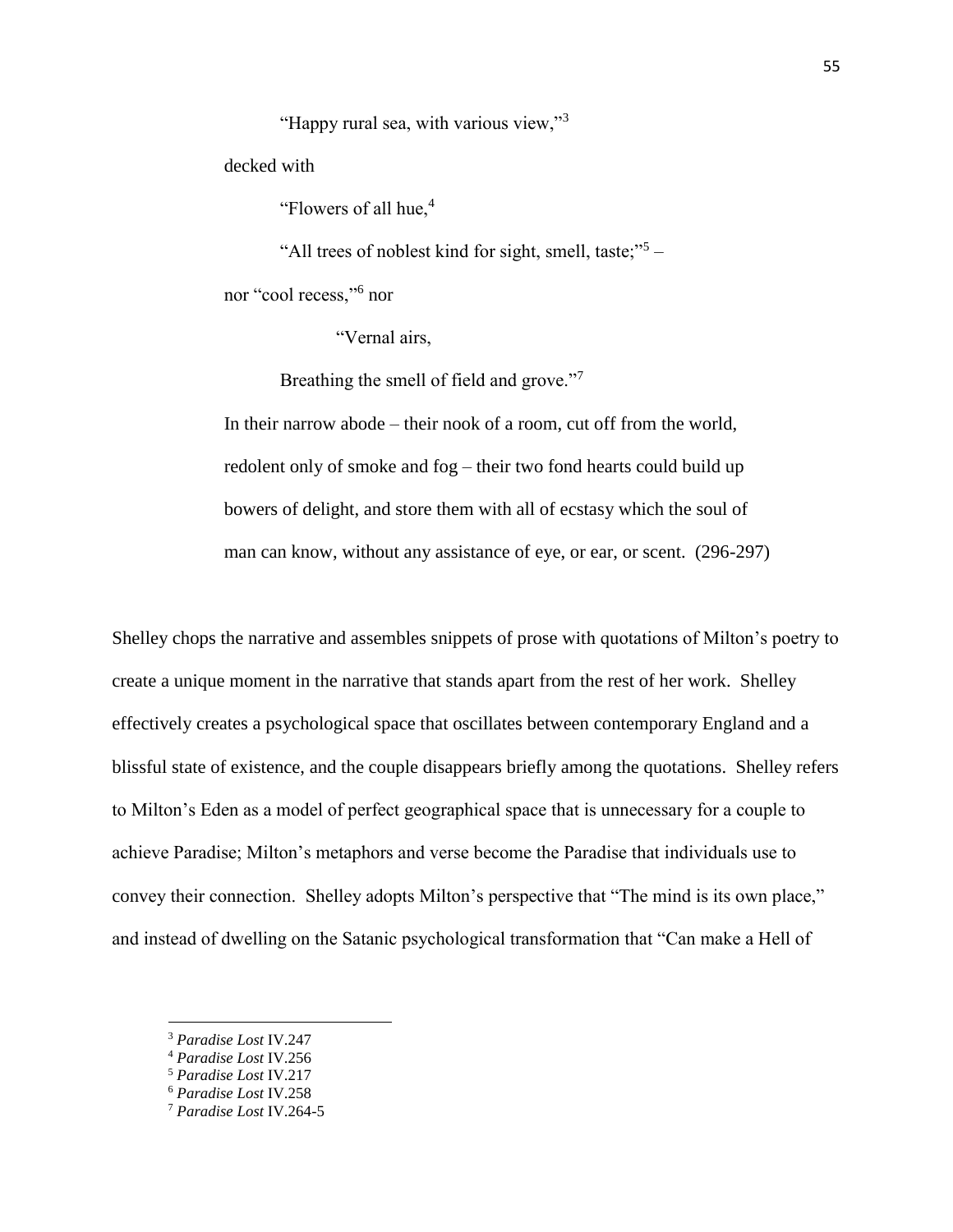Heav'n," she confirms that—even in the post-lapsarian world—one can make a "Heav'n of Hell" (I.254-5). That psychological state of heaven is achievable specifically among two individuals who act in non-Satanic fashion: "So rich, and prodigal, and glorious, in its gifts, is faithful and true-hearted love, - when it knows the sacrifices which it must make to merit them, and consents willingly to forego vanity, selfishness, and the exactions of self-will, in unlimited and unregretted exchange" (297).

Near the end of the novel, Ethel's friend, Fanny Derham, is disconcerted by the increasing level of debt and legal complications that Edward's father has placed upon the couple. Fanny visits Cornelia and requests her help. For the first time in the narrative, Cornelia visits Ethel intentionally, seeking her daughter outside of the realm happenstance meetings. Cornelia's redemption as a character begins in the presence of Ethel, whom Shelley describes in angelic terms similar to Cornelia when she was the same age. Shelley focuses on Ethel's constancy in devotion as the transformative quality in others, and Cornelia remarks upon how "her eager imagination now exalted [Ethel] into an angel. There was something heart-moving in the gentle patience, and unrepining contentment with which she bore her hard lot. [Ethel] appeared in [Cornelia's] eyes to be one of those rare examples sent upon earth to purify human nature, and to demonstrate how near akin to perfection we can become" (366). Cornelia returns to her home in order to will away all her wealth and property that still remains in her possession to Ethel and Edward, and then outcasts herself to a house outside of Longfield. Cornelia's extreme sacrifice removes her from practically all trappings of contemporary society associated with wealth and the title of Ladyship, effectively killing her identity within the hierarchical system. She recognizes that this fallen status will complicate the lives of Ethel and Edward, if she were to remain in London, and so she sacrifices her presence in her daughter's life. Shelley offers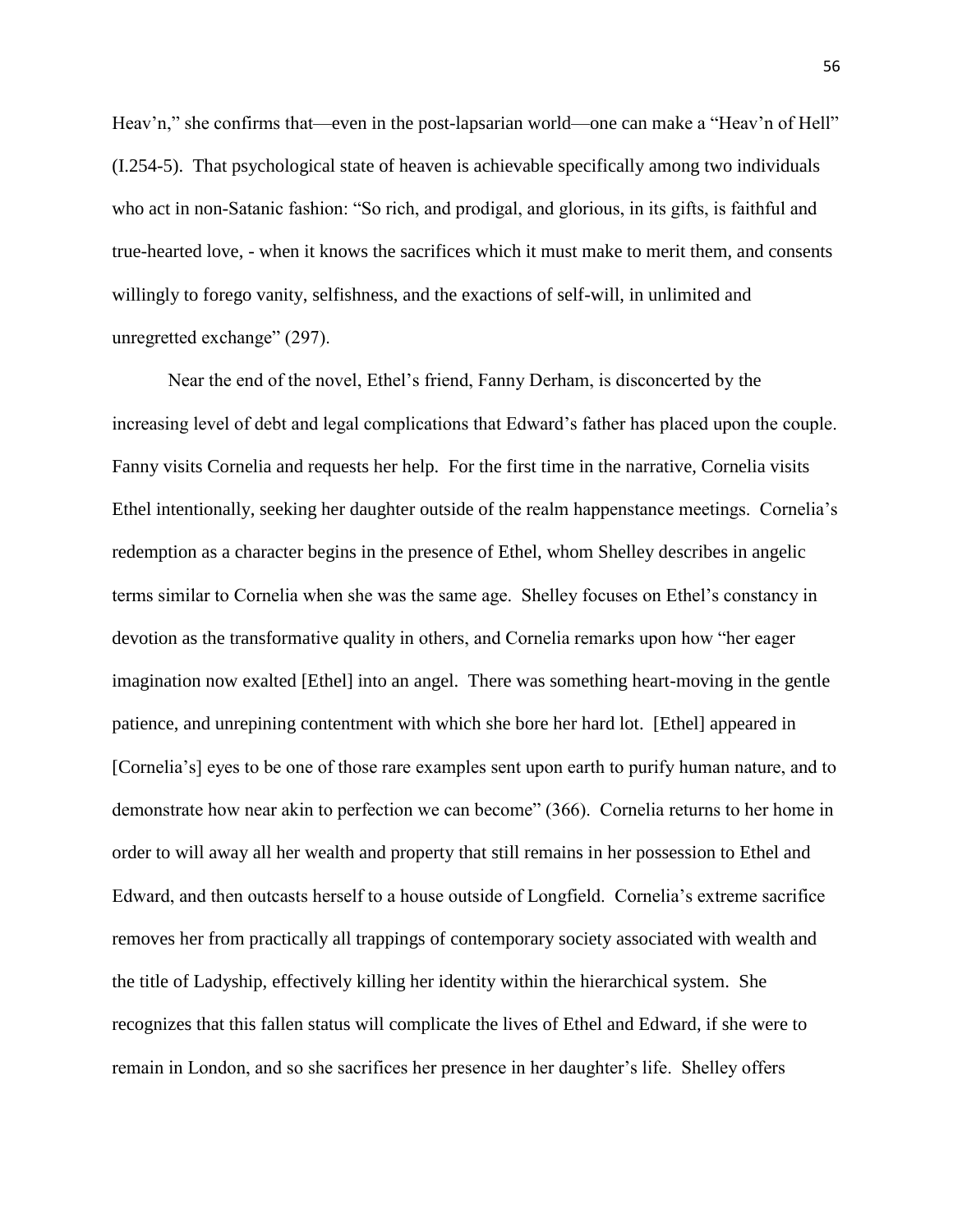Cornelia as a mother who now chooses absence in order to improve the lives of her daughter, rather than Lady Santerre, who was unable to relinquish any control over Cornelia. Her selfsacrifice is similar to Milton's depiction of the Son of God offering himself as an agent for humanity's salvation.

In "Beyond Sacrifice," Gregory Chaplin explores the nuances of the Son's sacrifice, and how Milton offers a unique depiction of the Son as a volunteer rather than a martyr. The truly heroic act is in the "active collaboration with God's will," which requires an individual to both understand and choose to fulfill God's designs for the world (361). The Son demonstrates this in Book III when conversing with God in Heaven. The Son recapitulates God's desires for a redeemer, the ramifications of leaving the Father's side, and the necessity of mercy within the world. Only after revealing his understanding of the sacrificial costs, the Son offers himself as a redeemer for humankind. Similarly, Shelley transforms Cornelia by detailing her internal perspective as she processes her sacrifice and the way that sacrifice will benefit her child: "Her only companions would be villagers; or, at best, a few Welsh gentry, with whom she could have no real communication. Sympathy, the charm of life, was dead for her, and her state of banishment would be far more complete than if mountains and seas only constituted its barriers" (385). Given all the potential drawbacks, she pursues the course of action that allows her daughter to pursue her own life, and Cornelia takes up residence in Longfield. There, much like Eve, she tends nature and maintains the surrounding gardens.

Cornelia's gardening brings the narrative ever closer to a Miltonic pre-lapsarian geographical and spiritual understanding of the universe. As Acosta asserts, "The key to Milton's new gloss [of the book of nature] is the proposition that labor is the path toward perfectibility and God…The work of Adam and Eve in the garden parallels their need for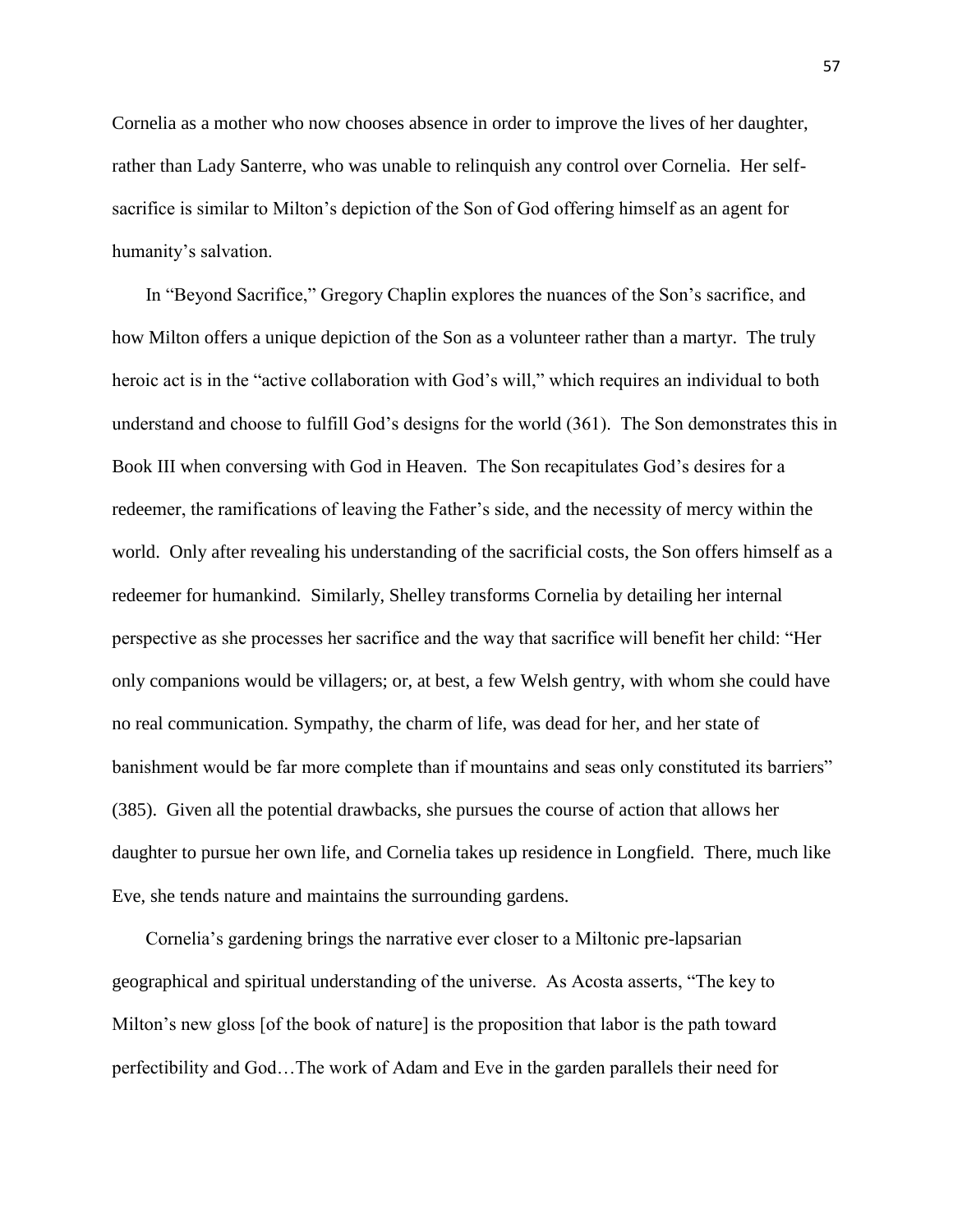obedience and decorum in their internal lives" (65). Cornelia's life in self-imposed exile contrasts with that of Fitzhenry's in Illinois. Whereas Fitzhenry looked upon the world with tormented eyes, Cornelia contemplates her gardens and understands how "the operations of nature filled all her world" (441). Fitzhenry commanded others to reform the land in Illinois and projected his suffering onto the landscape. Cornelia, though, resolves to work alone, and interprets nature through positive, regenerative properties: "The weather was cheerful, the breath of spring animating. She watched the swelling of the buds – the peeping heads of the crocuses – the opening of the anemones and wild wind-flowers, and at last, the sweet odour of the new-born violets" (441).

For the first time, Cornelia's character has insight into the religious underpinnings of her world and implores women to "turn your steps to the habitation which God has given as befitting his creatures…it is better to love, to be of use to one of these flowers, than to be the admired of the many – the mere puppet of one's own vanity" (443). In contrast to the continual degradation of the Satanic figures, such as Lady Santerre, Whitelock, and even Fitzhenry, Cornelia's transformation elevates her above her previous lot as a Satanic character. She is rewarded for her efforts when they are based on sacrifice and the benefit of another. As she tends the garden, she is unaware that Edward has found her location, and Ethel is nearby, en route to an unexpected reconciliation. In a moment of utter relinquishment, she exclaims, "My own sweet Ethel! I have sacrificed every thing except my life for your sake, and I would add my life to the gift, could it avail you" (444). Her sacrifice is akin to what Chaplin terms "Heroic Martyrdom," which is "the highest expression of love...the willingness to die so that someone else might live" and modeled through the Son's offering of himself for the benefit of humankind (362).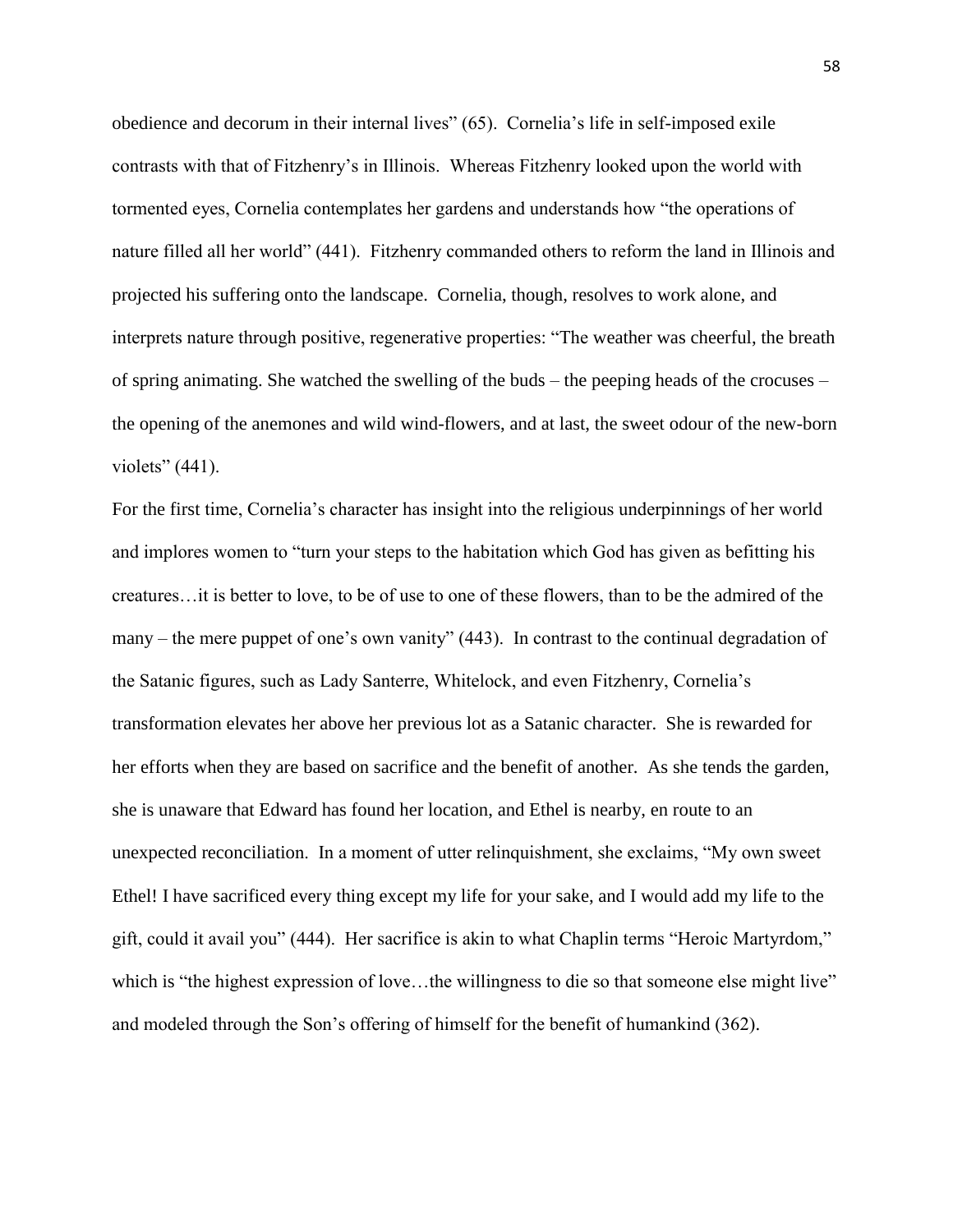#### **4 CONCLUSION**

This thesis has attempted to show that Shelley's *Lodore* deserves a larger place in the growing body of scholarship on Milton and Romanticism. My intention has been to recognize the relevance of Shelley's work by examining a novel that scholars largely overlook in favor of *Frankenstein* or *The Last Man*, and to present *Lodore* as a key text within the progression of critical Miltonic interpretation. Although previous scholarship on *Lodore* has mentioned Shelley's reference to Milton's Eve, no one has focused in depth on the various other references to *Paradise Lost,* which convey Shelley's attempt to put pressure on ideological and social issues. To that end, I have given examples of how Shelley populates the beginning of her novel with Byronic characters who exude qualities that resemble Milton's portrayal of Satan in *Paradise Lost*. By the novel's conclusion, Shelley extinguishes the efficacy of those Satanic individuals in favor of Ethel, who is a stand-in for Milton's Eve. Crafting the plot in this way diverts attention onto an ideal and empowered female role model of self-sacrifice, forgiveness, and inclusiveness. My reading of *Lodore* employs a modern pluralistic understanding of Milton's long poem that emphasizes an equality among genders, especially in Milton's portrayal of marital companionship as "fellowship … fit to participate / All rational delight" (VIII.389-91).

From the work I present in this thesis, other scholars can explore further Shelley's intertextuality in a variety of directions. Below are brief descriptions of some potential trajectories of inquiry: how Shelley crafts *Lodore* as a response to the work of her mother, Mary Wollstonecraft; what additional works by Milton does Shelley incorporate into Lodore; and how does the optimistic ending of Lodore complicate the themes found in Shelley's darker, uncompromising novels?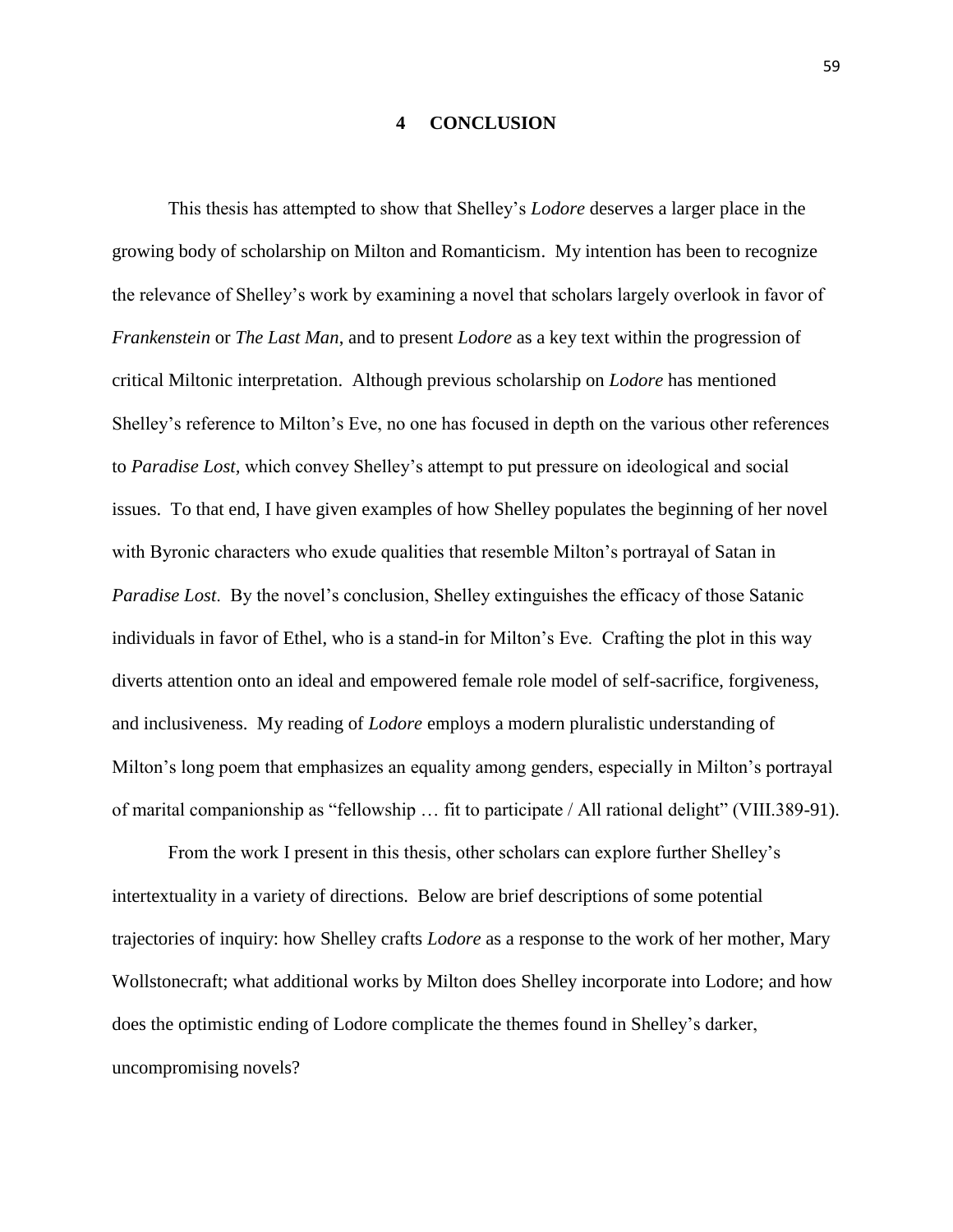My reading of *Lodore* is purposefully focused on Shelley as an author responding to influential texts; however, further research that incorporates autobiographical information could reveal fruitful connections between the work of Shelley and her mother, Wollstonecraft. In particular, reading *Lodore* as a response to Wollstonecraft's unfinished novella, *The Wrongs of Woman, or Maria,* could offer different philosophies on the idea of generational abuse. *Lodore* and *Maria* dwell on the role of writing as a means of educating and forming the personalities of children, specifically daughters. In "Daughter of the Revolution," Charlotte Sussman begins the process of connecting Shelley and Wollstonecraft by formulating the idea of literary matrilineage (158-63). Sussman also recovers Shelley from the criticism that describes her work in terms of retreat rather than radicalism, which is productive and enlightening, though limited to novels that scholars have long favored: *Frankenstein*, *Valperga*, and *The Last Man*. Scholars will find Sussman's argument useful in pursuing the literary and autobiographical links to Shelley's other novels, specifically *Lodore*, as a response to Wollstonecraft's fiction.

Although this thesis explores the restrictions of marriage in England during Shelley's life, a modern reader might wonder why an unhappy couple would continue with the marriage at all. Fitzhenry's extreme reaction to his dismal marriage prompts a reflection on the options—or lack of options—available to couples. Put simply: Shelley does not explicitly refer to divorce in *Lodore*. However, the absence of divorce in the novel might speak volumes on how rarely those legal separations took place. The Divorce Act of 1857 opened the possibilities of legal separations but until that year, for the entirety of the Romantic period, divorce was "a process so expensive and unusual as to place it virtually out of reach of the middle class" (Rose 11). Shelley composed *Lodore* long before the introduction and implementation of the legislation, and so the scenario of a father taking his daughter out of the country—however absurd and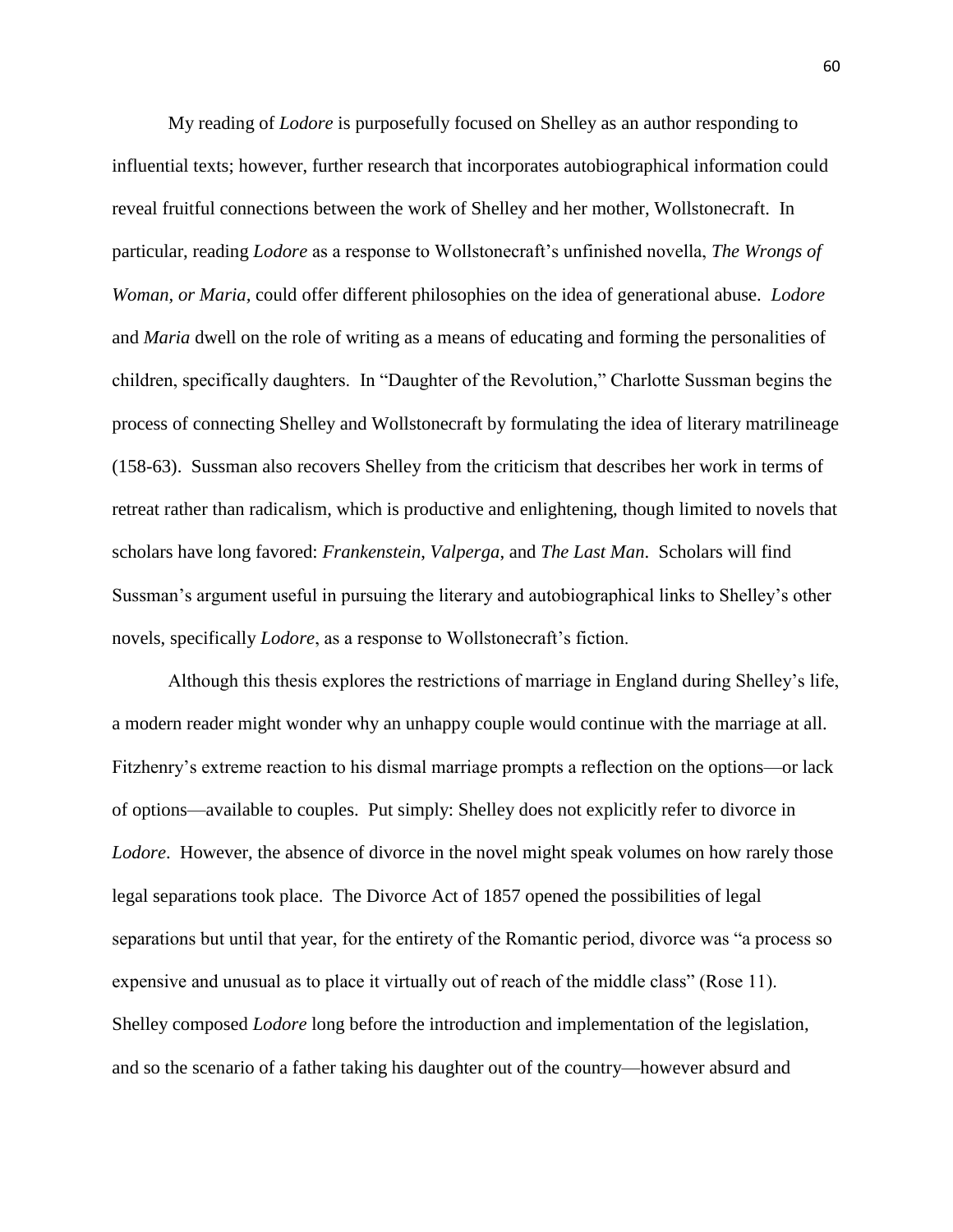traumatizing that "resolution" might appear to modern readers—was legally permitted. Shelley gives a voice to a mother's suffering through Cornelia, who writes to Fitzhenry:

> I demand my child – restore her to me. It is cruelty beyond compare, to separate one so young from maternal tenderness and fosterage. By what right – through what plea, do you rob me of her? The tyranny and dark jealousy of your vindictive nature display themselves in this act of unprincipled violence, as well as in your insulting treatment of my mother. You alone must reign, be feared, be thought of; all others are to be sacrificed, living victims, at the shrine of your selflove. (131)

Cornelia's marriage to Fitzhenry is arguably worse than widowhood. Her description of maternal strife parallels Wollstonecraft's character of Maria in *The Wrongs of Woman*, in that both women suffer the loss of a child because of a legal system that favors patriarchal rights.

Building on my work here, a scholarly thread on the topic of divorce might incorporate connections between *Lodore* and Milton's works beyond *Paradise Lost*. For example, a further reading of *Lodore* might focus on how the marriage of Fitzhenry and Cornelia exemplifies a coupling that Milton would consider viable for divorce. In *The Doctrine and Discipline of Divorce*, Milton's argument in support of divorce was based on scripture and the spiritual underpinnings of Christianity. Both Fitzhenry and Cornelia "lack emotional compatibility" and "mutual respect," which "render[s] marriage a merely formal commitment that serves only to move each party away from God" (Suzuki 390). One might read Fitzhenry and Cornelia's marriage as individual "retreat[s] into solitude" and that Fitzhenry's death frees Cornelia from the restrictive marriage, which allows for Cornelia's eventual communion with God at the end of the novel (Suzuki 390).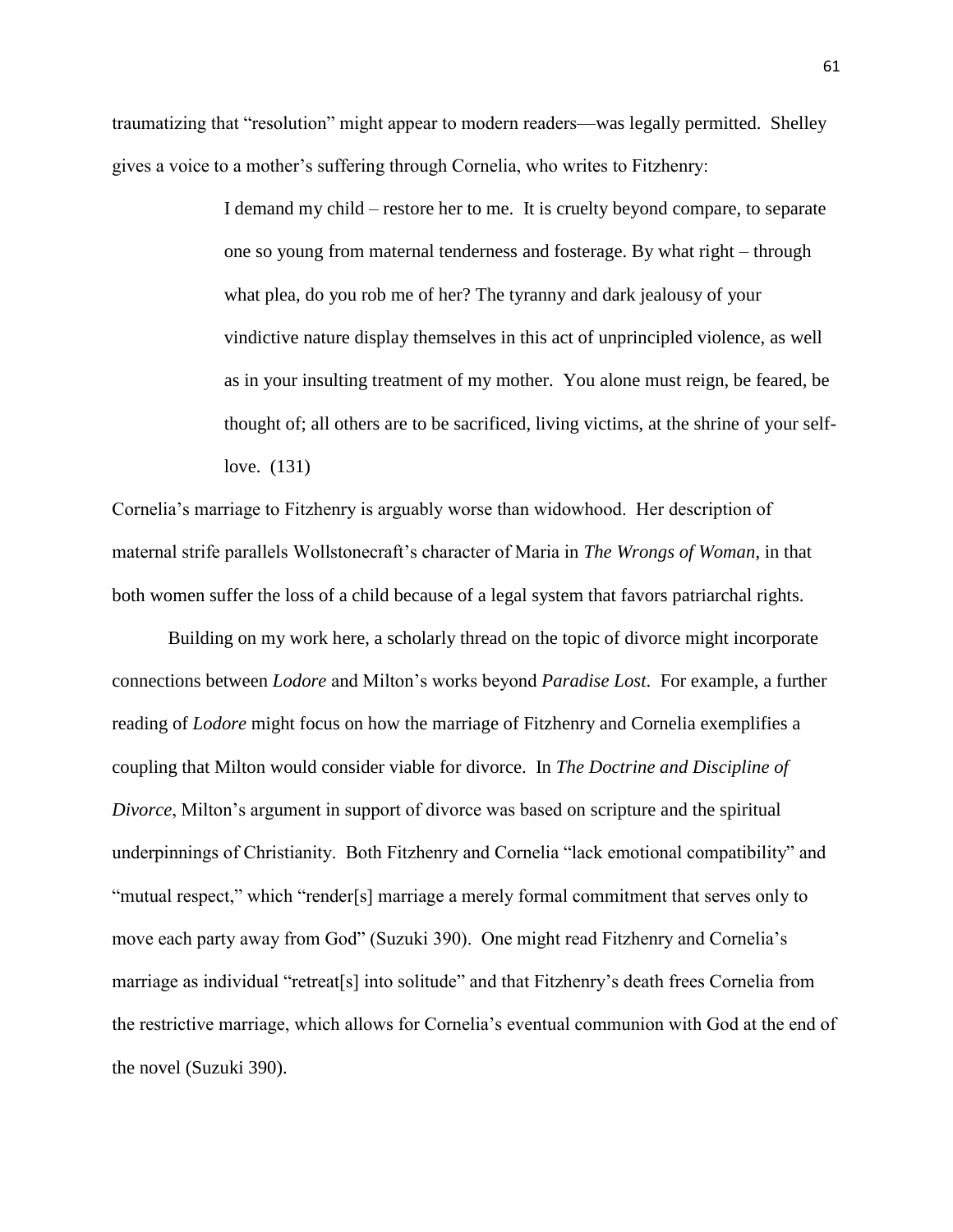Lastly, a more thorough comparative study of *Lodore* within Shelley's body of work can reveal further insight into her development as an author. *Lodore* is the rare story that Shelley concludes in an overwhelmingly happy tone, in contrast to the bleak deaths of Victor and the Creature in *Frankenstein*, and all of humanity in *The Last Man*. Barbara Johnson briefly comments on this happy ending as Shelley "accept[ing] the fact that she and her mother were different types of women," and that Shelley "bid [Wollstonecraft] good-bye with this tribute" (95). Shelley might have found productivity within a positive message beyond marriage between equals and the formulation of a functional family unit, and future scholarship can reveal how *Lodore*'s optimistic ending interrogates her previous, darker renditions of themes within other novels. Due to the popularity of *Frankenstein*, a comparative study between the two texts might further highlight the complexity of *Lodore* and the ways that the latter novel portrays issues such as the psychological bond between the roles of slave and master; the replenishing and destructive qualities of nature; the use of letters and correspondence to convey truth and validate claims; and the gothic traits of the commonplace spaces within contemporary England. With all hope, this thesis will encourage other scholars to analyze Shelley's body of work, especially her later novels, and explore how her writing both represents and at times also challenges Romantic ideals.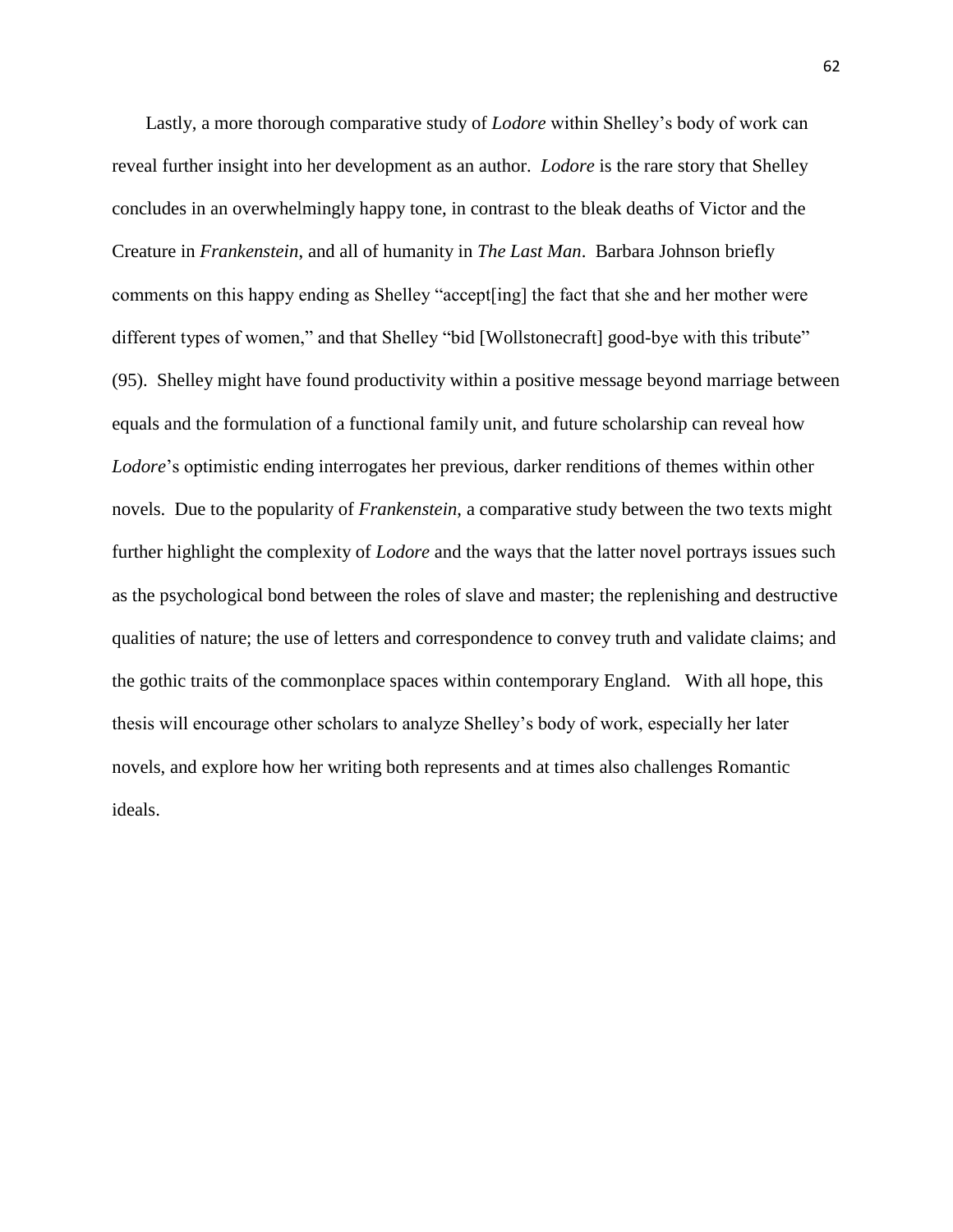## **WORKS CITED**

- Acosta, Ana M. *Reading Genesis in the Long Eighteenth Century: From Milton to Mary Shelley.* Burlington: Ashgate Publishing, 2006. Print.
- Baldick, Chris. "The Monster Speaks: Mary Shelley's Novel." *In Frankenstein's Shadow: Myth, Monstrosity, and Nineteenth-Century Writing*. Oxford: Clarendon P, 1987. Print.
- Bennett, Joan S. "'Go': Milton's Antinomianism and the Separation Scene in *Paradise Lost, Book 9*." PMLA 98.3 (1983): 388-404. Web. 10 Nov. 2015.
- Blake, William. "The Marriage of Heaven and Hell." *The Complete Poetry and Prose of William Blake.* Ed. David V. Erdman. Berkeley: U California P, 2008. Print. 33-44
- Brackett, Virginia. *Mary Shelley: A Literary Reference to Her Life and Work.* New York: Facts on File, 2012. Print.
- Chaplin, Gregory. "Beyond Sacrifice: Milton and the Atonement." *PMLA* 125.2 (2010): 354- 369. Web. 5 Nov. 2015.
- Curran, Stuart. "Passage Near the Pole." *Romantic Circles,<https://www.rc.umd.edu/editions/> frankenstein/V1notes/passage.* Web. 20 Sept. 2016.
- Edwards, Karen L. "Gender, Sex, and Marriage in Paradise." *A Concise Companion to Milton.*  Ed. Angelica Duran. Malden: Blackwell, 2007. Print. 144-160.
- Gilbert, Sandra M. and Susan Gubar. *The Madwoman in the Attic: The Woman Writer and the*  Nineteenth-Century Literary Imagination. 2<sup>nd</sup> ed. New Haven: Yale UP, 2000. Print.
- Kelly, Gary. *English Fiction of the Romantic Period: 1789-1830.* New York: Longman Group UK Limited, 1989. Print.

Lamb, John B. "Mary Shelley's *Frankenstein* and Milton's Monstrous Myth." *Nineteenth-*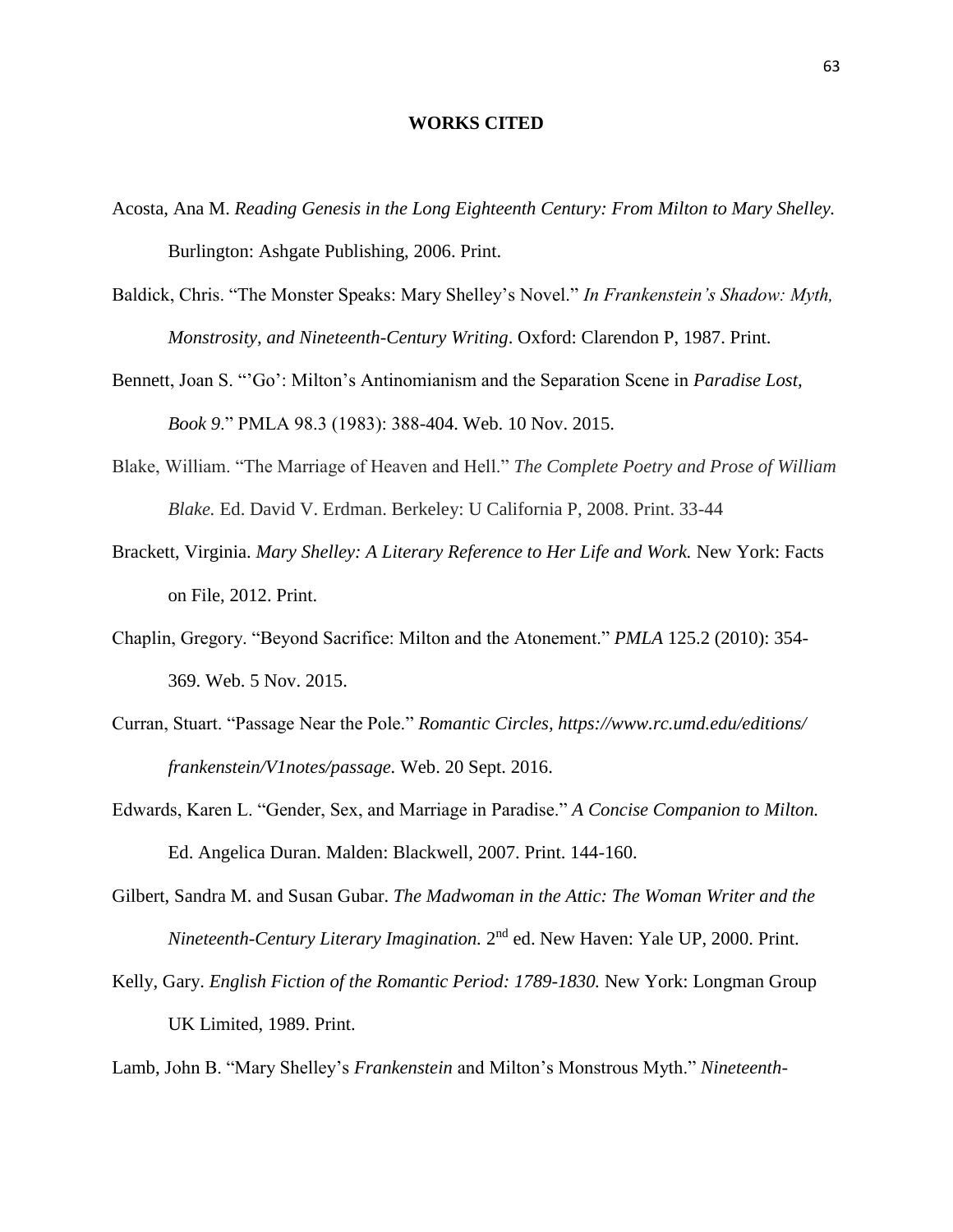*Century Literature* 47.3 (1992): 303-319. *JSTOR*. Web. 31 Jan. 2016.

Lovell, Ernest J. Jr. "Byron and the Byronic Hero in the Novels of Mary Shelley." *The University of Texas Studies in English* 30.1 (1951): 158-183. *JSTOR.* Web. 30 Sept. 2016.

Marcus, Leah. "Milton Among Women." *Milton Studies* 51.1 (2010): 45-62. Print.

- Martin, Catherine Gimelli. *Milton and Gender.* Cambridge: Cambridge UP, 2004. Print.
- McInerney. "Satanic Conceits in *Frankenstein* and *Wuthering Heights*." *Milton and the Romantics* 4.1 (1980): 1-15. *University of Pennsylvania.* Web. 22 Mar. 2016.
- Mellor, Anne K. *Mary Shelley: Her Life, Her Fiction, Her Monsters*. New York: Routledge, 1989. Print.
- ---. *Romanticism and Gender*. New York: Routledge, 1993. *Google Books.* Web. 2 Mar. 2017.
- Milton, John. *Paradise Lost*. Eds. William Kerrigan, John Rumrich, and Stephen M. Fallon. New York: Random House, 2007. Print.

Rev. of *Lodore*, by Mary Shelley. *The Athenaeum* 28 Mar. 1835: 238-239. Print.

Rev. of *Lodore*, by Mary Shelley. *The Examiner* 24 May 1835: 323-324. Print.

Rev. of *Lodore*, by Mary Shelley. *Fraser's Magazine for Town and Country* 11 May 1835: 600- 605. Print.

Rev. of *Lodore*, by Mary Shelley. *Leigh Hunt's London Journal* 6 May 1835: 138-139. Print.

Rev. of *Lodore*, by Mary Shelley. *The Literary Gazette* 28 Mar. 1835: 194-195. Print.

Rev. of *Lodore*, by Mary Shelley. *New Monthly Magazine* Jun. 1835: 236-237. Print.

Rev. of *Lodore*, by Mary Shelley. *The Sun* 15 Apr. 1835: 2, col. 5. Print.

Rose, Phyllis. *Parallel Lives: Five Victorian Marriages.* New York: Alfred A. Knopf, 1983.

Print.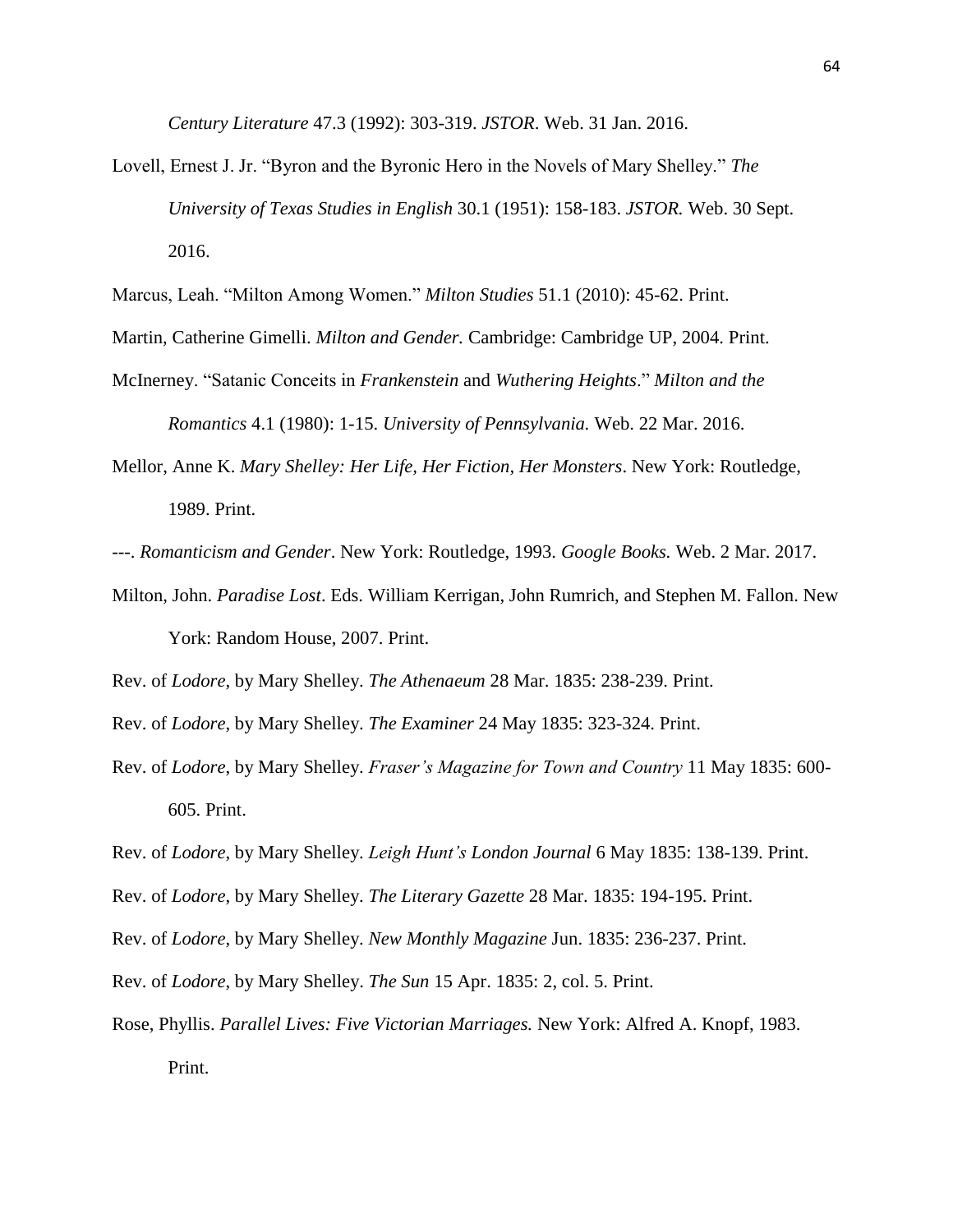Saurat, Denis. *Milton: Man and Thinker*. New York: Haskell House Publishers, 1970. *Google Books.* Web. 2 Sept. 2016.

Shelley, Mary. *Lodore*. Ed. Lisa Vargo. Ontario: Broadview Press, 1997. Print.

- Shelley, Percy Bysshe. "Essay on the Devil and Devils." *Shelley's Prose: or The Trumpet of a Prophecy.* Ed. David Lee Clark. Albuquerque: U New Mexico P, 1954. Print. 264-275.
- Showalter, Elaine. "Family Secrets and Domestic Subversion: Rebellion in the Novellas of the 1860s." *The Victorian Family: Structure and Stresses.* Ed. Anthony S. Wohl. New York: St. Martin's Press, 1978. Print. 101-116.
- Sunstein, Emily W. *Mary Shelley: Romance and Reality*. Baltimore: Johns Hopkins UP, 1989. Print.
- Sussman, Charlotte. "Daughter of the Revolution: Mary Shelley in Our Times." *Journal for Early Modern Cultural Studies* 4.1 (2004): 158-186. *Project Muse.* Web. 30 Jan. 2016.
- Suzuki, Shigeo. "Marriage and Divorce." *Milton in Context.* Ed. Stephen Dobranski. Cambridge: Cambridge UP, 2010. Print. 382-392.
- Thorslev, Peter L. *The Byronic Hero: Types and Prototypes*. Minneapolis: U Minnesota P, 1965. Print.
- Vargo, Lisa. Introduction. *Lodore.* By Mary Shelley. 1835. Ontario: Broadview Press, 1997. 9- 40. Print.
- ---. "*Lodore* and the 'Novel of Society.'" *Women's Writing* 6.3 (1999): 425-440. *Routledge Taylor and Francis Group.* Web. 22 Mar. 2016.
- ---. "Further Thoughts on the Education of Daughters: *Lodore* as an Imagined Conversation with Mary Wollstonecraft." *Mary Wollstonecraft and Mary Shelley: Writing Lives*. Eds. Helen M. Buss, David Lorne Macdonald, and Anne McWhir. Ontario: Wilfrid Laurier UP,